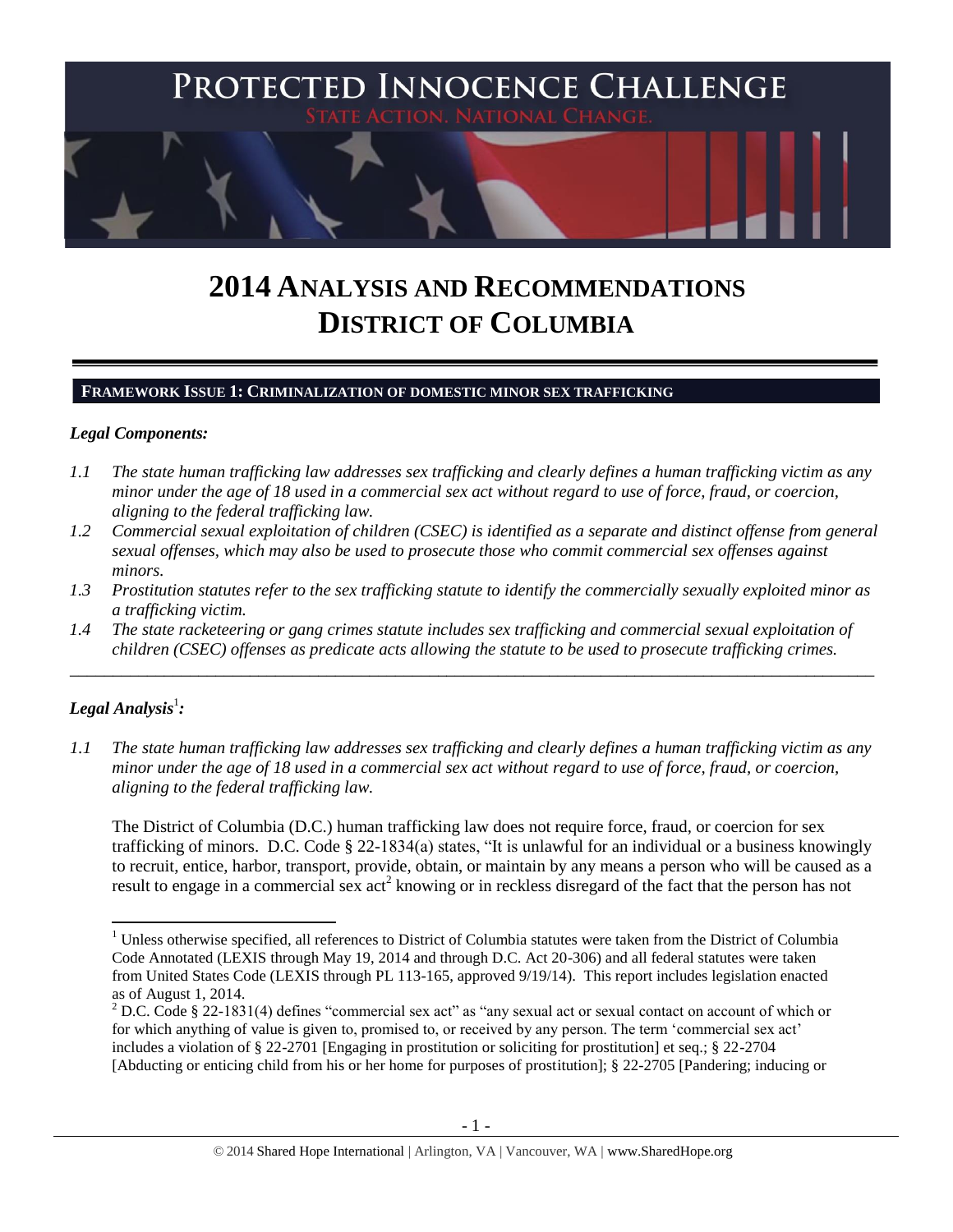<span id="page-1-0"></span>attained the age of 18 years." If a court finds a person guilty of this crime, the person can be imprisoned up to 20 years, fined up to \$50,000, or both. D.C. Code §§ 22-1837(a)(1), 22-3571.01(b)(9)<sup>3</sup>.

*1.2 Commercial sexual exploitation of children (CSEC) is identified as a separate and distinct offense from general sexual offenses, which may also be used to prosecute those who commit commercial sex offenses against minors.*

The following laws criminalize CSEC in D.C.:

- 1. D.C. Code § 22-2704(a) (Abducting or enticing child from his or her home for purposes of prostitution; harboring such child) makes it a crime "for any person, for purposes of prostitution, to: (1) Persuade, entice, or forcibly abduct a child under 18 years of age from his or her home or usual abode, or from the custody and control of the child's parents or guardian; or (2) Secrete or harbor any child so persuaded, enticed, or abducted from his or her home or usual abode, or from the custody and control of the child's parents or guardian." This is a felony punishable by imprisonment up to 20 years, a fine not to exceed \$50,000, or both. D.C. Code §§ 22-2704(b), 22-3571.01(b)(9)<sup>4</sup>.
- 2. D.C. Code § 22-2705(a) (Pandering; inducing or compelling an individual to engage in prostitution) makes it illegal to do the following:

(1) Place or cause, induce, entice, procure, or compel the placing of any individual in the charge or custody of any other person, or in a house of prostitution, with intent that such individual shall engage in prostitution;

(2) Cause, compel, induce, entice, or procure or attempt to cause, compel, induce, entice, or procure any individual:

- (A) To reside with any other person for the purpose of prostitution;
- (B) To reside or continue to reside in a house of prostitution; or
- (C) To engage in prostitution; or

(3) Take or detain an individual against the individual's will, with intent to compel such individual by force, threats, menace, or duress to marry the abductor or to marry any other person.

When the victim of this crime is under 18, the offender is guilty of a felony punishable by imprisonment up to 20 years, a fine not to exceed \$50,000, or both. D.C. Code §§ 22-2705(c)(2), 22-3571.01(b)(9).

3. D.C. Code § 22-2707(a) (Procuring; receiving money or other valuable thing for arranging assignation) makes it illegal for a person "to receive any money or other valuable thing for or on account of arranging for or causing any individual to engage in prostitution or a sexual act or contact." If the victim is under 18, this felony is punishable by imprisonment up to 20 years, a fine not to exceed \$50,000, or both. D.C. Code §§ 22-2707(b)(2), 22-3571.01(b)(9).

Although the following statutes are not specifically for commercial sexual exploitation cases, the following offenses may also be used to prosecute CSEC cases:

1. D.C. Code § 22-811(a)(5) (Contributing to the delinquency of a minor) makes it illegal for "an adult, being 4 or more years older than a minor, to invite, solicit, recruit, assist, support, cause, encourage, enable, induce, advise, incite, facilitate, permit, or allow the minor to: . . . (5) Violate any criminal law of the

l

compelling an individual to engage in prostitution] et seq.; § 22-2713 [Premises occupied for lewdness, assignation, or prostitution declared nuisance] et seq.; and § 22-2722 [Keeping bawdy or disorderly houses]."

<sup>&</sup>lt;sup>3</sup> The text of D.C. § 22-3571.01 included here and elsewhere in this report includes amendments made by the passage of D.C. Act 20-185 during Council Period 20 (effective May 19, 2014).

*See supra* note [3.](#page-1-0)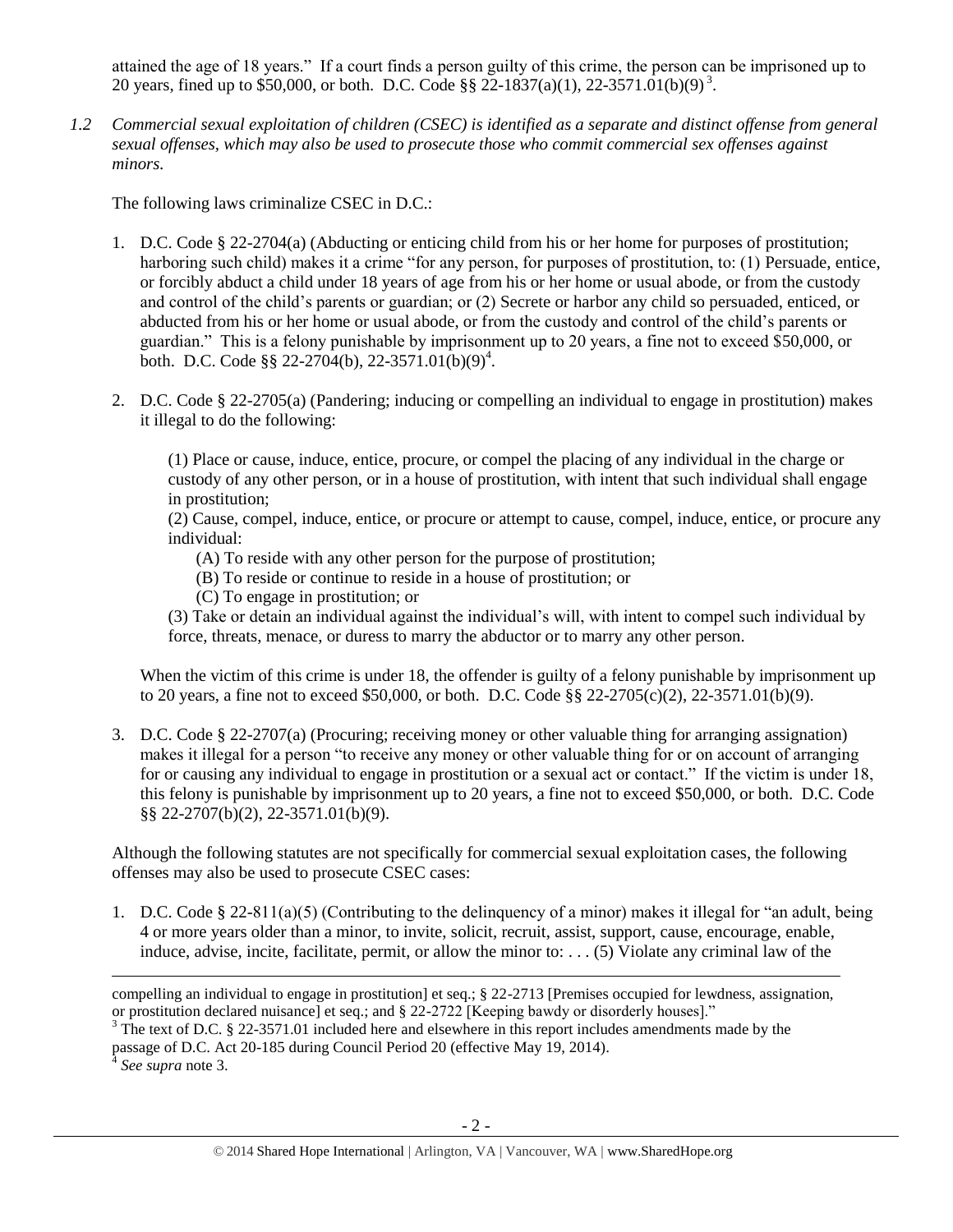District of Columbia for which the penalty constitutes a misdemeanor, except for acts of civil disobedience," which would include D.C. Code § 22-2701 (Engaging in prostitution or soliciting for prostitution).<sup>5</sup>

- 2. D.C. Code § 22-3008 (First degree child sexual abuse) makes it a crime when a person "being at least 4 years older than a child, engages in a sexual act<sup>6</sup> with that child or causes that child to engage in a sexual act." For purposes of the chapter on "sexual abuse," "child" is defined as "a person who has not yet attained the age of 16 years" for those offenses classified as sex offenses and general sexual abuse. D.C. Code § 22-3001(3). This is a Class A felony punishable by up to life imprisonment and a possible fine up to \$250,000. D.C. Code § 22-3008. "However, the court may impose a prison sentence in excess of 30 years only in accordance with § 22-3020 [Aggravating circumstances] or § 24-403.01 (b-2) [Aggravating circumstances, one or more of which must exist for a sentence to exceed 30 years]." D.C. Code § 22-3008.
- 3. D.C. Code § 22-3009 (Second degree child sexual abuse) establishes a crime when a person "being at least 4 years older than a child, engages in sexual contact<sup>7</sup> with that child or causes that child to engage in sexual contact." A convicted offender may be sentenced to imprisonment up to 10 years and a possible fine not to exceed \$25,000. D.C. Code §§ 22-3009, 22-3571.01(b)(7).
- 4. D.C. Code § 22-3009.01 (First degree sexual abuse of a minor) establishes a crime when a person "being 18 years of age or older, is in a significant relationship<sup>8</sup> with a minor,  $9^9$  and engages in a sexual act with that minor or causes that minor to engage in a sexual act." If guilty, the individual may be imprisoned up to 15 years, fined up to \$37,500, or both. D.C. Code §§ 22-3009.01, 22-3571.01(b)(8).
- 5. D.C. Code § 22-3009.02 (Second degree sexual abuse of a minor) occurs when a person "being 18 years of age or older, is in a significant relationship with a minor and engages in a sexual contact with that minor or causes that minor to engage in a sexual contact." If guilty, the individual may be sentenced to imprisonment up to 7.5 years, a fine not to exceed \$25,000, or both. D.C. Code § 22-3009.02, 22- 3571.01(b)(7).
- 6. D.C. Code § 22-3010 (Enticing a child or minor) states in part,
	- (a) Whoever, being at least 4 years older than a child or being in a significant relationship with a minor, (1) takes that child or minor to any place for the purpose of committing any offense set forth in §§ 22-3002 to 22-3006 [Sexual abuse in the first through fourth degrees and Misdemeanor sexual abuse] and 22-3008 to 22-3009.02 [First degree child sexual abuse, Second degree child sexual abuse, First degree sexual abuse of a minor, Second degree sexual abuse of a minor], or

 $\overline{a}$ <sup>5</sup> D.C. Code § 22-811(a)(7) could also apply in the event that the solicited minor has been convicted of more than two prostitution offenses, as a third prostitution conviction appears to be punished as a felony.

<sup>&</sup>lt;sup>6"</sup>Sexual act" is defined as "(A) The penetration, however slight, of the anus or vulva of another by a penis; (B) Contact between the mouth and the penis, the mouth and the vulva, or the mouth and the anus; or (C) The penetration, however slight, of the anus or vulva by a hand or finger or by any object, with an intent to abuse, humiliate, harass, degrade, or arouse or gratify the sexual desire of any person. (D) The emission of semen is not required for the purposes of subparagraphs (A)-(C) of this paragraph." D.C. Code  $\S$  22-3001(8).

<sup>&</sup>lt;sup>7</sup> "Sexual contact" is defined as "the touching with any clothed or unclothed body part or any object, either directly or through the clothing, of the genitalia, anus, groin, breast, inner thigh, or buttocks of any person with an intent to abuse, humiliate, harass, degrade, or arouse or gratify the sexual desire of any person." D.C. Code § 22-3001(9).

<sup>&</sup>lt;sup>8</sup> "Significant relationship" is defined as including "[a] legal or de facto guardian or any person, more than 4 years older than the victim, who resides intermittently or permanently in the same dwelling as the victim." D.C. Code  $\S$ 22-3001(10)(B).

<sup>&</sup>lt;sup>9</sup> "Minor" is defined as "a person who has not yet attained the age of 18 years." D.C. Code § 22-3001(5A).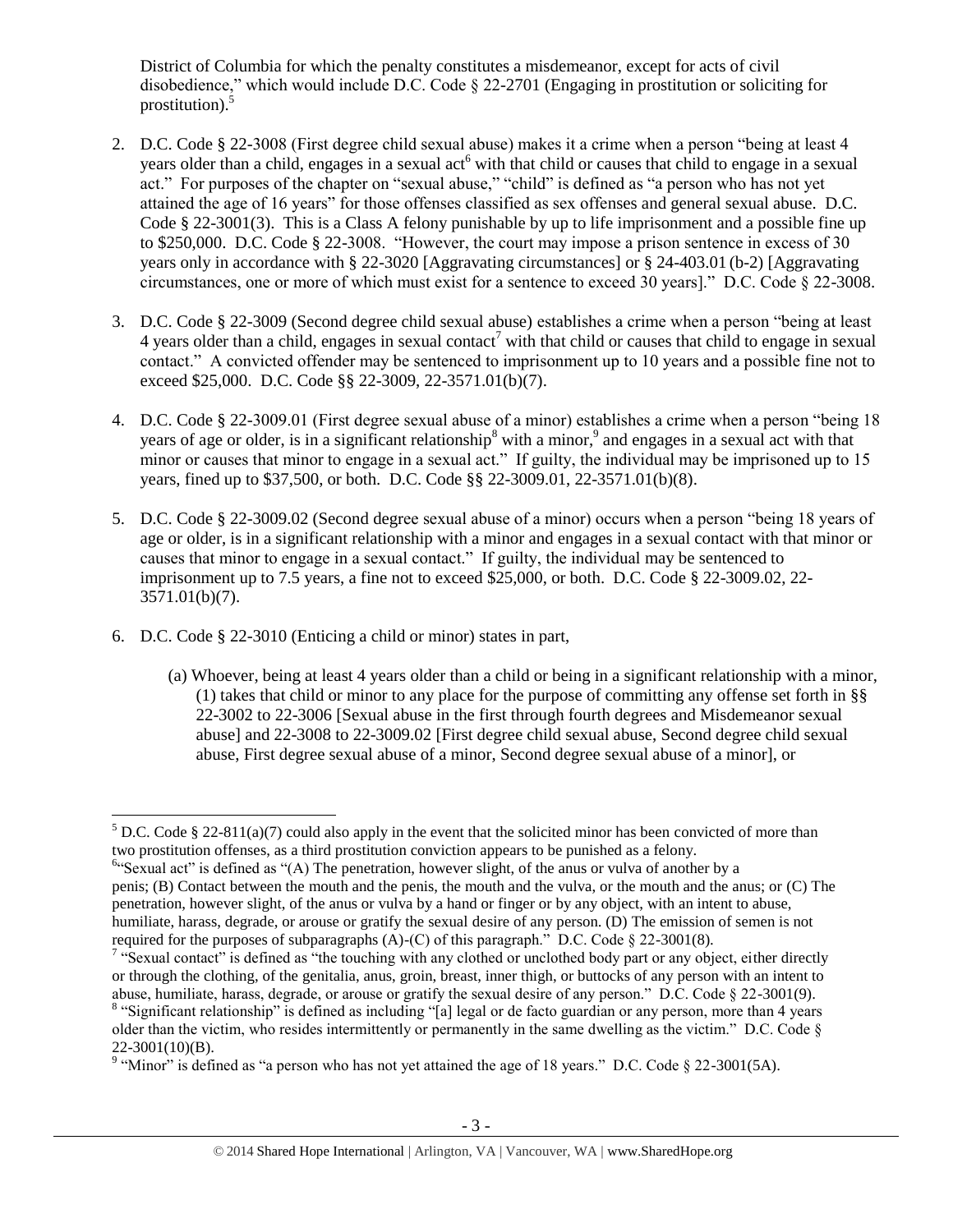(2) seduces, entices, allures, convinces, or persuades or attempts to seduce, entice, allure, convince, or persuade a child or minor to engage in a sexual act or contact shall be imprisoned for not more than 5 years or may be fined not more than the amount set forth in [section 101 of the Criminal Fine Proportionality Amendment Act of 2012], or both.

(b) Whoever, being at least 4 years older than the purported age of a person who represents himself or herself to be a child, attempts

(1) to seduce, entice, allure, convince, or persuade any person who represents himself or herself to be a child to engage in a sexual act or contact, or

(2) to entice, allure, convince, or persuade any person who represents himself or herself to be a child to go to any place for the purpose of engaging in a sexual act or contact shall be imprisoned for not more than 5 years or may be fined not more than the amount set forth in § 22-3571.01<sup>10</sup>, or both.

- 7. Using the Internet to purchase commercial sex acts could potentially be charged under D.C. Code § 22- 3010.02 (Arranging for a sexual contact with a real or fictitious child).<sup>11</sup> D.C. Code § 22-3010.02(a) states, "It is unlawful for a person to arrange to engage in a sexual act or sexual contact with an individual (whether real or fictitious) who is or who is represented to be a child at least 4 years younger than the person, or to arrange for another person to engage in a sexual act or sexual contact with an individual (whether real or fictitious) who is or who is represented to be a child of at least 4 years younger than the person. For the purposes of this section, arranging to engage in a sexual act or sexual contact with an individual who is fictitious shall be unlawful only if the arrangement is done by or with a law enforcement officer."
- *1.3 Prostitution statutes refer to the sex trafficking statute to identify the commercially sexually exploited minor as a trafficking victim.*

The District of Columbia's prostitution law, D.C. Code § 22-2701 (Engaging in prostitution or soliciting for prostitution), does not refer to the human trafficking law when the person engaged in prostitution is a minor.

- 1.3.1 Recommendation: Amend D.C. Code § 22-2701 (Engaging in prostitution or soliciting for prostitution) to refer to D.C. Code § 22-1834 (Sex trafficking of children) to ensure CSEC victims are identified as sex trafficking victims.
- *1.4 The state racketeering or gang crimes statute includes sex trafficking and commercial sexual exploitation of children (CSEC) offenses as predicate acts allowing the statute to be used to prosecute trafficking crimes.*

District of Columbia has not enacted a racketeering statute. District of Columbia has enacted gang laws, but human trafficking and CSEC offenses are not predicate criminal activity under these laws. Pursuant to D.C. Code § 22-951 (Criminal street gangs),

(a) (1) It is unlawful for a person to solicit, invite, recruit, encourage, or otherwise cause, or attempt to cause, another individual to become a member of, remain in, or actively participate in what the person knows to be a criminal street gang.

l <sup>10</sup> Pursuant to D.C. Code  $\S 22-3571.01$ , if a crime carries a maximum of 5 years of incarceration the proportional maximum fine is \$12,500. *See supra* not[e 3.](#page-1-0)

<sup>&</sup>lt;sup>11</sup> According to the editor's note below this statute on Lexis, "Section 209b of D.C. Law 10-257, as added by D.C. Law 18- (Act 18-722), § 11(a), was codified as this section by LexisNexis. If the act section is codified by the Codification Counsel, it may be placed elsewhere in the D.C. Code."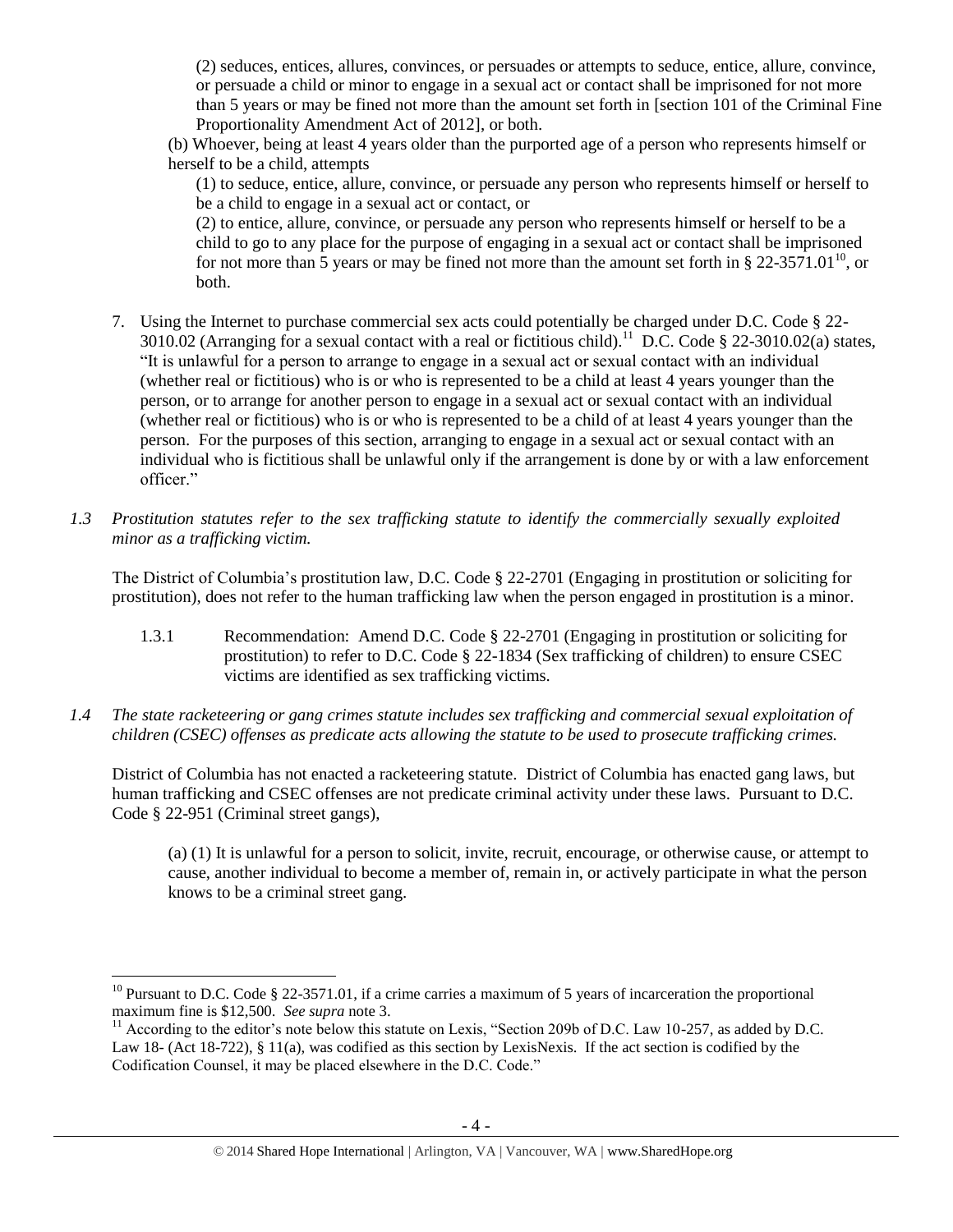(2) A person convicted of a violation of this subsection shall be fined not more than the amount set forth in § 22-3571.01,<sup>12</sup> or imprisoned for not more than 6 months, or both.

(b) (1) It is unlawful for any person who is a member of or actively participates in a criminal street gang to knowingly and willfully participate in any felony or violent misdemeanor committed for the benefit of, at the direction of, or in association with any other member or participant of that criminal street gang.

(2) A person convicted of a violation of this subsection shall be fined not more than the amount set forth in [section 101 of the Criminal Fine Proportionality Amendment Act of 2012] or imprisoned for not more than 5 years, or both.

(c) (1) It is unlawful for a person to use or threaten to use force, coercion, or intimidation against any person or property, in order to:

(A) Cause or attempt to cause an individual to:

- (i) Join a criminal street gang;
- (ii) Participate in activities of a criminal street gang;

(iii) Remain as a member of a criminal street gang; or

- (iv) Submit to a demand made by a criminal street gang to commit a felony in violation of
- the laws of the District of Columbia, the United States, or any other state; or
- (B) Retaliate against an individual for a refusal to:
	- (i) Join a criminal street gang;
	- (ii) Participate in activities of a criminal street gang;
	- (iii) Remain as a member of a criminal street gang; or
	- (iv) Submit to a demand made by a criminal street gang to commit a felony in violation of the laws of the District of Columbia, the United States, or any other state.

(2) A person convicted of a violation of this subsection shall be fined not more than the amount set forth in [section 101 of the Criminal Fine Proportionality Amendment Act of 2012], or imprisoned for not more than 10 years, or both.

(d) The penalties under this section are in addition to any other penalties permitted by law.

- (e) For the purposes of this section, the term:
	- (1) "Criminal street gang" means an association or group of 6 or more persons that: (A) Has as a condition of membership or continued membership, the committing of or actively participating in committing a crime of violence, as defined by  $\S 23-1331(4)^{13}$ ; or (B) Has as one of its purposes or frequent activities, the violation of the criminal laws of the District, or the United States, except for acts of civil disobedience.
	- . . . .

 $\overline{a}$ 

1.4.1 Recommendation: Enact at racketeering statute that includes human trafficking and CSEC offenses as predicate acts.

<sup>&</sup>lt;sup>12</sup> Pursuant to D.C. Code § 22-3571.01, if a crime carries a maximum of 6 months of incarceration the proportional maximum fine is \$1,000. *See supra* not[e 3.](#page-1-0)

<sup>&</sup>lt;sup>13</sup> Pursuant to D.C. Code  $\S$  23-1331(4) (Definitions),

The term "crime of violence" means aggravated assault; act of terrorism; arson; assault on a police officer (felony); assault with a dangerous weapon; assault with intent to kill, commit first degree sexual abuse, commit second degree sexual abuse, or commit child sexual abuse; assault with intent to commit any other offense; burglary; carjacking; armed carjacking; child sexual abuse; cruelty to children in the first degree; extortion or blackmail accompanied by threats of violence; gang recruitment, participation, or retention by the use or threatened use of force, coercion, or intimidation; kidnapping; malicious disfigurement; manslaughter; manufacture or possession of a weapon of mass destruction; mayhem; murder; robbery; sexual abuse in the first, second, or third degrees; use, dissemination, or detonation of a weapon of mass destruction; or an attempt or conspiracy to commit any of the foregoing offenses.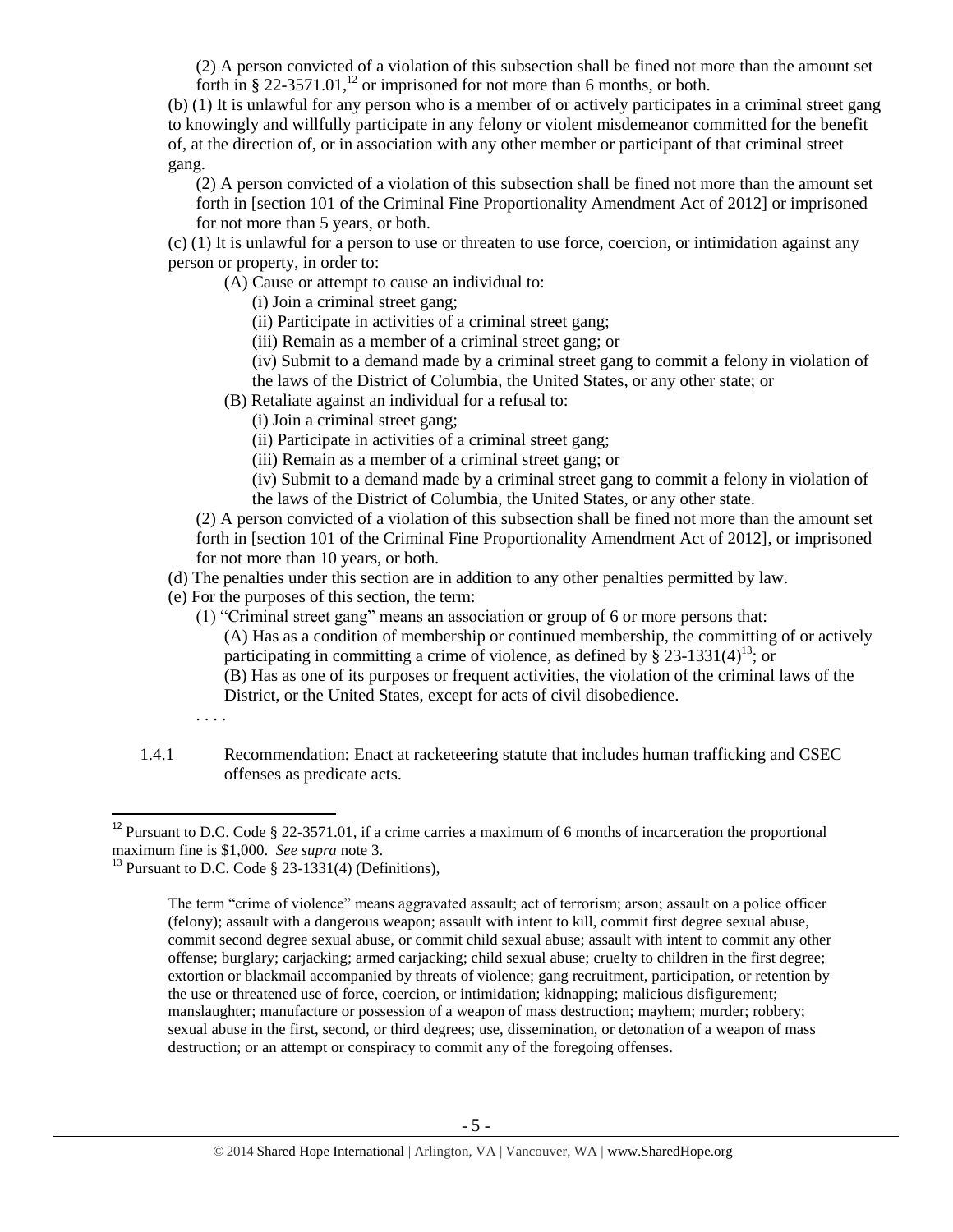1.4.2 Recommendation: Amend the definition of "crime of violence" under D.C. Code § 23-1331(4) (Definitions) to include CSEC offenses under D.C. Code § 22-2704(a) (Abducting or enticing child from his or her home for purposes of prostitution; harboring such child), § 22-2705(a) (Pandering; inducing or compelling an individual to engage in prostitution), § 22-2707(a) (Procuring; receiving money or other valuable thing for arranging assignation) and sex trafficking of children under § 22-1834(a)(Human trafficking) as predicate crimes so this offense may be used to prosecute trafficking enterprises.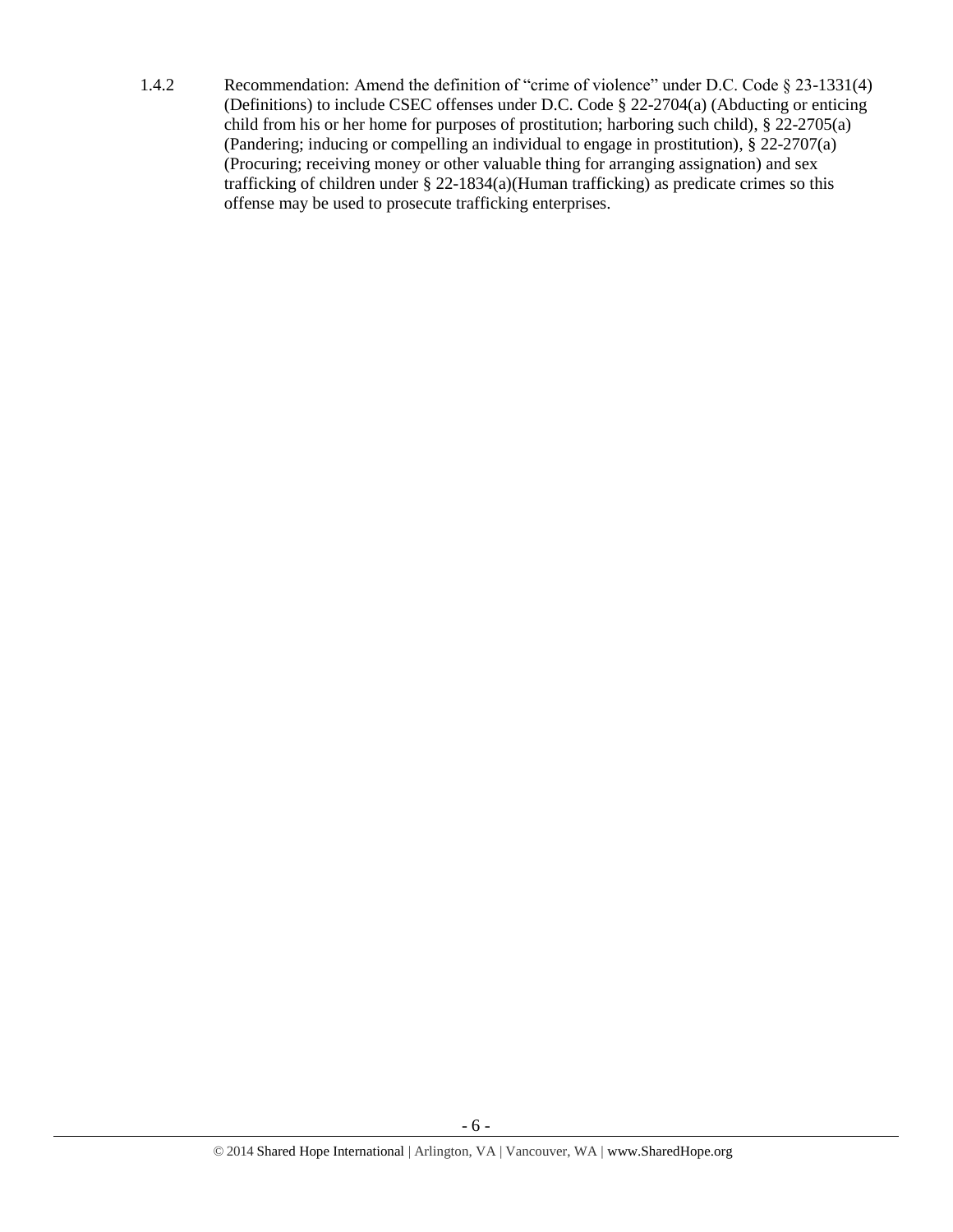#### FRAMEWORK ISSUE 2: CRIMINAL PROVISIONS ADDRESSING DEMAND

#### *Legal Components:*

- *2.1 The state sex trafficking law can be applied to buyers of commercial sex acts with a victim of domestic minor sex trafficking.*
- *2.2 Buyers of commercial sex acts with a minor can be prosecuted under commercial sexual exploitation of children (CSEC) laws.*
- *2.3 Solicitation of prostitution laws differentiate between buying sex acts with an adult and buying sex acts with a minor under 18.*
- *2.4 Penalties for buyers of commercial sex acts with minors are as high as federal penalties.*
- *2.5 Using the Internet to lure, entice, or purchase, or attempt to lure, entice, or purchase commercial sex acts with a minor is a separate crime or results in an enhanced penalty for buyers.*
- *2.6 No age mistake defense is permitted for a buyer of commercial sex acts with any minor under 18.*
- *2.7 Base penalties for buying sex acts with a minor under 18 are sufficiently high and not reduced for older minors.*
- *2.8 Financial penalties for buyers of commercial sex acts with minors are sufficiently high to make it difficult for buyers to hide the crime.*
- *2.9 Buying and possessing child pornography carries penalties as high as similar federal offenses.*
- *2.10 Convicted buyers of commercial sex acts with minors and child pornography are required to register as sex offenders.*

\_\_\_\_\_\_\_\_\_\_\_\_\_\_\_\_\_\_\_\_\_\_\_\_\_\_\_\_\_\_\_\_\_\_\_\_\_\_\_\_\_\_\_\_\_\_\_\_\_\_\_\_\_\_\_\_\_\_\_\_\_\_\_\_\_\_\_\_\_\_\_\_\_\_\_\_\_\_\_\_\_\_\_\_\_\_\_\_\_\_\_\_\_\_

#### *Legal Analysis:*

*2.1 The state sex trafficking law can be applied to buyers of commercial sex acts with a victim of domestic minor sex trafficking.* 

D.C. Code § 22-1834 (Sex trafficking of children) can apply to buyers of sex with domestic minor sex trafficking victims following federal precedent through the term "obtain."<sup>14</sup> D.C. Code § 22-1834(a) states that "[i]t is unlawful for an individual or a business knowingly to recruit, entice, harbor, transport, provide, obtain, or maintain by any means a person who will be caused as a result to engage in a commercial sex act knowing or in reckless disregard of the fact that the person has not attained the age of 18 years."

Further support for the applicability of D.C. Code § 22-1834 (Sex trafficking of children) to buyers of commercial sex acts with minors is found in the definitions contained in D.C. Code § 22-1841 (Data collection and dissemination), which mandates the collection of certain data related to human trafficking and "human trafficking-related crimes."<sup>15</sup> This statute defines for the purposes of this section, "persons engaged in human

<sup>15</sup> D.C. Code § 22-1841(2) defines "human trafficking-related crimes" as "pimping, pandering, procuring, operating a house of prostitution, keeping a bawdy or disorderly house, possessing a sexual performance by a minor, visa

 $\overline{a}$ <sup>14</sup> See United States v. Jungers, 702 F.3d 1066 (8<sup>th</sup> Cir. 2013). In this case, the Eighth Circuit specifically addressed whether the federal sex trafficking law, 18 U.S.C. § 1591 (Sex trafficking of children or by force, fraud, or coercion) applies to buyers when it reversed a District of South Dakota ruling that Congress did not intend the string of verbs constituting criminal conduct under 18 U.S.C. § 1591(a)(1) ("recruits, entices, harbors, transports, provides, obtains, or maintains") to reach the conduct of buyers. United States v. Jungers, 834 F. Supp. 2d 930, 931 (D.S.D. 2011). Holding that the conduct of buyers who obtain a child for commercial sex can violate 18 U.S.C. § 1591(a)(1), the Eighth Circuit illustrated through hypothetical buyer scenarios that, under certain circumstances, most of the terms in the string of verbs constituting criminal conduct under 18 U.S.C. § 1591(a)(1) could apply to buyers. While other terms may apply to buyers' conduct under state law as well, the analysis here focuses on the term "obtains" which is most likely to apply in the majority of buyer cases. United States v. Jungers establishes persuasive authority for state courts interpreting the same language used under state law to the extent such interpretation does not conflict with the state constitution.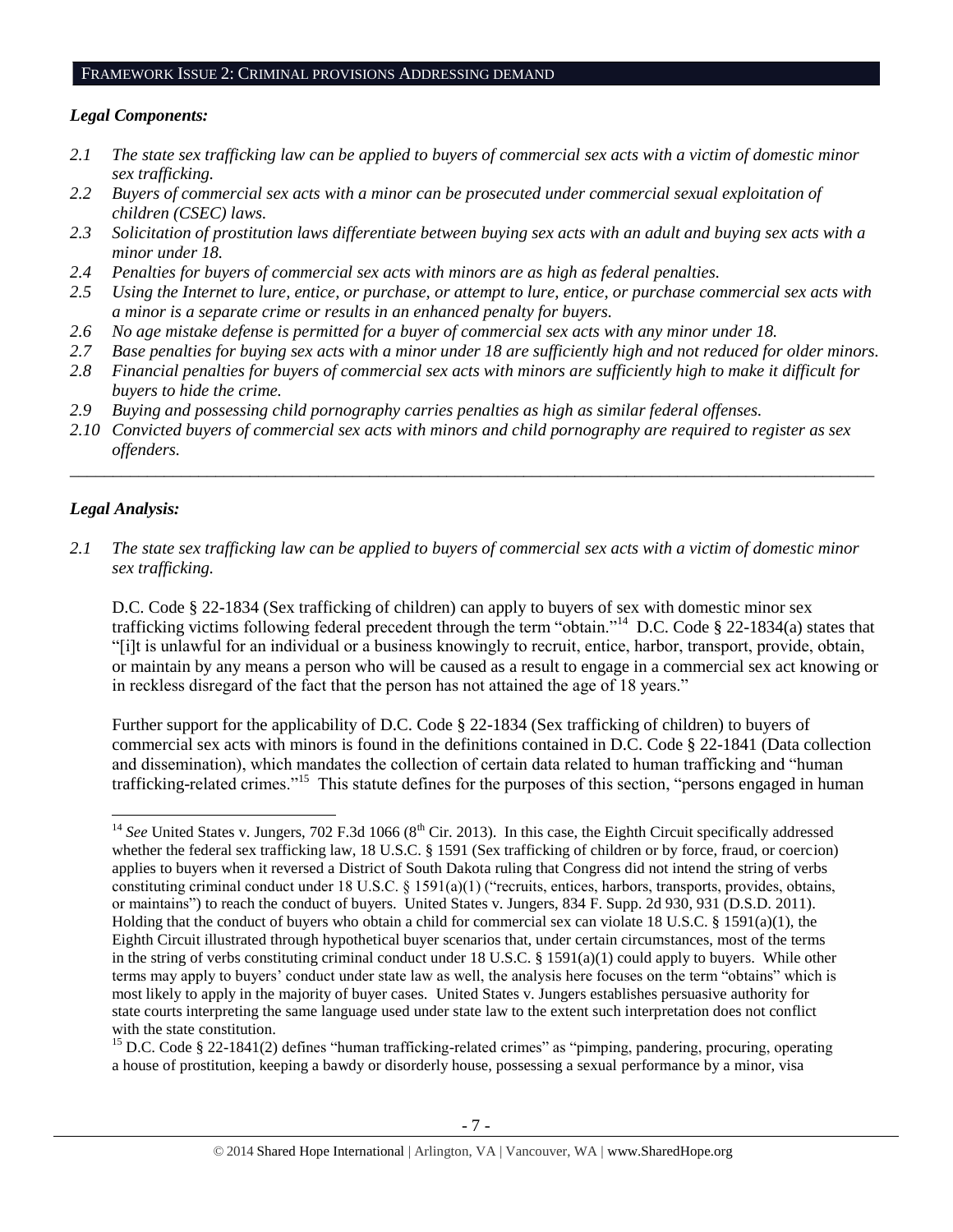trafficking or human trafficking-related crimes" as including "(A) Any person who attempts to recruit, entice, harbor, transport, provide, or obtain, or successfully recruits, entices, harbors, transports, provides, or obtains, by any means, another person, intending or knowing that the person will be subjected to forced labor or services; and (B) Any person who purchases or receives the benefits of commercial sex acts, sexual performance, labor, or services by victims of human trafficking or human trafficking-related crimes." D.C. Code § 22-1841(a)(1). The reference to "[a]ny person who purchases or receives the benefits of commercial sex acts . . . by victims of human trafficking or human trafficking-related crimes" may indicate that D.C. Code § 22-1834 (Sex trafficking of children) was intended to prosecute the buyers of commercial sex acts with minors.

#### *2.2 Buyers of commercial sex acts with a minor can be prosecuted under commercial sexual exploitation of children (CSEC) laws.*

A buyer can be charged under D.C. Code § 22-2705 (Pandering; inducing or compelling an individual to engage in prostitution). This statute includes the crime of "[c]aus[ing], compel[ling], induc[ing], entic[ing], or procurling] or attempt [ing] to cause, compel, induce, entice, or procure any individual: . . . (C) To engage in prostitution." D.C. Code  $\S 22-2705(a)(2)$ . Although it appears that no cases have applied this statute to buyers, the language is potentially broad enough that it could apply.

Additionally, a buyer of sex with a minor could be charged under D.C. Code § 22-811(a)(5) (Contributing to the delinquency of a minor), which makes it illegal for "an adult, being 4 or more years older than a minor, to invite, solicit, recruit, assist, support, cause, encourage, enable, induce, advise, incite, facilitate, permit, or allow the minor to: . . . (5) Violate any criminal law of the District of Columbia for which the penalty constitutes a misdemeanor, except for acts of civil disobedience," which would include D.C. Code § 22-2701 (Engaging in prostitution or soliciting for prostitution). If convicted of this crime, a person could be sentenced to imprisonment up to 6 months, a fine not to exceed \$1,000, or both. D.C. Code  $\S 8$  22-811(b)(1), 22-3571.01(b)(4). For second and subsequent violations of this statute, a person could be sentenced to imprisonment up to 3 years, a fine not to exceed \$12,500, or both. D.C. Code §§ 22-811(b)(2), 22-3571.01(b).

A buyer of sex with a minor could also be charged with soliciting under D.C. Code § 22-2701 (Engaging in prostitution or soliciting for prostitution), which states, "It is unlawful for any person to engage in prostitution or to solicit for prostitution." D.C. Code § 22-2701(a). A first offense under this statute is punishable by imprisonment up to 90 days, a fine not to exceed \$500, or both. D.C. Code  $\S$ § 22-2701(b)(1)(A),  $22-3571.01(b)(3)$ . A second offense is punishable by imprisonment up to 180 days, a fine not to exceed \$1,000, or both. D.C. Code §§ 22-3571.01(b)(4), 22-2701(b)(1)(B). Subsequent offenses are punishable by imprisonment up to 2 years, a fine not to exceed \$12,500, or both. D.C. Code  $\S$ § 22-2701(b)(2), 22-3571.01(b)(6).

*2.3 Solicitation of prostitution laws differentiate between buying sex acts with an adult and buying sex acts with a minor under 18.*

Solicitation laws in D.C. do not differentiate between buying sex with an adult and buying sex with a minor. D.C. Code § 22-2701 (Engaging in prostitution or soliciting for prostitution) is applicable to both those who buy sex with adults and those who buy sex with minors and merely states that "[i]t is unlawful for any person to engage in prostitution or to solicit for prostitution." D.C. Code § 22-2701(a).

fraud, document fraud, and assisting in unlawful entry into the United States, as well as violations of §§ 22-1832 [Forced labor], 22-1833 [Trafficking in labor or commercial sex acts], 22-1834 [Sex trafficking of children], 22- 1835 [Unlawful conduct with respect to documents in furtherance of human trafficking], and 22-1836 [Benefitting financially from human trafficking]."

 $\overline{a}$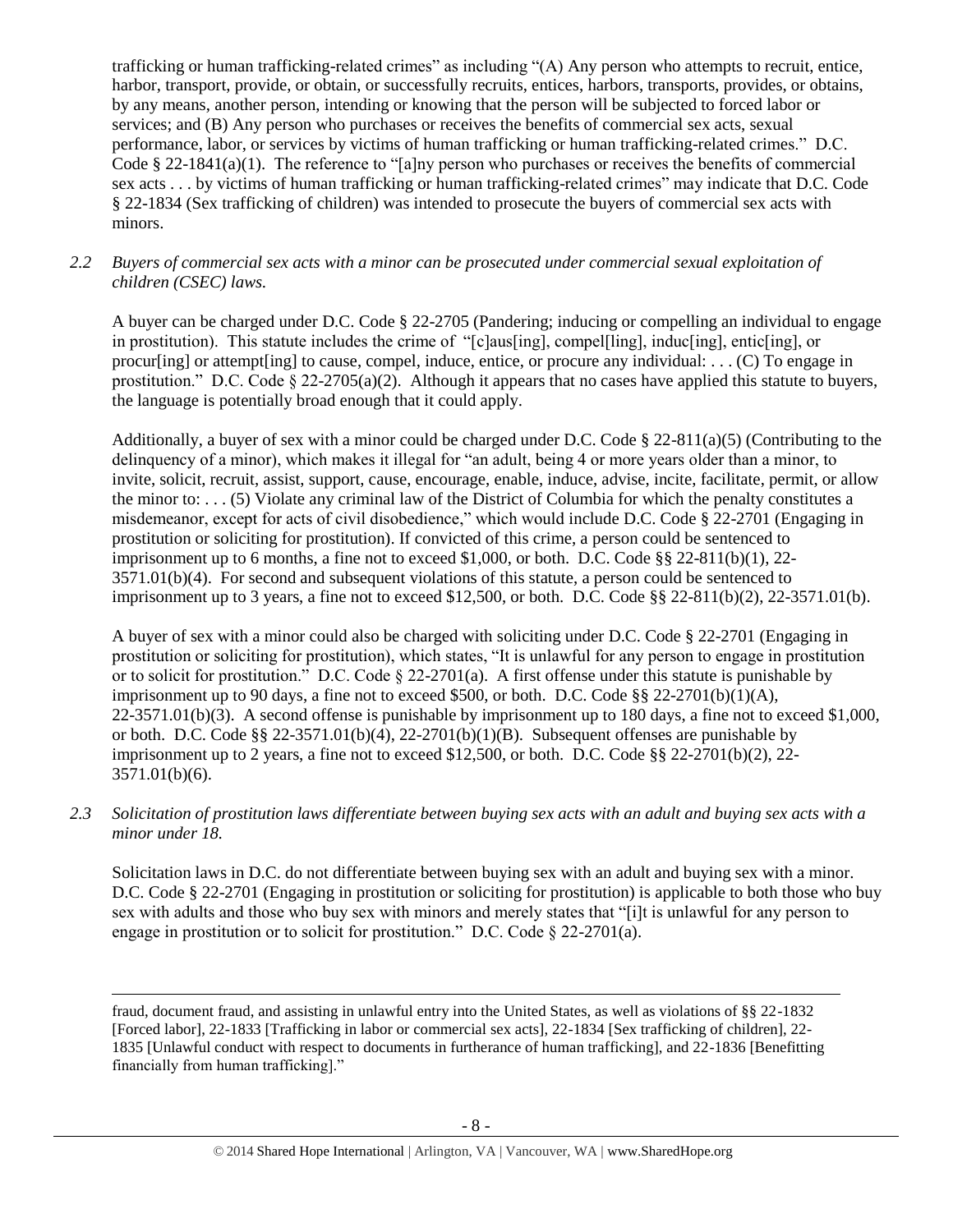2.3.1 Recommendation: Amend D.C. Code § 22-2701 (Engaging in prostitution or soliciting for prostitution) to provide heightened penalties when the offense involves buying or attempting to buy sex with a minor under 18.

# *2.4 Penalties for buyers of commercial sex acts with minors are as high as federal penalties.*

A buyer convicted under D.C. Code § 22-1834(a) (Sex trafficking of children) can receive a sentence of imprisonment up to 20 years, a fine up to \$50,000, or both. D.C. Code §§ 22-1837(a)(1), 22-3571.01(b)(9). Additionally, the buyer could face asset forfeiture and lose "(1) Any interest in any property, real or personal, that was used or intended to be used to commit or to facilitate the commission of the violation; and (2) Any property, real or personal, constituting or derived from any proceeds that the individual or business obtained, directly or indirectly, as a result of the violation." D.C. Code  $\S$ § 22-1838(a)(1)–(2).

A buyer convicted under D.C. Code § 22-2705(a)(2)(C) (Pandering; inducing or compelling an individual to engage in prostitution), when the victim is a minor under 18, is a felony punishable by imprisonment up to 20 years, a fine not to exceed \$50,000, or both. D.C. Code §§ 22-2705(c)(2), 22-3571.01(b)(9).

Buyers convicted for prostitution in spite of the victim being a minor, face up to 90 days, a fine up to \$500, or both for a first time conviction under D.C. Code § 22-2701 (Engaging in prostitution or soliciting for prostitution). D.C. Code  $\S$  22-2701(b)(1)(A). For a second offense, a buyer can be imprisoned up to 180 days, fined up to \$1,000, or both. D.C. Code §§ 22-2701(b)(1)(B), 22-3571.01(b)(3). If a buyer has 2 or more prior convictions, then the buyer can be sentenced to imprisonment for up to 2 years, fined up to \$12,500, or both. D.C. Code §§ 22-2701(b)(2), 22-3571.01(b)(4). Additionally, a buyer's vehicle could be impounded under D.C. Code § 22-2724, which allows for impoundment of "[a]ny vehicle used in furtherance of a violation of a prostitution-related offense." D.C. Code § 22-2724(a).

Additionally, for a conviction under D.C. Code § 22-811 (Contributing to the delinquency of a minor), a buyer could be imprisoned up to 6 months, fined up to  $$1,000$ , or both. D.C. Code  $§$ § 22-811(b)(1), 22-3571.01(b)(4). For subsequent offenses of this statute, the buyer can be imprisoned up to 3 years, fined up to \$12,500, or both. D.C. Code §§ 22-811(b)(2), 22-3571.01(b)(5).

<span id="page-8-1"></span><span id="page-8-0"></span>In comparison, if the victim is under the age of 14, a conviction under the  $TVPA^{16}$  for child sex trafficking is punishable by 15 years to life imprisonment and a fine not to exceed \$250,000. 18 U.S.C. §§ 1591(b)(1),  $3559(a)(1)$ ,  $3571(b)(3)$ . If the victim is between the ages of 14–17, a conviction is punishable by 10 years to life imprisonment and a fine not to exceed \$250,000. 18 U.S.C. §§ 1591(b)(2), 3559(a)(1), 3571(b)(3). A conviction is punishable by mandatory life imprisonment, however, if the buyer has a prior conviction for a federal sex offense<sup>17</sup> against a minor. To the extent buyers can be prosecuted under other

l

<sup>&</sup>lt;sup>16</sup> Trafficking Victims Protection Act (TVPA) of 2000, Pub. L. No. 106-386, 114 Stat. 1464, 1466 (codified in scattered sections of 18 and 22 U.S.C.).

<sup>&</sup>lt;sup>17</sup> Pursuant to 18 U.S.C. § 3559(e)(2), "federal sex offense" is defined as an offense under section 1591 [18 USCS § 1591] (relating to sex trafficking of children), 2241 [18 USCS § 2241] (relating to aggravated sexual abuse), 2242 [18 USCS § 2242] (relating to sexual abuse),  $2244(a)(1)$  [18 USCS § 2244(a)(1)] (relating to abusive sexual contact), 2245 [18 USCS § 2245] (relating to sexual abuse resulting in death), 2251 [18 USCS § 2251] (relating to sexual exploitation of children), 2251A [18 USCS § 2251A] (relating to selling or buying of children), 2422(b) [18 USCS § 2422(b)] (relating to coercion and enticement of a minor into prostitution), or 2423(a) [18 USCS § 2423(a)] (relating to transportation of minors).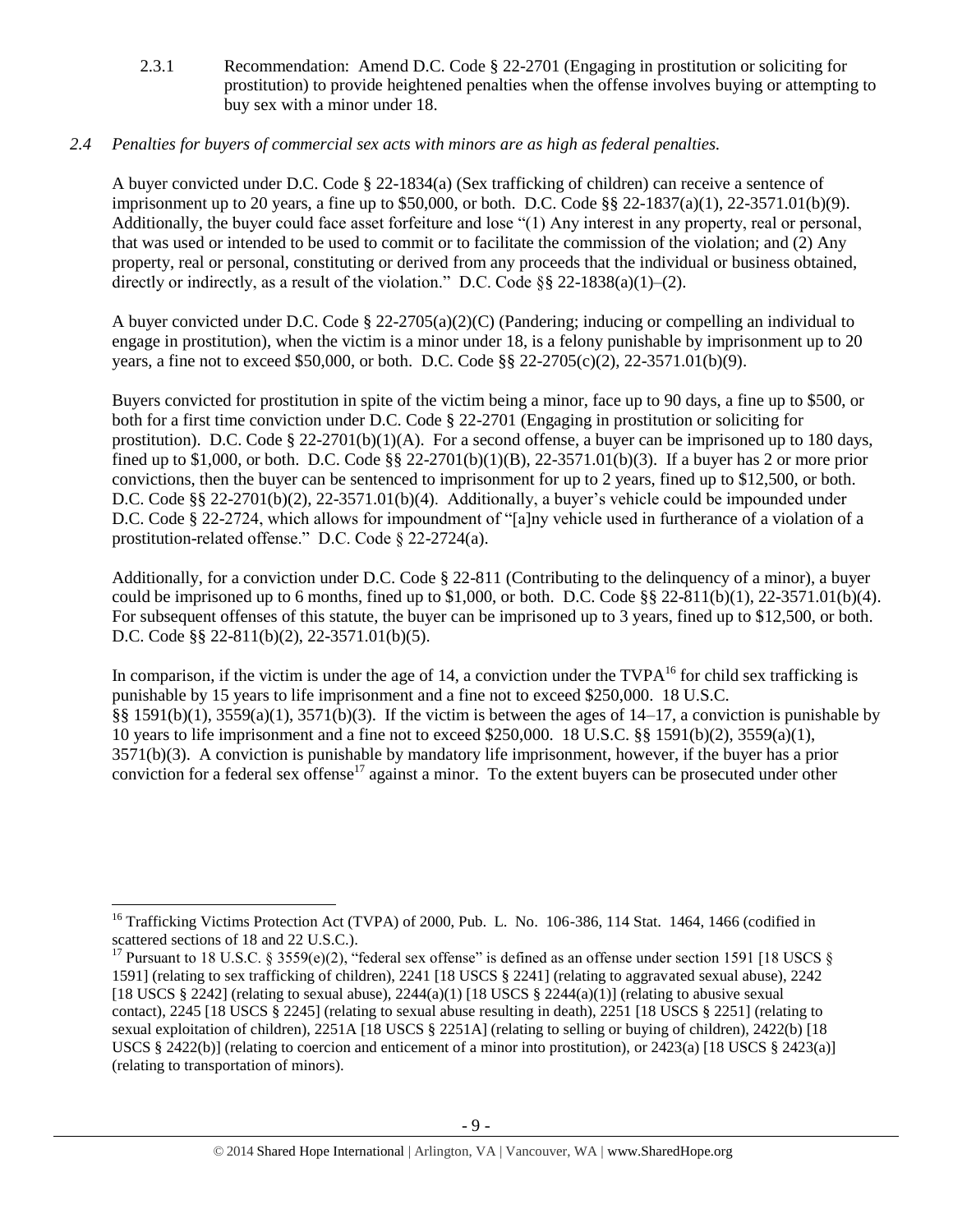federal CSEC laws, <sup>18</sup> a conviction is punishable by penalties ranging from a fine not to exceed \$250,000 to life imprisonment and a fine not to exceed  $$250,000$ .<sup>1</sup>

*2.5 Using the Internet to lure, entice, or purchase, or attempt to lure, entice, or purchase commercial sex acts with a minor is a separate crime or results in an enhanced penalty for buyers.*

No statute specifically criminalizes using the Internet for purchasing commercial sex acts. However, D.C. Code § 22-3010 (Enticing a child or minor) could potentially apply to these crimes. That section states in part,

(a) Whoever, being at least 4 years older than a child or being in a significant relationship with a minor, (1) takes that child or minor to any place for the purpose of committing any offense set forth in §§ 22-3002 to 22-3006 [Sexual abuse in the first through fourth degrees and Misdemeanor sexual abuse] and 22-3008 to 22-3009.02 [First degree child sexual abuse, Second degree child sexual abuse, First degree sexual abuse of a minor, Second degree sexual abuse of a minor], or (2) seduces, entices, allures, convinces, or persuades or attempts to seduce, entice, allure, convince, or persuade a child or minor to engage in a sexual act or contact shall be imprisoned for not more than 5 years or may be fined not more than the amount set forth in § 22-3571.01<sup>20</sup>, or both.

(b) Whoever, being at least 4 years older than the purported age of a person who represents himself or herself to be a child, attempts

<span id="page-9-0"></span>(1) to seduce, entice, allure, convince, or persuade any person who represents himself or herself to be a child to engage in a sexual act or contact, or

(2) to entice, allure, convince, or persuade any person who represents himself or herself to be a child to go to any place for the purpose of engaging in a sexual act or contact shall be imprisoned for not more than 5 years or may be fined not more than the amount set forth in § 22-3571.01<sup>21</sup>, or both.

. . . .

Additionally, using the Internet to purchase commercial sex acts could potentially be charged under D.C. Code § 22-3010.02 (Arranging for a sexual contact with a real or fictitious child). D.C. Code § 22-3010.02(a) states,

It is unlawful for a person to arrange to engage in a sexual act or sexual contact with an individual (whether real or fictitious) who is or who is represented to be a child at least 4 years younger than the person, or to arrange for another person to engage in a sexual act or sexual contact with an individual (whether real or fictitious) who is or who is represented to be a child of at least 4 years younger than the person. For the purposes of this section, arranging to engage in a sexual act or sexual contact with an individual who is fictitious shall be unlawful only if the arrangement is done by or with a law enforcement officer.

<sup>21</sup> *See supra* note [20.](#page-9-0)

 $\overline{\phantom{a}}$ <sup>18</sup> 18 U.S.C. §§ 2251A(b) (Selling or buying of children), 2251(a) (Sexual exploitation of children), 2423(a) (Transportation of a minor with intent for minor to engage in criminal sexual activity), 2422(a) (Coercion and enticement), 2252(a)(2), (a)(4) (Certain activities relating to material involving the sexual exploitation of minors).

<sup>&</sup>lt;sup>19</sup> 18 U.S.C. §§ 2251A(b) (conviction punishable by imprisonment for 30 years to life and a fine), 2251(e) (conviction punishable by imprisonment for 15–30 years and a fine), 2423(a) (conviction punishable by imprisonment for 10 years to life and a fine), 2422(a) (conviction punishable by a fine, imprisonment up to 20 years, or both),  $2252(a)(2)$ , (4) (stating that a conviction under subsection (a)(2) is punishable by imprisonment for 5–20 years and a fine, while a conviction under subsection (a)(4) is punishable by imprisonment up to 10 years, a fine, or both.); *see also* 18 U.S.C §§ 3559(a)(1) (classifying all of the above listed offenses as felonies), 3571(b)(3) (providing a fine up to \$250,000 for any felony conviction).

<sup>&</sup>lt;sup>20</sup> Pursuant to D.C. Code § 22-3571.01, if a crime carries a maximum of 5 years of incarceration the proportional maximum fine is \$12,500. *See supra* not[e 3.](#page-1-0)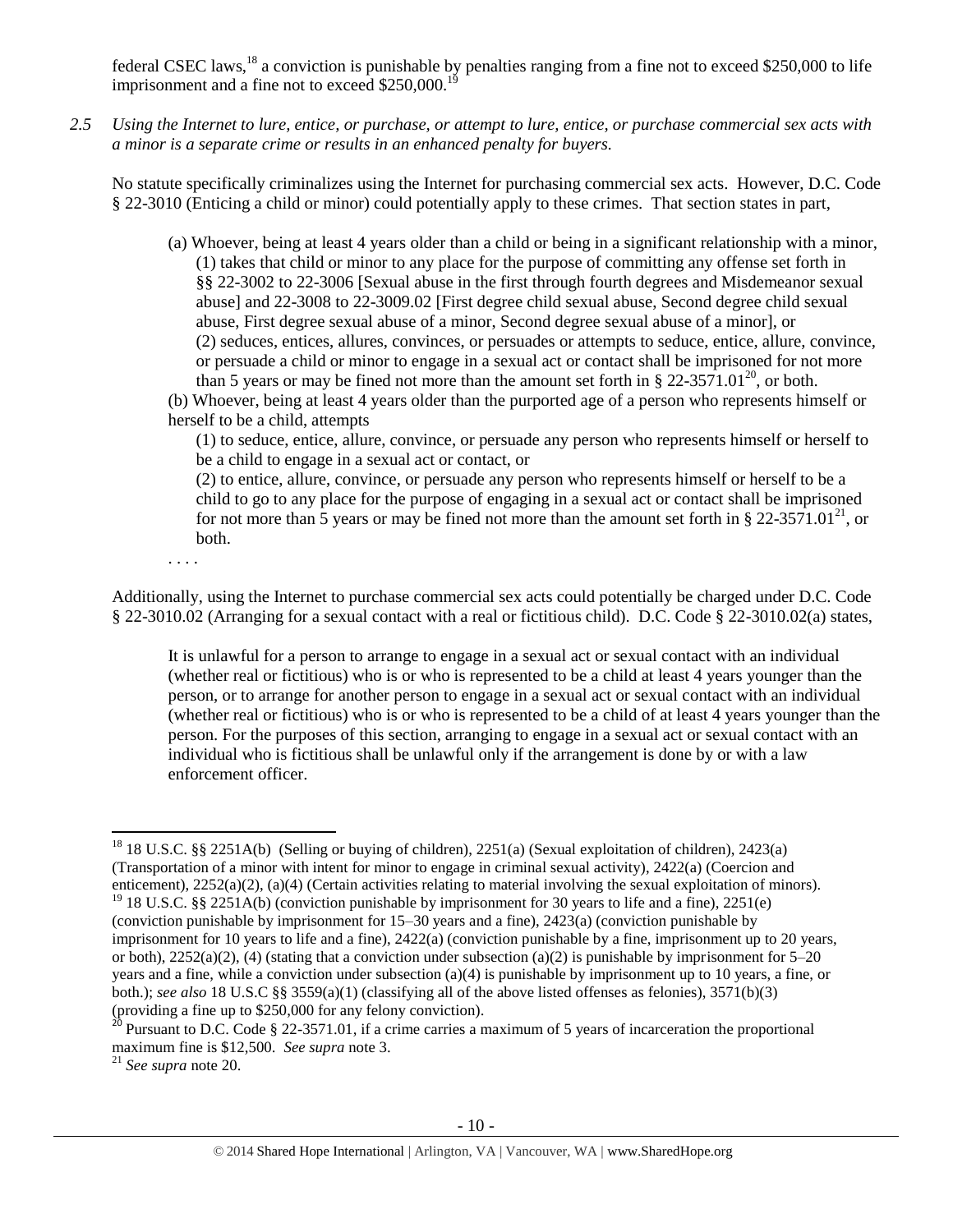If guilty of violating this statute, a person faces imprisonment up to 5 years, a fine not to exceed \$12,500, or both. D.C. Code §§ 22-3010.02(b), 22-3571.01(b)(6).

2.5.1 Recommendation: Amend D.C. Code § 22-3010 (Enticing a child or minor) and § 22-3010.02 (Arranging for a sexual contact with a real or fictitious child) to specifically criminalize using the Internet to lure, entice, recruit, or purchase commercial sex acts with a minor under 18 and include enhanced penalties for the same.

# *2.6 No age mistake defense is permitted for a buyer of commercial sex acts with any minor under 18.*

D.C. Code § 22-1834 (Sex trafficking of children) requires that the defendant committed the crime "knowing or in reckless disregard of the fact that the person has not attained the age of 18 years," and "[i]n a prosecution under subsection (a) of this section in which the defendant had a reasonable opportunity to observe the person recruited, enticed, harbored, transported, provided, obtained, or maintained, the government need not prove that the defendant knew that the person had not attained the age of 18 years." D.C. Code  $\S$  22-1834(a). This leaves open an argument by the defendant that he was merely negligent regarding the victim's age.

Neither D.C. Code § 22-811 (Contributing to the delinquency of a minor) nor § 22-2705(a)(2) (Pandering; inducing or compelling an individual to engage in prostitution) mentions a mistake of age defense.

D.C. Code § 22-3011(a) (Defenses to child sexual abuse and sexual abuse of a minor) prohibits a mistake of age defense (and consent defense) in a prosecution under "§§ 22-3008 to 22-3010.01 [First and second degree child sexual abuse, first and second degree sexual abuse of a minor, first and second degree sexual abuse of a secondary education student, enticing a child or minor, and misdemeanor sexual abuse of a child or minor], prosecuted alone or in conjunction with charges under § 22-3018 [Attempts to commit sexual offenses] or § 22- 403 [Assault with intent to commit any other offense]."

- 2.6.1 Recommendation: Amend D.C. Code § 22-3011(a) (Defenses to child sexual abuse and sexual abuse of a minor) to prohibit a mistake of age defense in prosecutions of sex trafficking of children and CSEC offenses.
- *2.7 Base penalties for buying sex acts with a minor under 18 are sufficiently high and not reduced for older minors.*

D.C. Code § 22-1834(a) (Sex trafficking of children) and § 22-2705(a)(2) (Pandering; inducing or compelling an individual to engage in prostitution) apply to all minors under 18. If convicted of violating D.C. Code § 22- 811 (Contributing to the delinquency of a minor), the convicted buyer of sex with a minor of any age under 18 can be sentenced to imprisonment up to 6 months, a fine not to exceed \$1,000, or both. D.C. Code §§ 22-  $811(b)(1)$ ,  $22-3571.01(b)(4)$ . A second conviction could result in imprisonment up to 3 years, a fine not to exceed \$12,500, or both. D.C. Code §§ 22-811(b)(2), 22-3571.01(b)(5). In neither case are the penalties staggered for a lesser penalty when the victim is an older minor, although the penalties provided for the more clearly applicable crime of contributing to the delinquency of a minor are not sufficiently high in cases of commercial sexual exploitation of a minor. D.C. Code § 22-811(b)(1).

*2.8 Financial penalties for buyers of commercial sex acts with minors are sufficiently high to make it difficult for buyers to hide the crime.*

A buyer convicted under D.C. Code § 22-1834(a) (Sex trafficking of children) could receive a fine up to \$50,000. D.C. Code §§ 22-1837(a)(1), 22-3571.01(b)(9). A buyer convicted of sex trafficking of children would also face mandatory criminal asset forfeiture and lose "(1) Any interest in any property, real or personal, that was used or intended to be used to commit or to facilitate the commission of the violation; and (2) Any property, real or personal, constituting or derived from any proceeds that the individual or business obtained,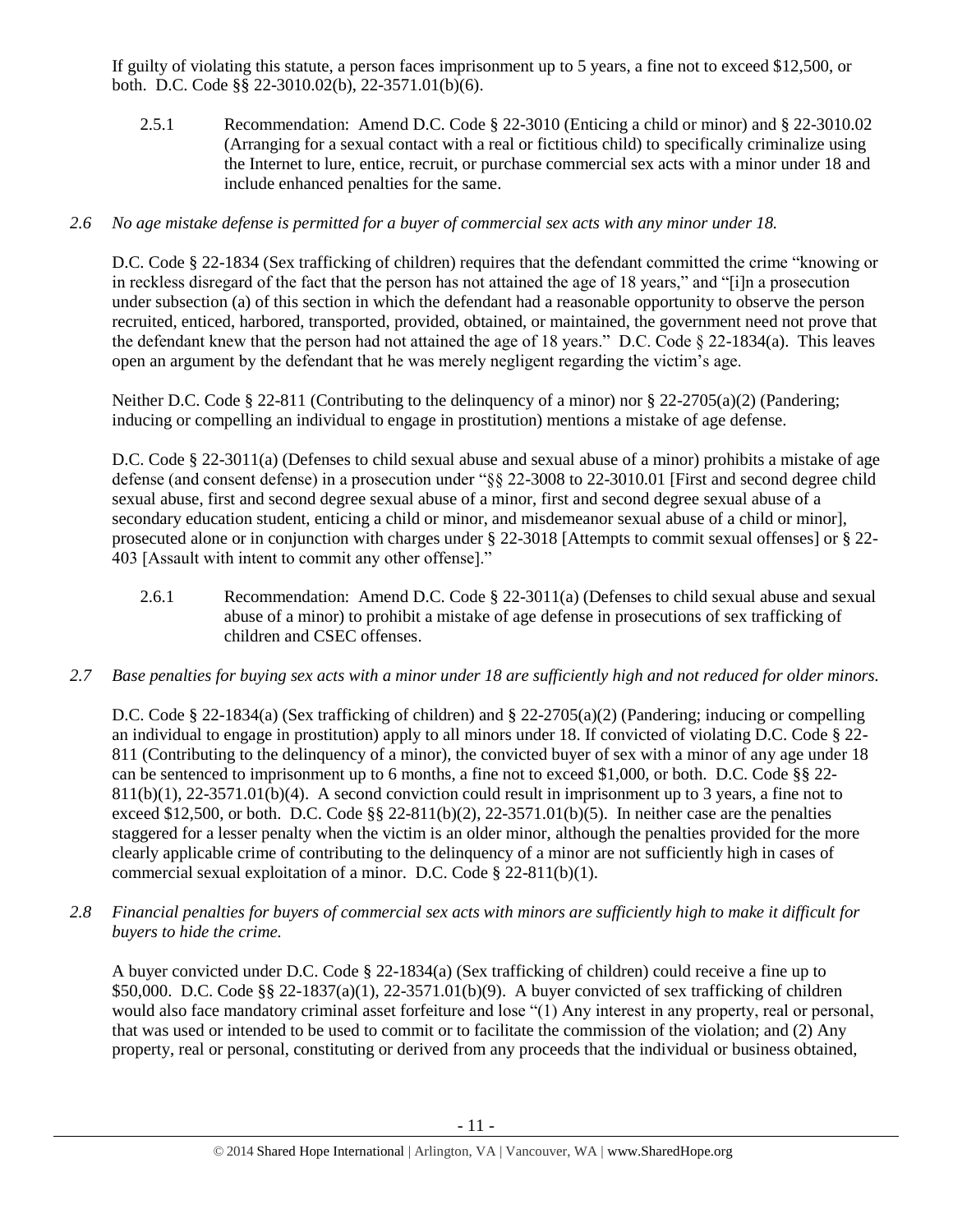directly or indirectly, as a result of the violation." D.C. Code § 22-1838(a). This statute does not provide specific seizure or distribution provisions.

D.C. Code § 22-2705(a)(2) (Pandering; inducing or compelling an individual to engage in prostitution) carries a possible fine not to exceed \$50,000. D.C. Code §§ 22-2705(c)(2), 22-3571.01(b)(9).

For a first time conviction for soliciting a prostitute, a buyer could face a fine up to \$500. D.C. Code § 22-  $2701(b)(1)(A)$ . For a second offense, the buyer could receive a fine up to \$1,000. D.C. Code § 22-2701(b)(1)(B). Subsequent offenses lead to a possible fine up to \$12,500. D.C. Code § 22-2701(b)(2). Additionally, a buyer's vehicle could be impounded under D.C. Code § 22-2724, which allows for impoundment of "[a]ny vehicle used in furtherance of a violation of a prostitution-related offense." D.C. Code § 22-2724(a).

A first conviction for violating D.C. Code § 22-811 (Contributing to the delinquency of a minor) can result in a fine not to exceed \$1,000, while a second conviction could result in a fine not to exceed \$12,500. D.C. Code §§  $22-811(b)(1)-(2)$ ,  $22-3571.01(b)(4)-(5)$ .

A buyer's vehicle could be impounded under D.C. Code § 22-2724, which allows for impoundment of "[a]ny vehicle used in furtherance of a violation of a prostitution-related offense." D.C. Code § 22-2724(a). Buyers of commercial sex charged with prostitution offenses may also be subject to discretionary, civil asset forfeiture pursuant to D.C. Code § 22-2723 (Property subject to seizure and forfeiture). Subsection (a) makes the following property subject to forfeiture:

(1) All conveyances, including aircraft, vehicles or vessels, which are used, or intended for use, to transport, or in any manner to facilitate a violation of a prostitution-related offense, provided that:

(A) No conveyance used by any person as a common carrier in the course of transacting business as a common carrier is subject to forfeiture under this section unless it appears that the owner or other person in charge of the conveyance is a consenting party or privy to a violation of a prostitutionrelated offense;

(B) No conveyance is subject to forfeiture under this section by reason of any act or omission that the owner establishes was committed or omitted without the owner's knowledge or consent; (C) A forfeiture of a conveyance encumbered by a bona fide security interest is subject to the

interest of the secured party if the secured party neither had knowledge of nor consented to the act or omission; or

(D) Where the conveyance is not being driven by the owner of the conveyance, there is a presumption that the owner is without knowledge of the illegal act, and therefore the conveyance should not be forfeited.

(2) All money, coins, and currency which has been used, or was intended for use, in violation of a prostitution-related offense.

Seizure under this section shall be pursuant to D.C. Code §48-905.02(b), which states, "[p]roperty subject to forfeiture under this chapter may be seized by law enforcement officials, as designated by the Mayor, or designated civilian employees of the Metropolitan Police Department, upon process issued by the Superior Court of the District of Columbia having jurisdiction over the property, or without process if authorized by other law."

Pursuant to D.C. Code §22-2723(b), distribution of forfeited property (other than monies) is governed by D.C. Code §48-905.02(4), which states in relevant part,

(4) When property, other than controlled substances, is forfeited under this chapter, the Mayor shall: (A) Retain it for official use;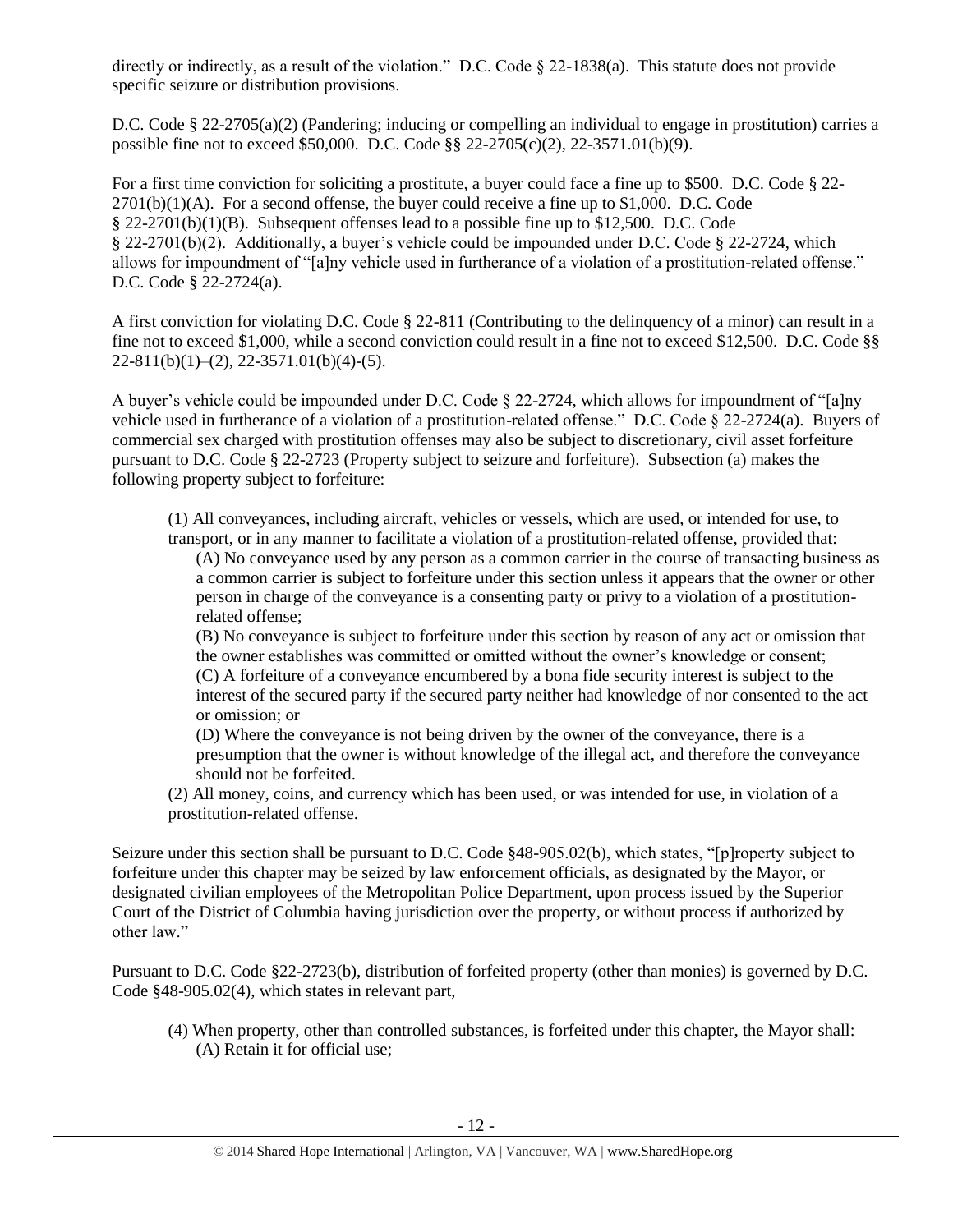(B) Sell that which is not required by law to be destroyed and which is not harmful to the public. All proper expenses of the proceedings for forfeiture and sale, including expenses of seizure, maintenance of custody, advertising, and court costs shall be deducted from the proceeds. The balance of the proceeds shall be used, and shall remain available until expended regardless of the expiration of the fiscal year in which they were collected, to finance law enforcement activities of the Metropolitan Police Department of the District of Columbia, with any remaining balance used to finance programs which shall serve to rehabilitate drug addicts, educate citizens, or prevent drug addiction;

(C) Remove the property for disposition in accordance with law; or

Pursuant to D.C. Code §22-2723(b), money, coins and currency "shall be deposited as provided in subchapter IIA of Chapter 5 of Title 23 of the District of Columbia Code," which states in relevant part,

(a) (1) Seized currency shall be promptly deposited in an interest-bearing escrow account in a federal insured financial institution in the District of Columbia . . .

(2) Deposited seized currency, with any accrued interest, shall be divided and deposited as provided in section 48-907.02 . . .

D.C. Code §48-907.02 states,

Any funds from whatever source derived shall be deposited as soon as practicable into the Fund. Any deposit of funds shall be secured in a manner consistent with deposit of revenues by the District of Columbia government. The Fund shall be distributed in the following descending order of priority:

(1) To fund law enforcement activities of the Metropolitan Police Department of the District of Columbia, except that, beginning October 1, 1990, not more than 49% of the total amount deposited to the Fund in the immediately preceding quarter-year period shall be used for this purpose in the next succeeding quarter-year period; and

(2) To fund substance abuse education, prevention, and treatment activities of the Alcohol and Drug Abuse Administration.

Finally, a buyer may be required to pay restitution. D.C. Code § 16-711 (Restitution or reparation) allows the court, at its discretion, to award restitution to victims of any offense. D.C. Code § 16-711 states,

(a) In criminal cases in the Superior Court, the court may, in addition to any other sentence imposed as a condition of probation or as a sentence itself, require a person convicted of any offense to make reasonable restitution or reparation.

(b) When restitution or reparation is ordered, the court shall take into consideration the number of victims, the actual damage of each victim, the resources of the defendant, the defendant's ability to earn, any obligation of the defendant to support dependents, and other matters as pertain to the defendant's ability to make restitution or reparation.

(c) The court shall fix the manner of performing restitution or reparation.

. . . .

# *2.9 Buying and possessing child pornography carries penalties as high as similar federal offenses.*

D.C. Code § 22-3102(b) (Prohibited acts) states, "It shall be unlawful in the District of Columbia for a person, knowing the character and content thereof, to attend, transmit, or possess a sexual performance by a minor."

For a first violation, a person can be sentenced to a fine not to exceed \$25,000, imprisonment not more than 10 years, or both. D.C. Code §§ 22-3103(1), 22-3571.01(b)(7). Subsequent offenses result in a fine not to exceed \$50,000, imprisonment up to 20 years, or both. D.C. Code §§ 22-3103(2), 22-3571.01(b)(9).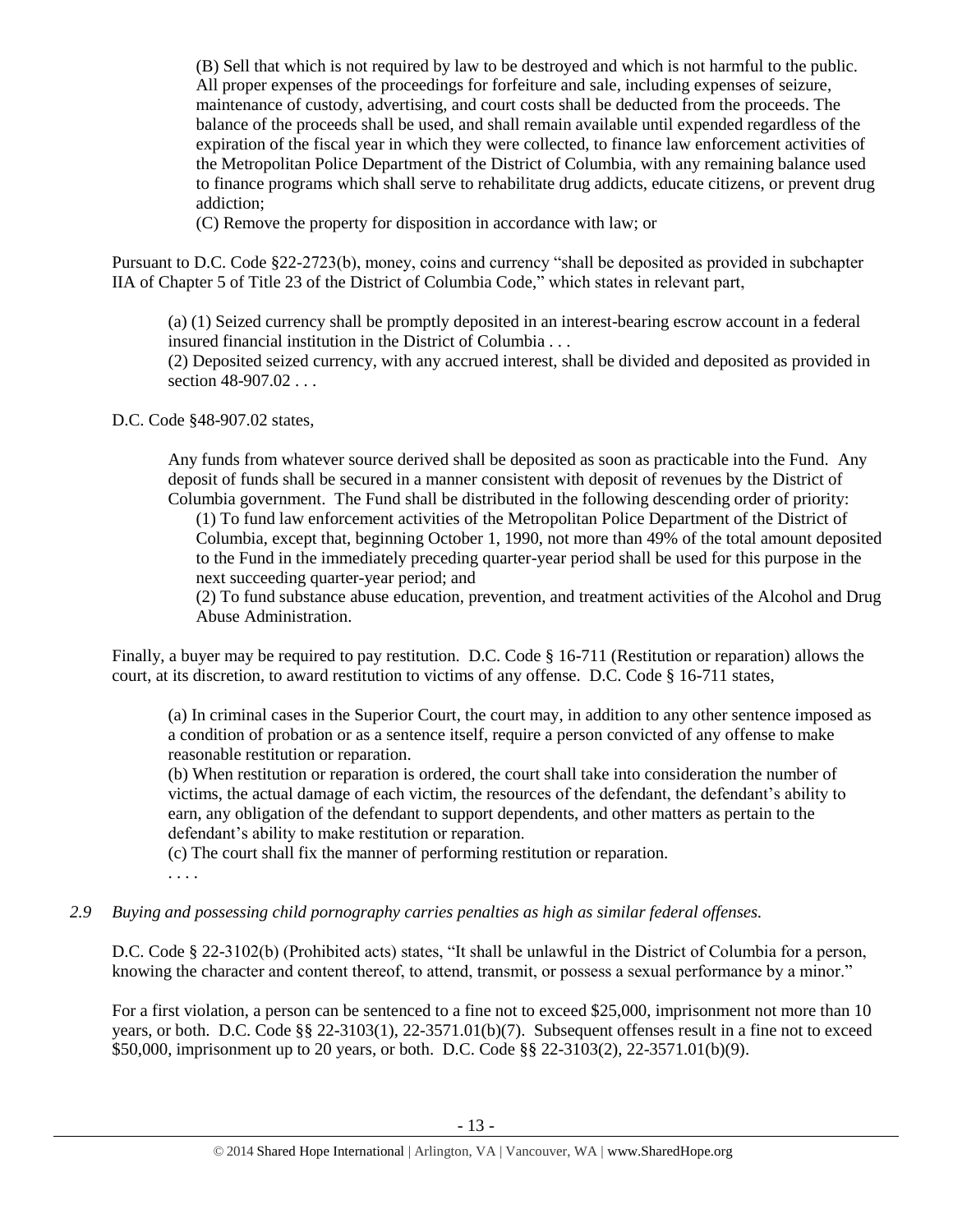In contrast, a federal conviction for possession of child pornography<sup>22</sup> is generally punishable by imprisonment for 5–20 years and a fine not to exceed  $\frac{$250,000^2}{2}$  Subsequent convictions, however, are punishable by imprisonment up to 40 years and a fine not to exceed  $$250,000.<sup>24</sup>$ 

*2.10 Convicted buyers of commercial sex acts with minors and child pornography are required to register as sex offenders.*

The D.C. sex offender registration law requires registration of those convicted of a range of commercial sexual exploitation laws as buyers of sex with a minor. D.C. Code § 22-4002. Specifically, a "registration offense," as defined in D.C. Code § 22-4001(8)(C), includes "[a]ny of the following offenses where the victim is a minor: acts proscribed by § 22-1312 (lewd, indecent, or obscene acts), acts proscribed by § 22-2201 (obscenity), acts proscribed by § 22-3102 (sexual performances using minors), acts proscribed by § 22-1901 (incest), acts proscribed by § 22-2001 (kidnapping), and acts proscribed by §§ 22-2701 [Engaging in or soliciting for prostitution], 22-2701.01 [Definitions], 22-2703, 22-2704 [Abducting or enticing child from his or her home for purposes of prostitution; harboring such child], 22-2705 [Pandering; inducing or compelling an individual to engage in prostitution] to 22-2712 [Operating house of prostitution], 22-2713 [Premises occupied for lewdness, assignation, or prostitution declared nuisance] to 22-2720, 22-2722 [Keeping bawdy or disorderly houses] and 22-2723 (prostitution; pandering)." The registration law does not include violations of D.C. Code § 22-1834 (Sex trafficking of children) as a crime requiring sex offender registration.

2.10.1 Recommendation: Amend D.C. Code § 22-4001(8)(C) to include a violation of D.C. Code § 22-1834 (Sex trafficking of children) as an offense requiring registration.

 $\overline{a}$ <sup>22</sup> 18 U.S.C. §§ 2252(a)(2), (a)(4) (Certain activities relating to material involving the sexual exploitation of minors),  $2252A(a)(2)$ –(3) (Certain activities relating to material constituting or containing child pornography), 1466A(a), (b) (Obscene visual representations of the sexual abuse of children).

<sup>&</sup>lt;sup>23</sup> 18 U.S.C. §§ 2252(b) (stating that a conviction under subsection (a)(2) is punishable by imprisonment for 5–20 years and a fine, while a conviction under subsection (a)(4) is punishable by imprisonment up to 10 years, a fine, or both), 2252A(b)(1) (a conviction is punishable by imprisonment for 5–20 years and a fine), 1466A(a), (b) (stating that a conviction under subsection (a) is "subject to the penalties provided in section  $2252A(b)(1)$ ," imprisonment for 5–20 years and a fine, while a conviction under subsection (b) is "subject to the penalties provided in section 2252A(b)(2)," imprisonment up to 10 years, a fine, or both); *see also* 18 U.S.C §§ 3559(a)(1) (classifying all of the above listed offenses as felonies), 3571(b)(3) (providing a fine up to \$250,000 for any felony conviction). <sup>24</sup> 18 U.S.C. §§ 2252(b) (stating if a person has a prior conviction under subsection (a)(2), or a list of other statutes, a conviction is punishable by a fine and imprisonment for 15–40 years, but if a person has a prior conviction under subsection (a)(4), or a list of other statutes, a conviction is punishable by a fine and imprisonment for  $10-20$  years),  $2252A(b)(1)$  (stating if a person has a prior conviction under subsection (a)(2), (a)(3), or a list of other statutes, a conviction is punishable by a fine and imprisonment for  $15-40$  years),  $1466A(a)$ , (b) (stating that the penalty scheme for section 2252A(b) applies); *see also* 18 U.S.C §§ 3559(a)(1) (classifying all of the above listed offenses as felonies), 3571(b)(3) (providing a fine up to \$250,000 for any felony conviction).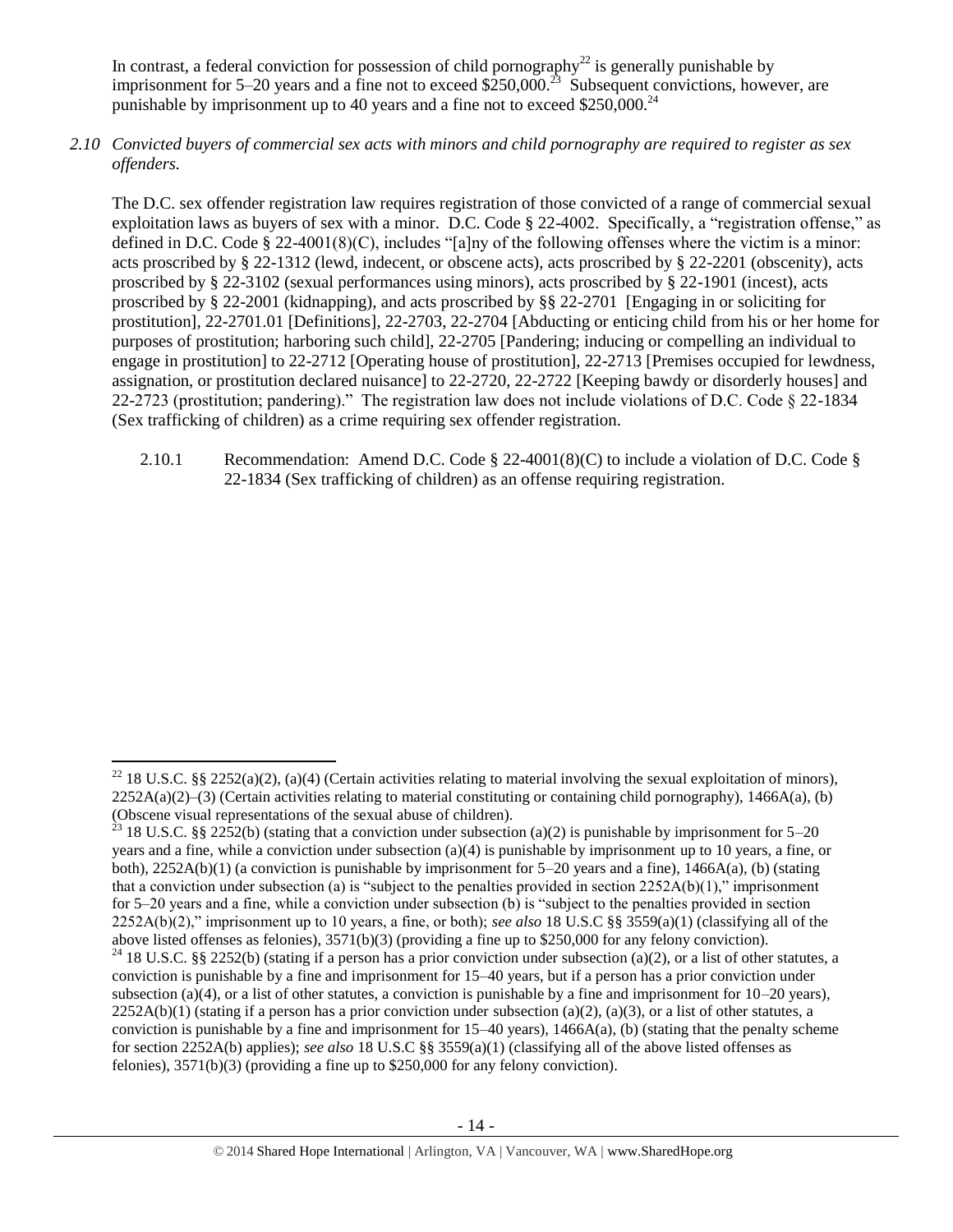#### FRAMEWORK ISSUE 3: CRIMINAL PROVISIONS FOR TRAFFICKERS

#### *Legal Components:*

- *3.1 Penalties for trafficking a child for sexual exploitation are as high as federal penalties.*
- *3.2 Creating and distributing child pornography carries penalties as high as similar federal offenses.*
- *3.3 Using the Internet to lure, entice, recruit, or sell commercial sex acts with a minor is a separate crime or results in an enhanced penalty for traffickers.*
- *3.4 Financial penalties for traffickers, including asset forfeiture, are sufficiently high*.
- *3.5 Convicted traffickers are required to register as sex offenders.*
- *3.6 Laws relating to termination of parental rights for certain offenses include sex trafficking or commercial sexual exploitation of children (CSEC) offenses in order to remove the children of traffickers from their control and potential exploitation.*

*\_\_\_\_\_\_\_\_\_\_\_\_\_\_\_\_\_\_\_\_\_\_\_\_\_\_\_\_\_\_\_\_\_\_\_\_\_\_\_\_\_\_\_\_\_\_\_\_\_\_\_\_\_\_\_\_\_\_\_\_\_\_\_\_\_\_\_\_\_\_\_\_\_\_\_\_\_\_\_\_\_\_\_\_\_\_\_\_\_\_\_\_\_\_*

# *Legal Analysis:*

*3.1 Penalties for trafficking a child for sexual exploitation are as high as federal penalties.*

When convicted of violating D.C. Code § 22-1834 (Sex trafficking of children), a trafficker can receive a sentence of imprisonment up to 20 years, a fine up to \$50,000, or both. D.C. Code §§ 22-1837(a)(1), 22- 3571.01(b)(9).

A trafficker may also be convicted of D.C. Code § 22-2704 (Abducting or enticing child from his or her home for purposes of prostitution; harboring such child). This statute makes it "unlawful for any person, for purposes of prostitution, to: (1) Persuade, entice, or forcibly abduct a child under 18 years of age from his or her home or usual abode, or from the custody and control of the child's parents or guardian; or (2) Secrete or harbor any child so persuaded, enticed, or abducted from his or her home or usual abode, or from the custody and control of the child's parents or guardian." D.C. Code § 22-2704(a). For violating this statute, a person can receive a prison sentence of not more than 20 years, a fine not to exceed \$50,000, or both. D.C. Code §§ 22-2704(b), 22- 3571.01(b)(9).

Similarly, a trafficker may be charged with violating D.C. Code § 22-2705 (Pandering; inducing or compelling an individual to engage in prostitution). D.C. Code § 22-2705 provides enhanced penalties for this crime when the victim is under 18 years of age, imposing a sentence of imprisonment up to 20 years, a fine not to exceed \$50,000, or both. D.C. Code §§ 22-2705(c)(2), 22-3571.01(b)(9).

A trafficker may also be convicted under D.C. Code § 22-2707 (Procuring; receiving money or other valuable thing for arranging assignation). If the victim is under 18 years of age, then the crime is punishable by imprisonment not to exceed 20 years, a fine up to  $$50,000$ , or both. D.C. Code §§ 22-2707(b)(2), 22-3571.01(b)(9).

In contrast, if the victim is under the age of 14, a conviction under the Trafficking Victims Protection Act  $(TVPA)^{25}$  for child sex trafficking is punishable by 15 years to life imprisonment and a fine not to exceed \$250,000. 18 U.S.C. §§ 1591(b)(1), 3559(a)(1), 3571(b)(3). If the victim is between the ages of 14–17 a conviction is punishable by 10 years to life imprisonment and a fine not to exceed \$250,000. 18 U.S.C. §§ 1591(b)(2), 3559(a)(1), 3571(b)(3). A conviction is punishable by mandatory life imprisonment however, if the trafficker has a prior conviction for a federal sex offense<sup>26</sup> against a minor.

 $\overline{a}$ <sup>25</sup> *See supra* note [16.](#page-8-0) 

<sup>26</sup> *See supra* note [17.](#page-8-1)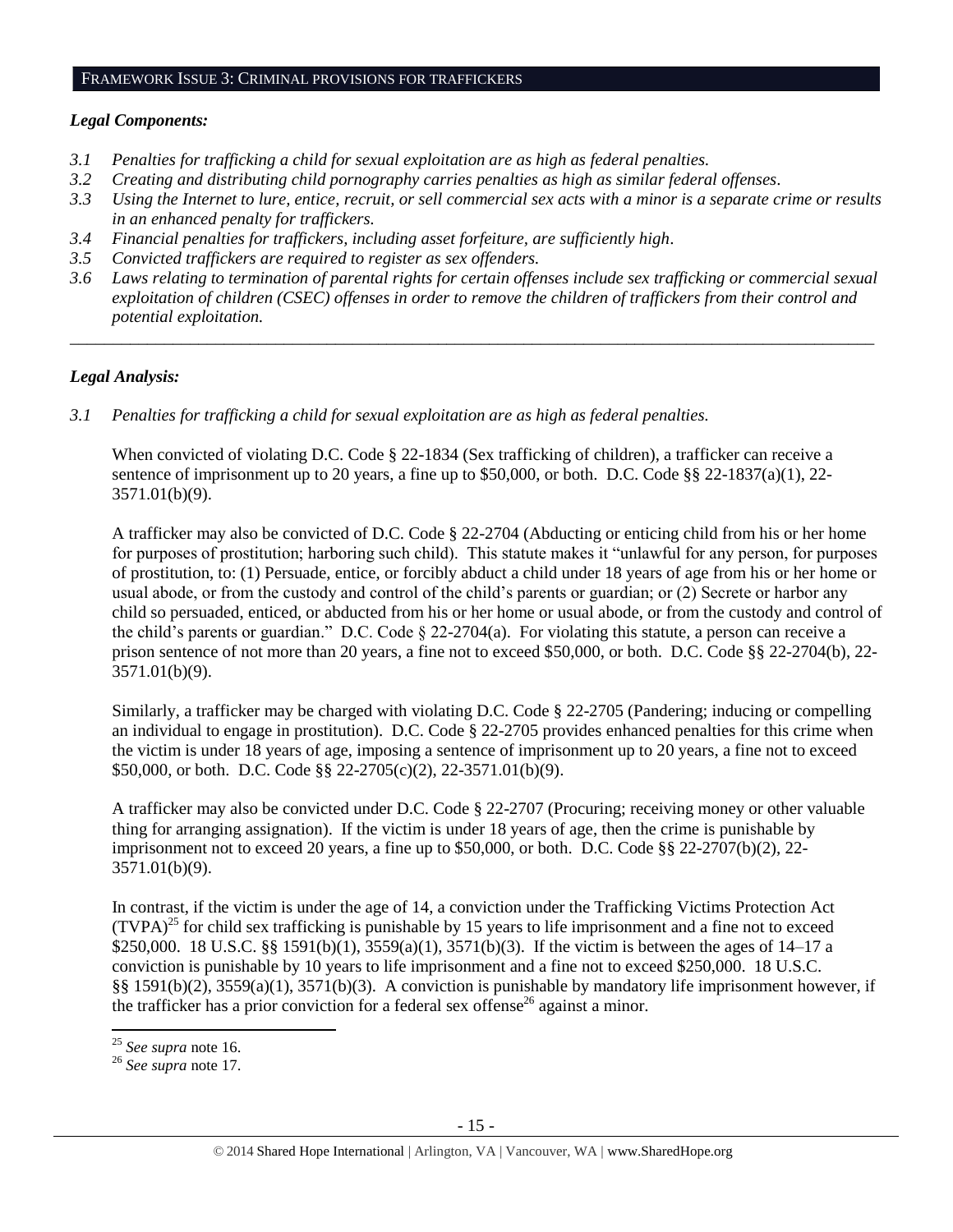## *3.2 Creating and distributing child pornography carries penalties as high as similar federal offenses.*

Under D.C. Code § 22-3102(a) (Prohibited acts), knowingly creating and promoting child pornography is unlawful. D.C. Code § 22-3102(a) states,

It shall be unlawful in the District of Columbia for a person knowingly to use a minor in a sexual performance or to promote a sexual performance by a minor.

(1) A person is guilty of the use of a minor in a sexual performance if knowing the character and content thereof, he or she employs, authorizes, or induces a person under 18 years of age to engage in a sexual performance or being the parent, legal guardian, or custodian of a minor, he or she consents to the participation by a minor in a sexual performance.

(2) A person is guilty of promoting a sexual performance by a minor when, knowing the character and content thereof, he or she produces, directs, or promotes any performance which includes sexual conduct by a person under 18 years of age.

The definition of "promote" includes "to procure, manufacture, issue, sell, give, provide, lend, mail, deliver, transfer, transmute, publish or distribute, circulate, disseminate, present, exhibit, or advertise, or to offer or agree to do the same." D.C. Code § 22-3101(4).

A first offense of this statute results in imprisonment up to 10 years, a fine not to exceed \$25,000, or both. D.C. Code §§ 22-3103(1), 22-3571.01(b)(7). Second and subsequent offenses result in imprisonment up to 20 years, a fine not to exceed \$50,000, or both. D.C. Code §§ 22-3103(2), 22-3571.01(b)(9).

In contrast, if the victim is under the age of 14, a conviction under the  $TVPA^{27}$  for child sex trafficking is punishable by 15 years to life imprisonment and a fine not to exceed \$250,000. 18 U.S.C. §§ 1591(b)(1),  $3559(a)(1)$ ,  $3571(b)(3)$ . If the victim is between the ages of  $14-17$ , a conviction is punishable by 10 years to life imprisonment and a fine not to exceed \$250,000. 18 U.S.C. §§ 1591(b)(2), 3559(a)(1), 3571(b)(3). A conviction is punishable by mandatory life imprisonment, however, if the trafficker has a prior conviction for a federal sex offense<sup>28</sup> against a minor. Additionally, a federal conviction for distribution of child pornography<sup>29</sup> is generally punishable by imprisonment for  $5-20$  years and a fine not to exceed \$250,000.<sup>30</sup> Subsequent convictions, however, are punishable by imprisonment up to 40 years and a fine not to exceed \$250,000.<sup>31</sup>

 $\overline{\phantom{a}}$ <sup>27</sup> *See supra* note [16.](#page-8-0)

<sup>28</sup> *See supra* note [17.](#page-8-1) 

<sup>&</sup>lt;sup>29</sup> 18 U.S.C. §§ 2252(a)(1), (a)(2), (a)(3)(B), (4)(A) (Certain activities relating to material involving the sexual exploitation of minors), 2252A(a)(2)–(3) (Certain activities relating to material constituting or containing child pornography), 1466A(a) (Obscene visual representations of the sexual abuse of children).

 $30$  18 U.S.C. §§ 2252(b) (stating that a conviction under subsection (a)(2) or (a)(3) is punishable by imprisonment for 5–20 years and a fine, while a conviction under subsection (a)(4) is punishable by imprisonment up to 10 years, a fine, or both),  $2252A(b)(1)$  (a conviction is punishable by imprisonment for 5–20 years and a fine),  $1466A(a)$ , (b) (stating that a conviction under subsection (a) is "subject to the penalties provided in section  $2252A(b)(1)$ ," imprisonment for 5–20 years and a fine, while a conviction under subsection (b) is "subject to the penalties provided in section 2252A(b)(2)," imprisonment up to 10 years, a fine, or both); *see also* 18 U.S.C §§ 3559(a)(1) (classifying all of the above listed offenses as felonies),  $3571(b)(3)$  (providing a fine up to \$250,000 for any felony conviction).  $31$  18 U.S.C. §§ 2252(b) (stating if a person has a prior conviction under subsection (b)(1), or a list of other statutes, a conviction is punishable by a fine and imprisonment for 15–40 years, but if a person has a prior conviction under subsection (b)(1), or a list of other statutes, a conviction is punishable by a fine and imprisonment for  $10-20$  years),  $2252A(b)(1)$  (stating if a person has a prior conviction under subsection (a)(2), (a)(3), or a list of other statutes, a conviction is punishable by a fine and imprisonment for  $15-40$  years),  $1466A(a)$ , (b) (stating that the penalty scheme for section 2252A(b) applies); *see also* 18 U.S.C §§ 3559(a)(1) (classifying all of the above listed offenses as felonies), 3571(b)(3) (providing a fine up to \$250,000 for any felony conviction).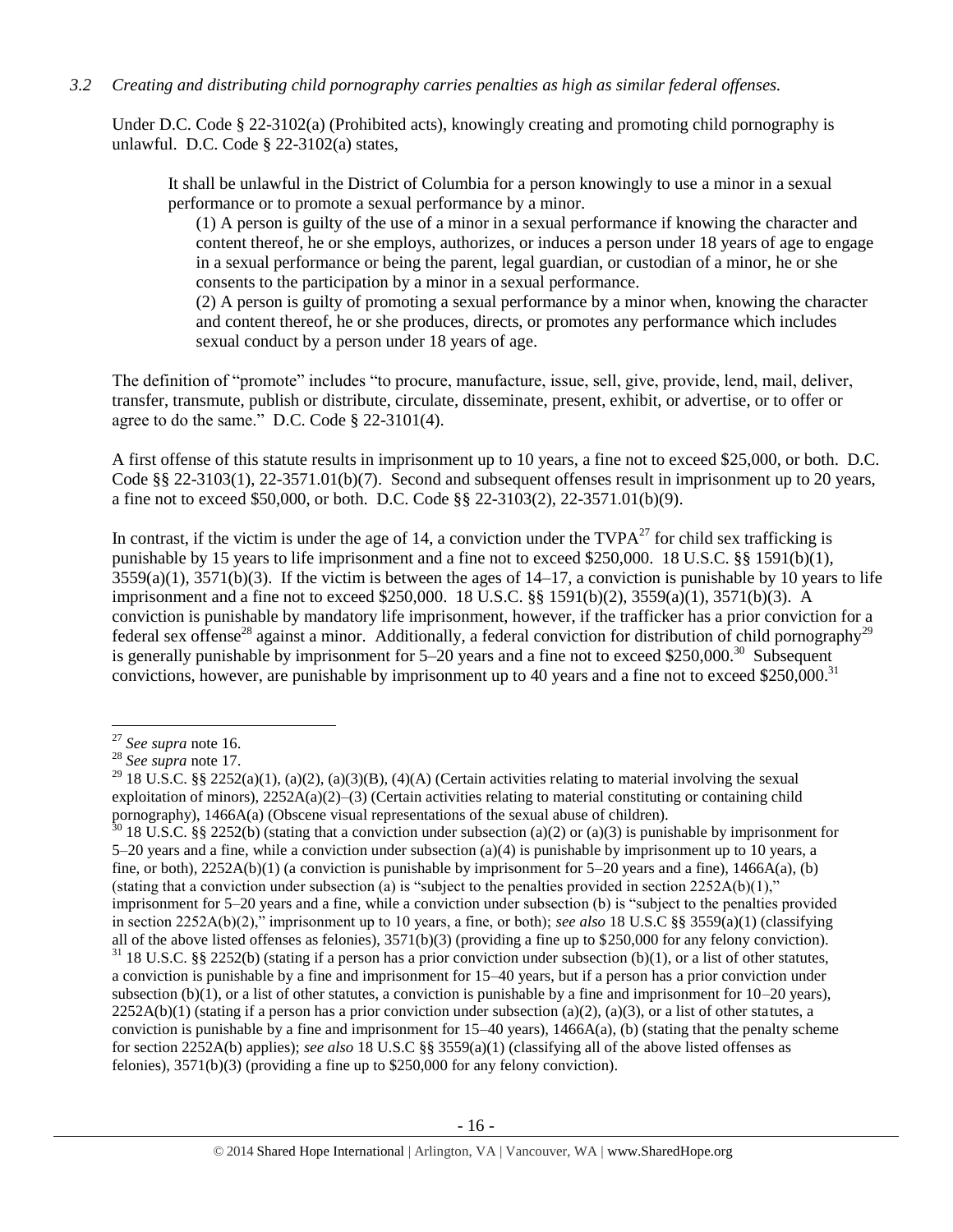*3.3 Using the Internet to lure, entice, recruit, or sell commercial sex acts with a minor is a separate crime or results in an enhanced penalty for traffickers.*

No D.C. statute specifically criminalizes using the Internet for recruiting or enticing the purchase of commercial sex acts with a minor. However, D.C. Code § 22-3010.02(a) (Arranging for a sexual contact with a real or fictitious child) could potentially apply to these crimes. It states,

It is unlawful for a person to arrange to engage in a sexual act or sexual contact with an individual (whether real or fictitious) who is or who is represented to be a child at least 4 years younger than the person, or to arrange for another person to engage in a sexual act or sexual contact with an individual (whether real or fictitious) who is or who is represented to be a child of at least 4 years younger than the person. For the purposes of this section, arranging to engage in a sexual act or sexual contact with an individual who is fictitious shall be unlawful only if the arrangement is done by or with a law enforcement officer.

If guilty of this statute, a person will be sentenced to imprisonment not more than 5 years, a fine not to exceed \$12,500, or both. D.C. Code §§ 22-3010.02(b), 22-3571.01(b)(6).

Additionally, D.C. Code § 22-3010 (Enticing a child or minor) could potentially apply to these crimes and states in part,

(a) Whoever, being at least 4 years older than a child or being in a significant relationship with a minor, (1) takes that child or minor to any place for the purpose of committing any offense set forth in §§ 22-3002 to 22-3006 [Sexual abuse in the first through fourth degrees and Misdemeanor sexual abuse] and 22-3008 to 22-3009.02 [First degree child sexual abuse, Second degree child sexual abuse, First degree sexual abuse of a minor, Second degree sexual abuse of a minor], or (2) seduces, entices, allures, convinces, or persuades or attempts to seduce, entice, allure, convince, or persuade a child or minor to engage in a sexual act or contact shall be imprisoned for not more than 5 years or may be fined in an amount not to exceed \$ 50,000, or both.

(b) Whoever, being at least 4 years older than the purported age of a person who represents himself or herself to be a child, attempts

(1) to seduce, entice, allure, convince, or persuade any person who represents himself or herself to be a child to engage in a sexual act or contact, or

(2) to entice, allure, convince, or persuade any person who represents himself or herself to be a child to go to any place for the purpose of engaging in a sexual act or contact shall be imprisoned for not more than 5 years or may be fined in an amount not to exceed \$ 50,000, or both.

. . . .

- 3.3.1 Recommendation: Amend D.C. Code § 22-3010.02(a) (Arranging for a sexual contact with a real or fictitious child) and § 22-3010 (Enticing a child or minor) to expressly apply to use of the Internet lure, entice, recruit, or sell commercial sex acts with a minor under 18.
- *3.4 Financial penalties for traffickers, including asset forfeiture, are sufficiently high.*

A conviction under D.C. Code § 22-1834 (Sex trafficking of children) can result in a fine up to \$50,000. D.C. Code §§ 22-1837(a)(1), 22-3571.01(b)(9). Additionally, a trafficker will face mandatory criminal asset forfeiture for conviction of violating of the human trafficking statute, including D.C. Code § 22-1834 (Sex trafficking of children). Under D.C. Code § 22-1838,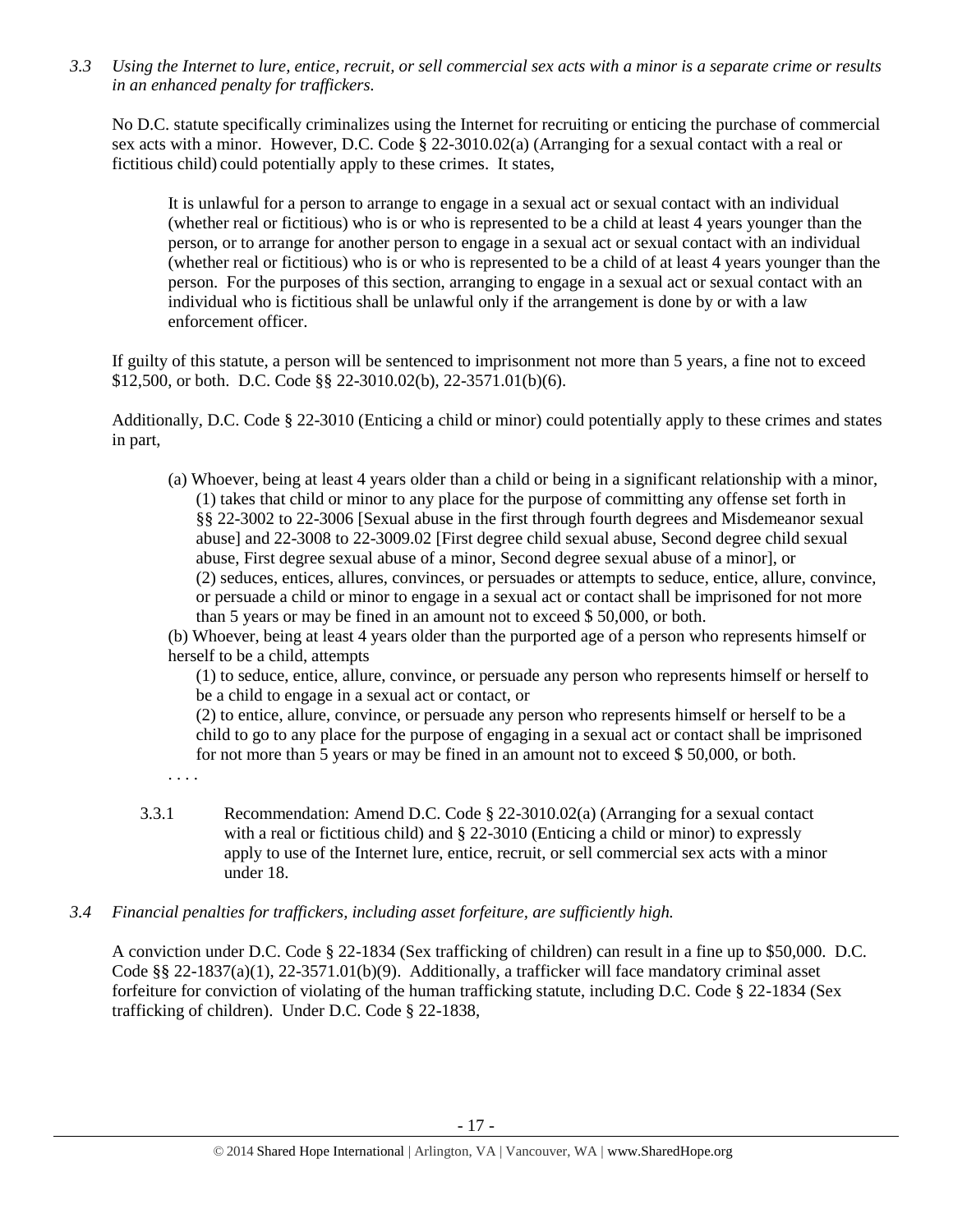(a) In imposing sentence on any individual or business convicted of a violation of this chapter, the court shall order, in addition to any sentence imposed, that the individual or business shall forfeit to the District of Columbia:

(1) Any interest in any property, real or personal, that was used or intended to be used to commit or to facilitate the commission of the violation; and

(2) Any property, real or personal, constituting or derived from any proceeds that the individual or business obtained, directly or indirectly, as a result of the violation.

(b) The following shall be subject to forfeiture to the District of Columbia and no property right shall exist in them:

(1) Any property, real or personal, used or intended to be used to commit or to facilitate the commission of any violation of this chapter.

(2) Any property, real or personal, which constitutes or is derived from proceeds traceable to any violation of this chapter.

Other crimes for which traffickers could be charged also carry fines. A court may impose a fine not to exceed \$1,000 for any violation of D.C. Code §§ 22-2710, 22-3571.01(b)(4) (Procuring for house of prostitution), § 22- 2711 (Procuring for third persons), and § 22-2712 (Operating house of prostitution). A trafficker could face a fine not to exceed \$50,000 for violating D.C. Code § 22-2705 (Pandering; inducing or compelling an individual to engage in prostitution) or § 22-2707 (Procuring; receiving money or other valuable thing for arranging assignation). D.C. Code §§ 22-2705(c)(2), 22-2707(2), 22-3571.01(b)(9).

A trafficker's vehicle could be impounded under D.C. Code § 22-2724, which allows for impoundment of "[a]ny vehicle used in furtherance of a violation of a prostitution-related offense." D.C. Code § 22-2724(a).

Also, traffickers charged with prostitution offenses may be subject to discretionary, civil asset forfeiture pursuant to D.C. Code § 22-2723 (Property subject to seizure and forfeiture). Subsection (a) makes the following subject to forfeiture:

(1) All conveyances, including aircraft, vehicles or vessels, which are used, or intended for use, to transport, or in any manner to facilitate a violation of a prostitution-related offense, provided that:

(A) No conveyance used by any person as a common carrier in the course of transacting business as a common carrier is subject to forfeiture under this section unless it appears that the owner or other person in charge of the conveyance is a consenting party or privy to a violation of a prostitutionrelated offense;

(B) No conveyance is subject to forfeiture under this section by reason of any act or omission that the owner establishes was committed or omitted without the owner's knowledge or consent; (C) A forfeiture of a conveyance encumbered by a bona fide security interest is subject to the interest of the secured party if the secured party neither had knowledge of nor consented to the act or omission; or

(D) Where the conveyance is not being driven by the owner of the conveyance, there is a presumption that the owner is without knowledge of the illegal act, and therefore the conveyance should not be forfeited.

(2) All money, coins, and currency which has been used, or was intended for use, in violation of a prostitution-related offense.

 $(a-1)(1)$  A lien in favor of the District of Columbia is hereby created in an amount equal to the costs of towing, storing, and administrative processing of a conveyance seized and subject to forfeiture pursuant to §§ 22-2701, 22-2703, and this section.

Seizure under this section shall be pursuant to D.C. Code §48-905.02(b), which states, "[p]roperty subject to forfeiture under this chapter may be seized by law enforcement officials, as designated by the Mayor, or designated civilian employees of the Metropolitan Police Department, upon process issued by the Superior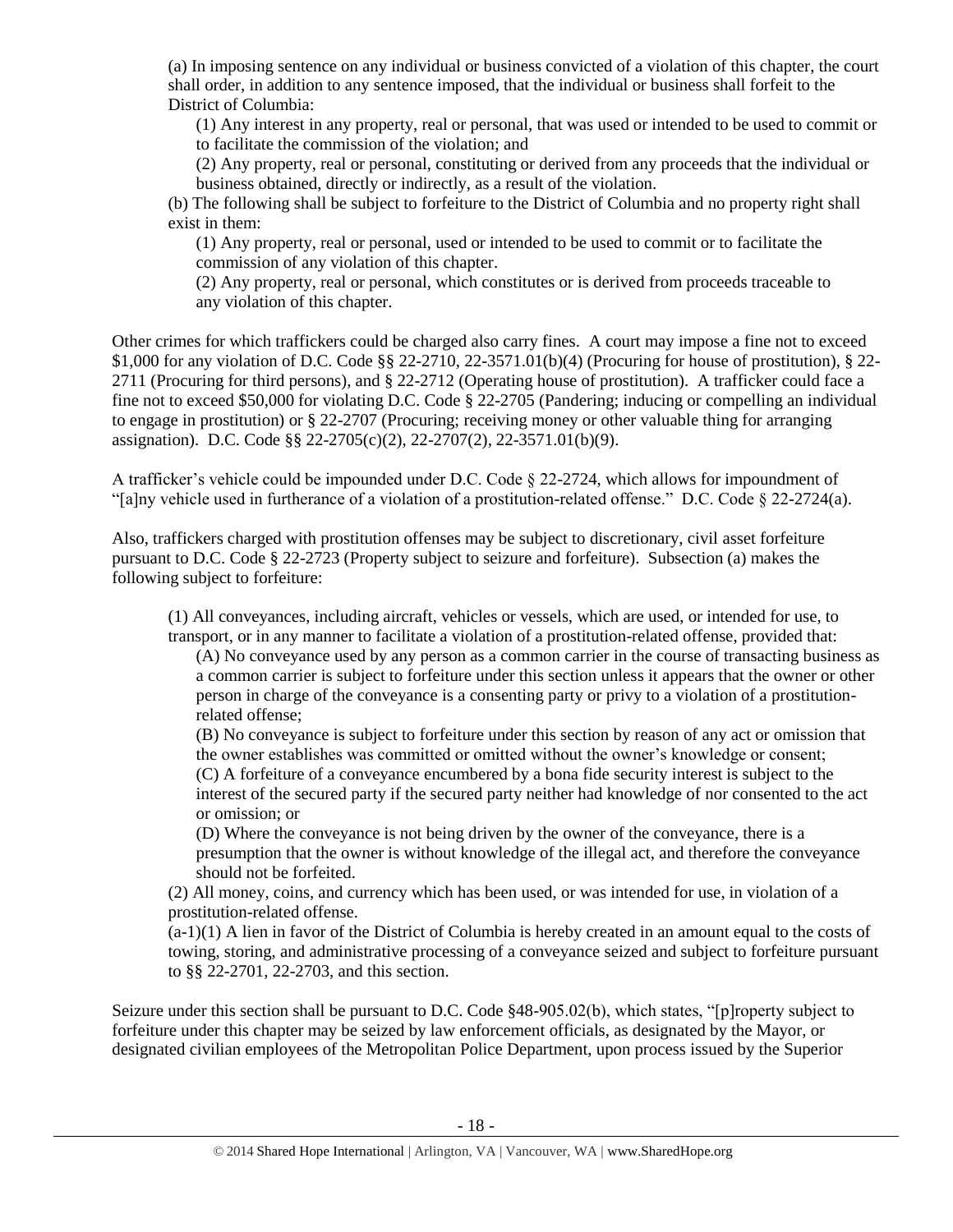Court of the District of Columbia having jurisdiction over the property, or without process if authorized by other law."

Pursuant to D.C. Code §22-2723(b), distribution of forfeited property (other than monies) is governed by D.C. Code §480905.02(4) which states in relevant part,

(4) When property, other than controlled substances, is forfeited under this chapter, the Mayor shall: (A) Retain it for official use;

(B) Sell that which is not required by law to be destroyed and which is not harmful to the public. All proper expenses of the proceedings for forfeiture and sale, including expenses of seizure, maintenance of custody, advertising, and court costs shall be deducted from the proceeds. The balance of the proceeds shall be used, and shall remain available until expended regardless of the expiration of the fiscal year in which they were collected, to finance law enforcement activities of the Metropolitan Police Department of the District of Columbia, with any remaining balance used to finance programs which shall serve to rehabilitate drug addicts, educate citizens, or prevent drug addiction;

(C) Remove the property for disposition in accordance with law; or

Pursuant to D.C. Code §22-2723(b), money, coins and currency "shall be deposited as provided in subchapter IIA of Chapter 5 of Title 23 of the District of Columbia Code" which states in relevant part,

(a) (1) Seized currency shall be promptly deposited in an interest-bearing escrow account in a federal insured financial institution in the District of Columbia . . .

(2) Deposited seized currency, with any accrued interest, shall be divided and deposited as provided in section 48-907.02 . . .

D.C. Code §48-907.02 states,

Any funds from whatever source derived shall be deposited as soon as practicable into the Fund. Any deposit of funds shall be secured in a manner consistent with deposit of revenues by the District of Columbia government. The Fund shall be distributed in the following descending order of priority:

(1) To fund law enforcement activities of the Metropolitan Police Department of the District of Columbia, except that, beginning October 1, 1990, not more than 49% of the total amount deposited to the Fund in the immediately preceding quarter-year period shall be used for this purpose in the next succeeding quarter-year period; and

(2) To fund substance abuse education, prevention, and treatment activities of the Alcohol and Drug Abuse Administration.

Finally, a trafficker may be required to pay restitution. D.C. Code § 16-711 (Restitution or reparation) allows the court, at its discretion, to award restitution to victims of any offense. D.C. Code § 16-711 states,

(a) In criminal cases in the Superior Court, the court may, in addition to any other sentence imposed as a condition of probation or as a sentence itself, require a person convicted of any offense to make reasonable restitution or reparation.

(b) When restitution or reparation is ordered, the court shall take into consideration the number of victims, the actual damage of each victim, the resources of the defendant, the defendant's ability to earn, any obligation of the defendant to support dependents, and other matters as pertain to the defendant's ability to make restitution or reparation.

(c) The court shall fix the manner of performing restitution or reparation.

. . . .

*3.5 Convicted traffickers are required to register as sex offenders.*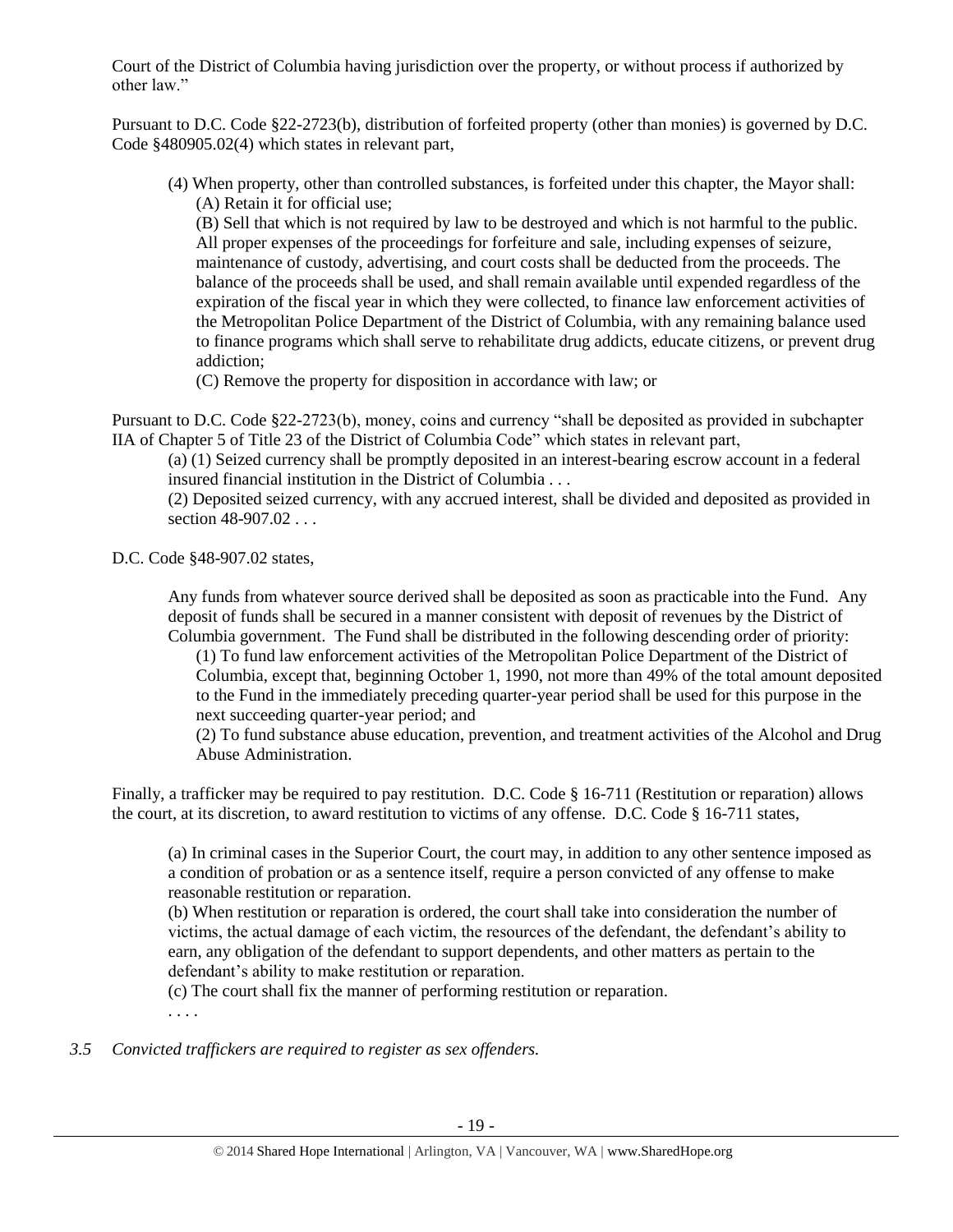The D.C. sex offender registration law requires registration of those convicted of a range of commercial sexual exploitation laws as traffickers of sex with a minor. D.C. Code § 22-4002. Specifically, a "registration offense," as defined in D.C. Code  $\S 22-4001(8)(C)$ , includes "[a]ny of the following offenses where the victim is a minor: acts proscribed by § 22-1312 (lewd, indecent, or obscene acts), acts proscribed by § 22-2201 (obscenity), acts proscribed by § 22-3102 (sexual performances using minors), acts proscribed by § 22-1901 (incest), acts proscribed by § 22-2001 (kidnapping), and acts proscribed by §§ 22-2701 [Engaging in or soliciting for prostitution], 22-2701.01 [Definitions], 22-2703, 22-2704 [Abducting or enticing child from his or her home for purposes of prostitution; harboring such child], 22-2705 [Pandering; inducing or compelling an individual to engage in prostitution] to 22-2712 [Operating house of prostitution], 22-2713 [Premises occupied for lewdness, assignation, or prostitution declared nuisance] to 22-2720, 22-2722 [Keeping bawdy or disorderly houses] and 22-2723 (prostitution; pandering)." The registration law does not include violations of D.C. Code § 22-1834 (Sex trafficking of children) as a crime requiring sex offender registration.

- 3.5.1 Recommendation: Amend D.C. Code § 22-4001(8)(C) to include a violation of D.C. Code § 22-1834 (Sex trafficking of children) as an offense requiring registration.
- *3.6 Laws relating to termination of parental rights for certain offenses include sex trafficking or commercial sexual exploitation of children (CSEC) offenses in order to remove the children of traffickers from their control and potential exploitation.*

Under D.C. Code § 16-2353(a) (Grounds for termination of parent and child relationship), "A judge may enter an order for the termination of the parent and child relationship when the judge finds from the evidence presented, after giving due consideration to the interests of all parties, that the termination is in the best interests of the child." Under subsection (b), in making his decision, the judge is instructed to consider these factors:

(1) the child's need for continuity of care and caretakers and for timely integration into a stable and permanent home, taking into account the differences in the development and the concept of time of children of different ages;

(2) the physical, mental and emotional health of all individuals involved to the degree that such affects the welfare of the child, the decisive consideration being the physical, mental and emotional needs of the child;

(3) the quality of the interaction and interrelationship of the child with his or her parent, siblings, relative, and/or caretakers, including the foster parent;

. . .

(4) to the extent feasible, the child's opinion of his or her own best interests in the matter; and (5) evidence that drug-related activity continues to exist in a child's home environment after intervention and services have been provided pursuant to section 106(a) of the Prevention of Child Abuse and Neglect Act of 1977, effective September 23, 1977 (D.C. Law 2-22; § 4-1301.06(a)). Evidence of continued drug-activity shall be given great weight.

D.C. Code § 16-2354(b)(3)(C) outlines the grounds for filing a motion to terminate the parental relationship. Grounds exist if "[a] court of competent jurisdiction has determined that the parent has: (i) Committed murder of a child sibling or another child; (ii) Committed voluntary manslaughter of a child sibling or another child; (iii) Aided or abetted, attempted, conspired, or solicited to commit such a murder or such a voluntary manslaughter; or (iv) Committed a felony assault that has resulted in serious bodily injury to the child who is the subject of the petition, a child sibling, or another child."

3.6.1 Recommendation: Add D.C. Code § 22-1834 (Sex trafficking of children) to the list of crimes constituting grounds enumerated in D.C. Code  $\S$  16-2354(b)(3)(C) for petitioning to terminate parental rights.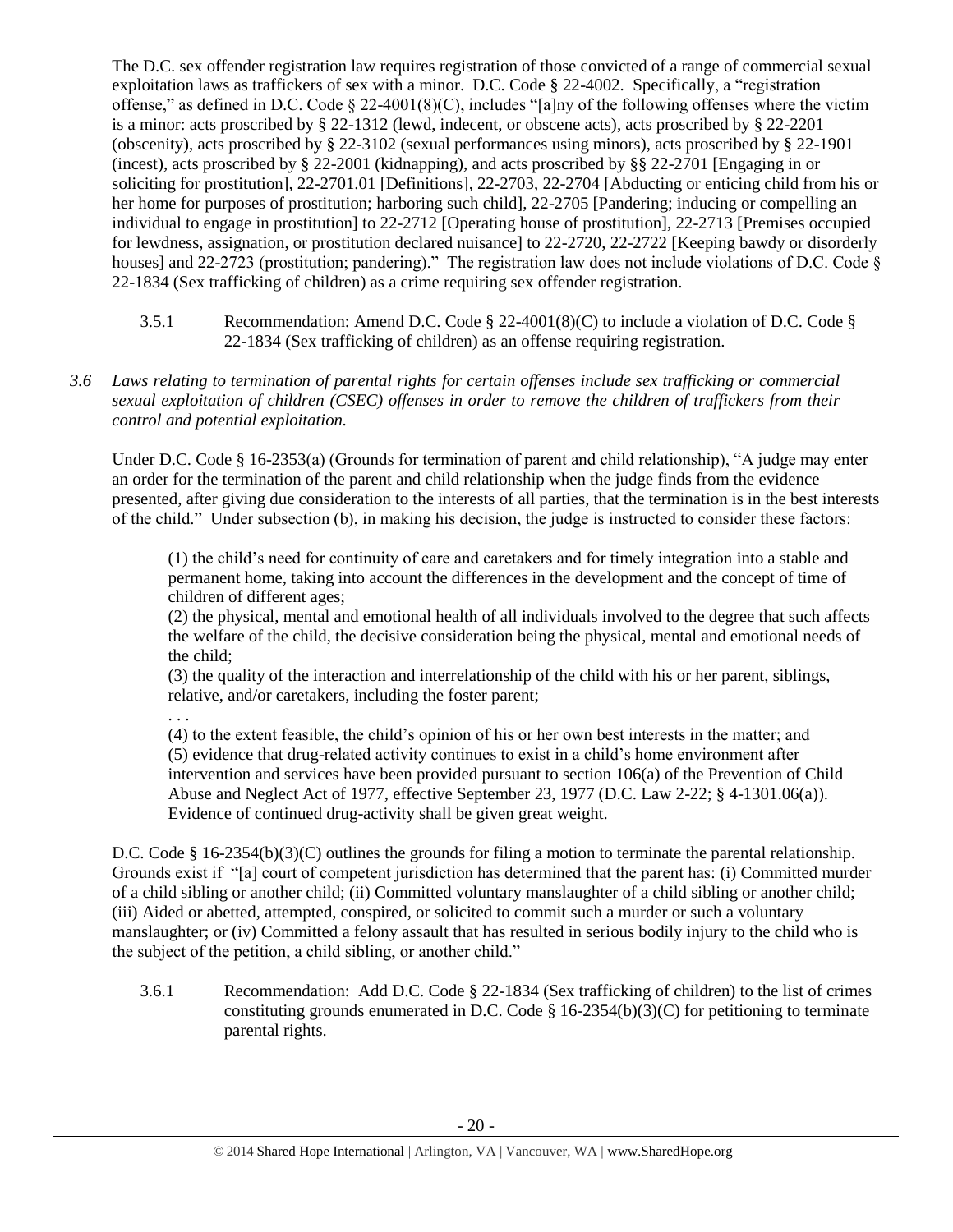#### *Legal Components:*

- *4.1 The acts of assisting, enabling, or financially benefitting from child sex trafficking are included as criminal offenses in the state sex trafficking statute.*
- *4.2 Financial penalties, including asset forfeiture laws, are in place for those who benefit financially from or aid and assist in committing domestic minor sex trafficking.*
- *4.3 Promoting and selling child sex tourism is illegal.*
- *4.4 Promoting and selling child pornography is illegal. \_\_\_\_\_\_\_\_\_\_\_\_\_\_\_\_\_\_\_\_\_\_\_\_\_\_\_\_\_\_\_\_\_\_\_\_\_\_\_\_\_\_\_\_\_\_\_\_\_\_\_\_\_\_\_\_\_\_\_\_\_\_\_\_\_\_\_\_\_\_\_\_\_\_\_\_\_\_\_\_\_\_\_\_\_\_\_\_\_\_\_\_\_\_*

# *Legal Analysis:*

*4.1 The acts of assisting, enabling, or financially benefitting from child sex trafficking are included as criminal offenses in the state sex trafficking statute.*

Facilitators of human trafficking can be charged under D.C. Code § 22-1836 (Benefitting financially from human trafficking), which states, "It is unlawful for an individual or business knowingly to benefit, financially or by receiving anything of value, from voluntarily participating in a venture which has engaged in any act in violation of § 22-1832 [Forced labor], § 22-1833 [Trafficking in labor or commercial sex acts], § 22-1834 [Sex trafficking of children], or § 22-1835 [Unlawful conduct with respect to documents in furtherance of human trafficking], knowing or in reckless disregard of the fact that the venture has engaged in the violation." Under D.C. Code § 22-1837(c) (Penalties), "Whoever violates § 22-1836 shall be fined or imprisoned up to the maximum fine or term of imprisonment for a violation of each referenced section." Additional facilitators could fall under D.C. Code § 22-1834(a), which includes those who "harbor" or "transport . . . by any means a person who will be caused as a result to engage in a commercial sex act . . . ."

A facilitator may also be charged under D.C. Code § 22-2711 (Procuring for third persons), which states, "Any person who, within the District of Columbia, shall receive any money or other valuable thing for or on account of procuring and placing in the charge or custody of another person for sexual intercourse, prostitution, debauchery, or other immoral purposes any individual shall be guilty of a felony and, upon conviction, shall be punished by imprisonment for not more than 5 years . . . ." Additionally a fine not exceeding \$12,500 may be imposed in addition to the imprisonment. D.C. Code §§ 22-2711, 22-3571.01(b)(7)<sup>32</sup>.

Similarly, a facilitator could also be charged with D.C. Code § 22-2712 (Operating house of prostitution), which criminalizes when an individual knowingly "accept[s], receive[s], lev[ies], or appropriate[s] any money or other valuable thing, without consideration other than the furnishing of a place for prostitution or the servicing of a place for prostitution, from the proceeds or earnings of any individual engaged in prostitution." If guilty of this crime, a facilitator faces possible imprisonment up to 5 years and a fine not to exceed \$12,500. D.C. Code §§ 22-2712, 22-3571.01(b)(6).

*4.2 Financial penalties, including asset forfeiture laws, are in place for those who benefit financially from or aid and assist in committing domestic minor sex trafficking.*

Convicted facilitators are subject to mandatory, criminal asset forfeiture for violating D.C. Code § 22-1836 (Benefitting financially from human trafficking). Under D.C. Code § 22-1838,

 $\overline{\phantom{a}}$ <sup>32</sup> *See supra* note [3.](#page-1-0)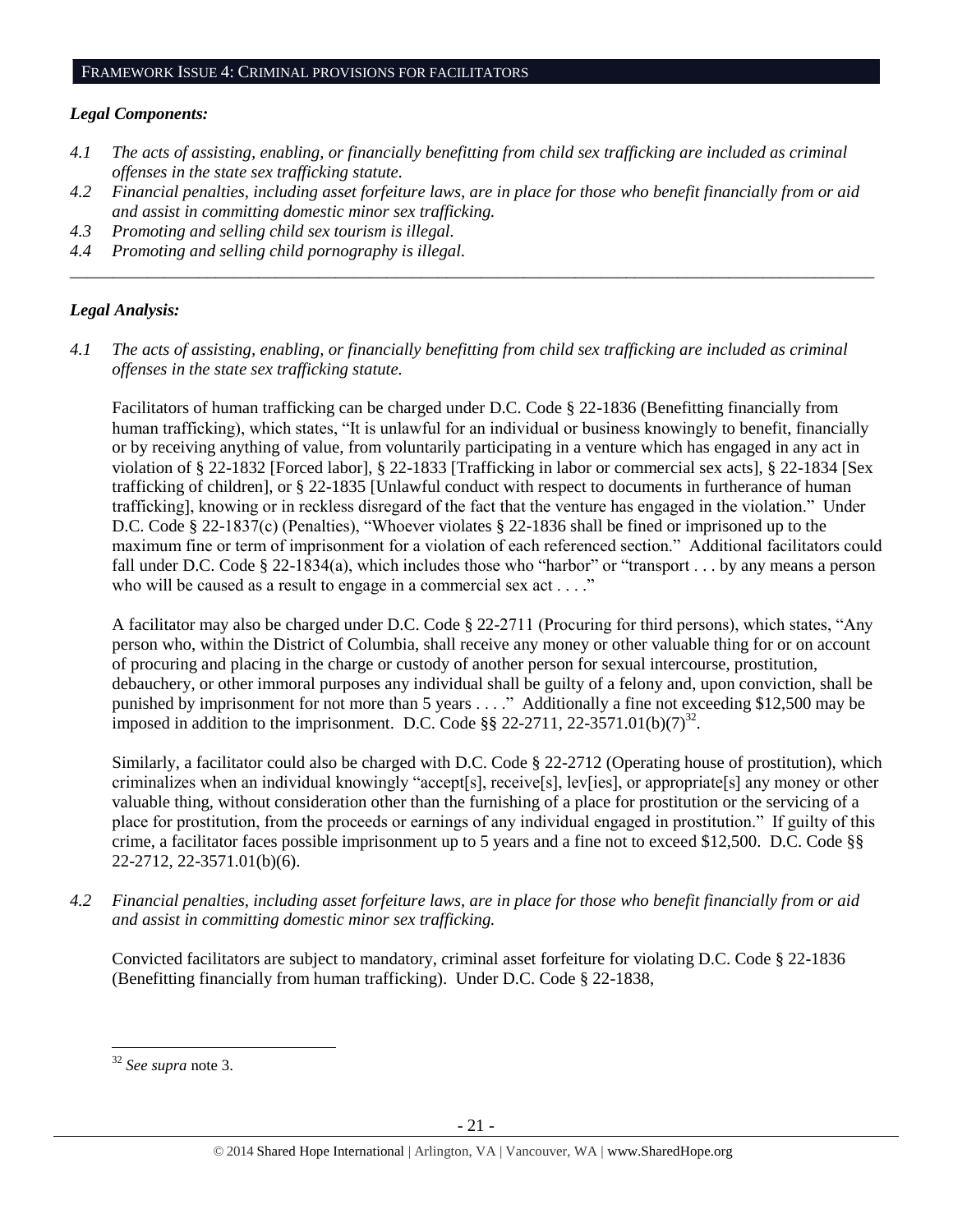(a) In imposing sentence on any individual or business convicted of a violation of this chapter, the court shall order, in addition to any sentence imposed, that the individual or business shall forfeit to the District of Columbia:

(1) Any interest in any property, real or personal, that was used or intended to be used to commit or to facilitate the commission of the violation; and

(2) Any property, real or personal, constituting or derived from any proceeds that the individual or business obtained, directly or indirectly, as a result of the violation.

(b) The following shall be subject to forfeiture to the District of Columbia and no property right shall exist in them:

(1) Any property, real or personal, used or intended to be used to commit or to facilitate the commission of any violation of this chapter.

(2) Any property, real or personal, which constitutes or is derived from proceeds traceable to any violation of this chapter.

A facilitator's vehicle could be impounded under D.C. Code § 22-2724, which allows for impoundment of "[a]ny vehicle used in furtherance of a violation of a prostitution-related offense." D.C. Code § 22-2724(a). In addition, facilitators of child sex trafficking charged with prostitution offenses may be subject to discretionary, civil asset forfeiture pursuant to D.C. Code § 22-2723 (Property subject to seizure and forfeiture). Subsection (a) makes the following subject to forfeiture:

(1) All conveyances, including aircraft, vehicles or vessels, which are used, or intended for use, to transport, or in any manner to facilitate a violation of a prostitution-related offense, provided that:

(A) No conveyance used by any person as a common carrier in the course of transacting business as a common carrier is subject to forfeiture under this section unless it appears that the owner or other person in charge of the conveyance is a consenting party or privy to a violation of a prostitutionrelated offense;

(B) No conveyance is subject to forfeiture under this section by reason of any act or omission that the owner establishes was committed or omitted without the owner's knowledge or consent; (C) A forfeiture of a conveyance encumbered by a bona fide security interest is subject to the interest of the secured party if the secured party neither had knowledge of nor consented to the act

or omission; or

(D) Where the conveyance is not being driven by the owner of the conveyance, there is a presumption that the owner is without knowledge of the illegal act, and therefore the conveyance should not be forfeited.

(2) All money, coins, and currency which has been used, or was intended for use, in violation of a prostitution-related offense.

 $(a-1)(1)$  A lien in favor of the District of Columbia is hereby created in an amount equal to the costs of towing, storing, and administrative processing of a conveyance seized and subject to forfeiture pursuant to §§ 22-2701, 22-2703, and this section.

Seizure under this section shall be pursuant to D.C. Code §48-905.02(b), which states, "[p]roperty subject to forfeiture under this chapter may be seized by law enforcement officials, as designated by the Mayor, or designated civilian employees of the Metropolitan Police Department, upon process issued by the Superior Court of the District of Columbia having jurisdiction over the property, or without process if authorized by other law."

Pursuant to D.C. Code §22-2723(b), distribution of forfeited property (other than monies) is governed by D.C. Code §480905.02(4), which states in relevant part,

(4) When property, other than controlled substances, is forfeited under this chapter, the Mayor shall: (A) Retain it for official use;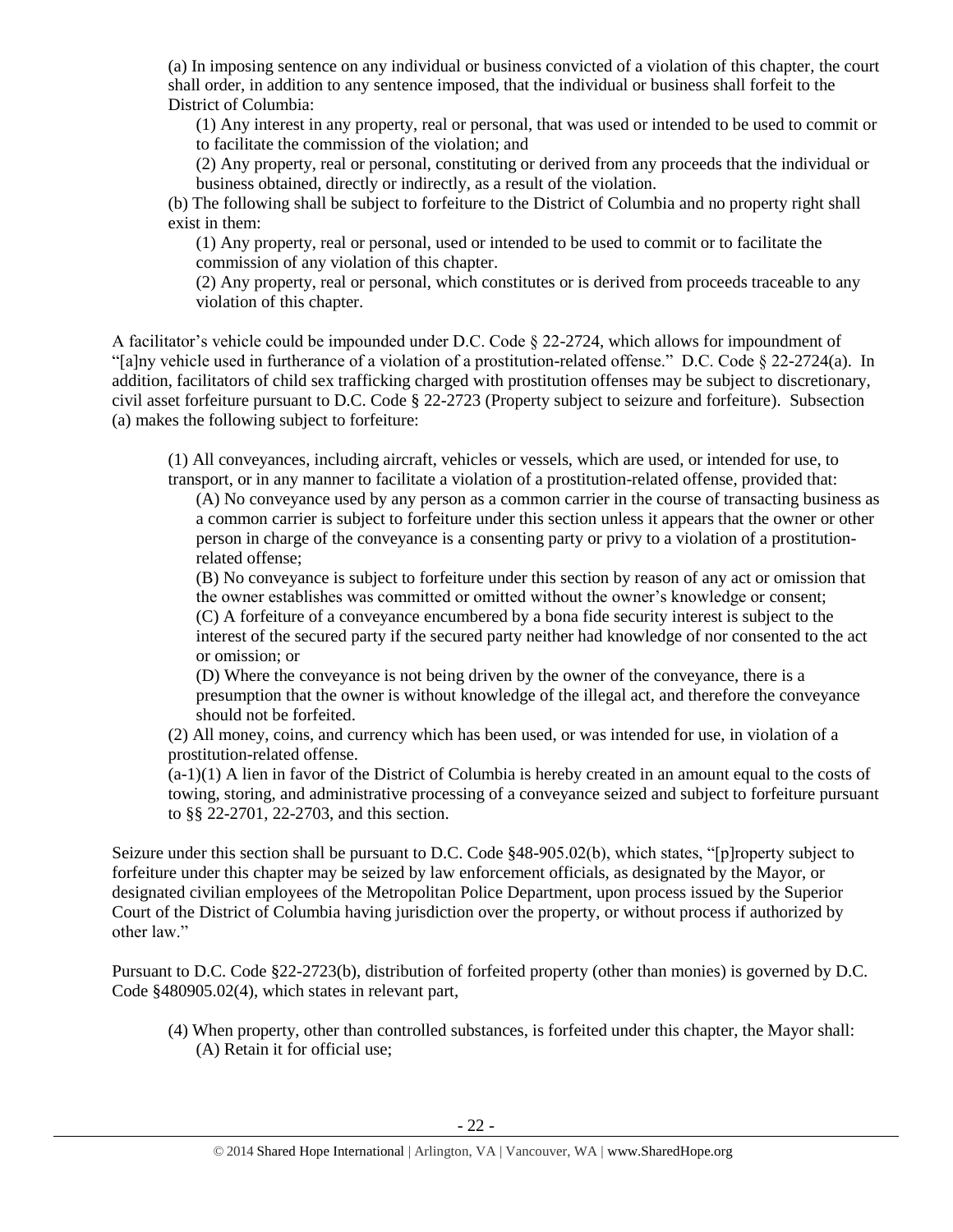(B) Sell that which is not required by law to be destroyed and which is not harmful to the public. All proper expenses of the proceedings for forfeiture and sale, including expenses of seizure, maintenance of custody, advertising, and court costs shall be deducted from the proceeds. The balance of the proceeds shall be used, and shall remain available until expended regardless of the expiration of the fiscal year in which they were collected, to finance law enforcement activities of the Metropolitan Police Department of the District of Columbia, with any remaining balance used to finance programs which shall serve to rehabilitate drug addicts, educate citizens, or prevent drug addiction;

(C) Remove the property for disposition in accordance with law; or

Pursuant to D.C. Code §22-2723(b), money, coins and currency "shall be deposited as provided in subchapter IIA of Chapter 5 of Title 23 of the District of Columbia Code," which states in relevant part,

(a) (1) Seized currency shall be promptly deposited in an interest-bearing escrow account in a federal insured financial institution in the District of Columbia . . .

(2) Deposited seized currency, with any accrued interest, shall be divided and deposited as provided in section 48-907.02...

D.C. Code §48-907.02 states,

Any funds from whatever source derived shall be deposited as soon as practicable into the Fund. Any deposit of funds shall be secured in a manner consistent with deposit of revenues by the District of Columbia government. The Fund shall be distributed in the following descending order of priority:

(1) To fund law enforcement activities of the Metropolitan Police Department of the District of Columbia, except that, beginning October 1, 1990, not more than 49% of the total amount deposited to the Fund in the immediately preceding quarter-year period shall be used for this purpose in the next succeeding quarter-year period; and

(2) To fund substance abuse education, prevention, and treatment activities of the Alcohol and Drug Abuse Administration.

Finally, a facilitator may be required to pay restitution. D.C. Code § 16-711 (Restitution or reparation) allows the court, at its discretion, to award restitution to victims of any offense. D.C. Code § 16-711 states,

(a) In criminal cases in the Superior Court, the court may, in addition to any other sentence imposed as a condition of probation or as a sentence itself, require a person convicted of any offense to make reasonable restitution or reparation.

(b) When restitution or reparation is ordered, the court shall take into consideration the number of victims, the actual damage of each victim, the resources of the defendant, the defendant's ability to earn, any obligation of the defendant to support dependents, and other matters as pertain to the defendant's ability to make restitution or reparation.

(c) The court shall fix the manner of performing restitution or reparation.

. . . .

*4.3 Promoting and selling child sex tourism is illegal*.

D.C. does not have a specific sex tourism statute.

4.3.1 Recommendation: Enact a law prohibiting selling or offering to sell travel services that include or facilitate travel for the purpose of engaging in commercial sexual exploitation of a minor or prostitution of a minor, if occurring in the District of Columbia.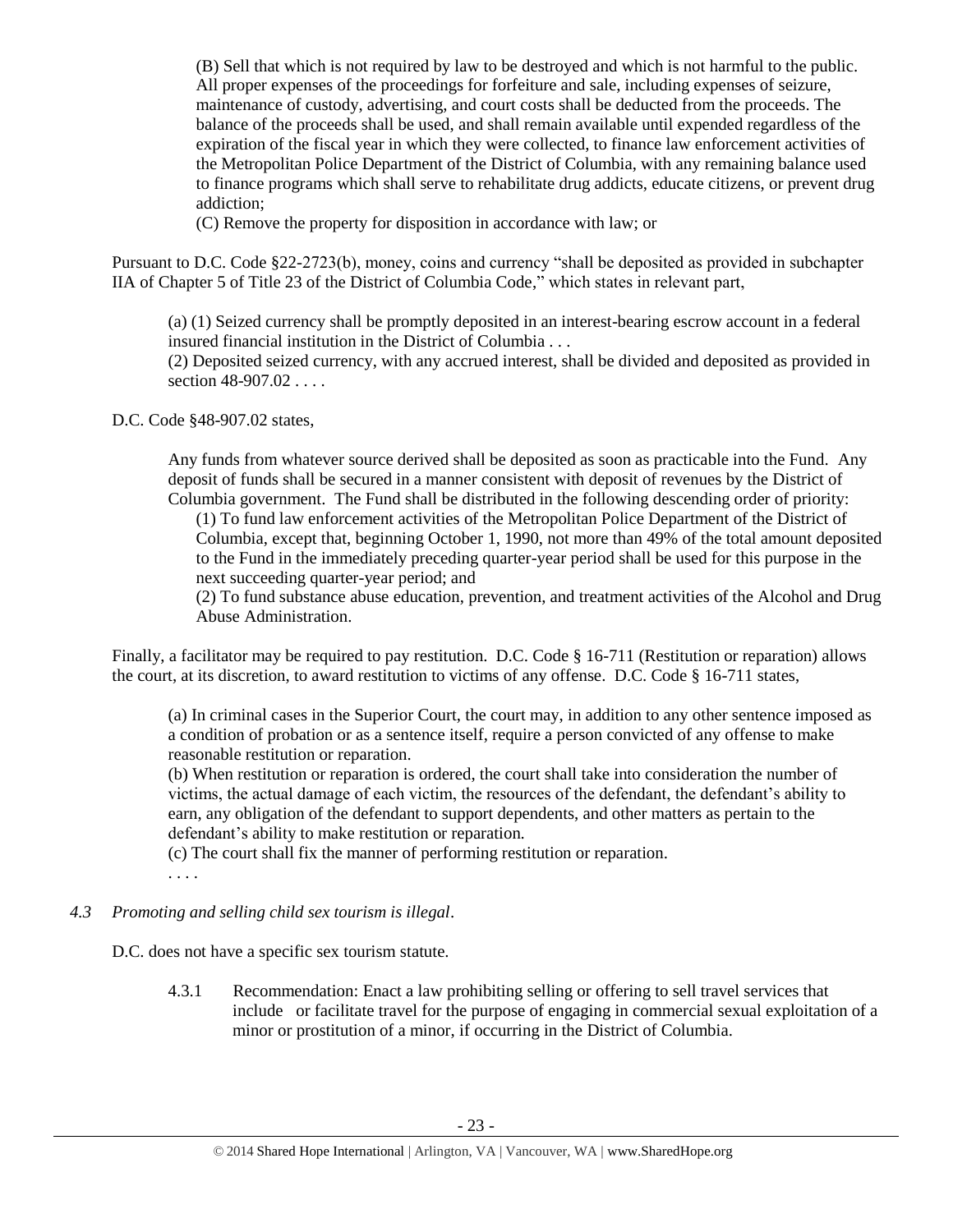#### *4.4 Promoting and selling child pornography is illegal.*

D.C. Code § 22-3102(a)(2) (Prohibited acts) criminalizes knowingly promoting child pornography and states, "A person is guilty of promoting a sexual performance by a minor when, knowing the character and content thereof, he or she produces, directs, or promotes any performance which includes sexual conduct by a person under 18 years of age." The definition of "promote" includes "to procure, manufacture, issue, sell, give, provide, lend, mail, deliver, transfer, transmute, publish or distribute, circulate, disseminate, present, exhibit, or advertise, or to offer or agree to do the same." D.C. Code § 22-3101(4). A first time offense results in a fine up to \$25,000, imprisonment not to exceed 10 years, or both. D.C. Code §§ 22-3103(1), 22-3571.01(b)(9). Second and subsequent offenses result in a fine up to \$50,000, imprisonment up to 20 years, or both. D.C. Code §§ 22-  $3103(2), 22-3571.01(b)(9)^{33}.$ 

 $\overline{\phantom{a}}$ <sup>33</sup> *See supra* note [3.](#page-1-0)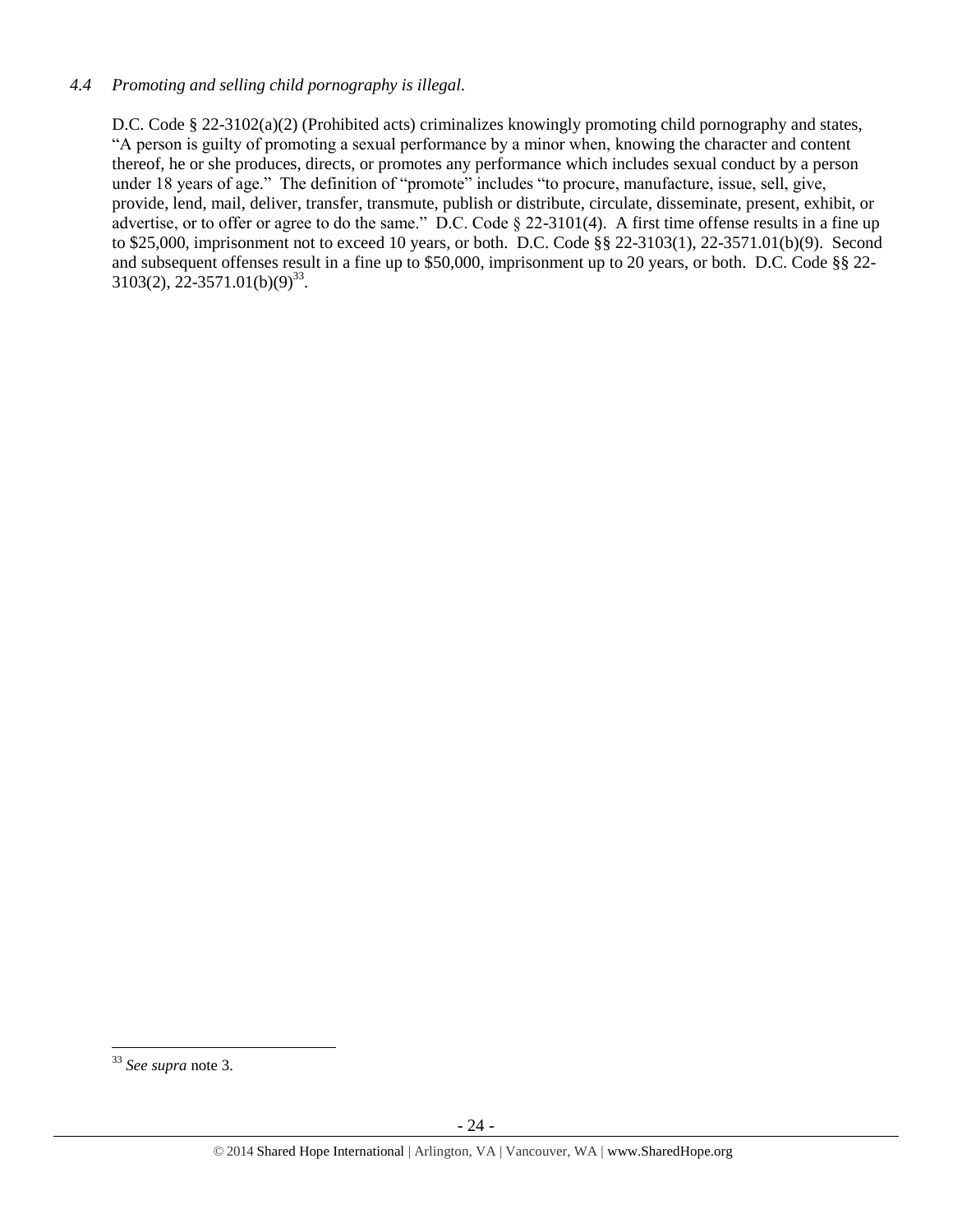#### FRAMEWORK ISSUE 5: PROTECTIVE PROVISIONS FOR THE CHILD VICTIMS

#### *Legal Components:*

- *5.1 Statutorily-mandated victim services define "victim" to specifically include victims of domestic minor sex trafficking or commercial sexual exploitation of children (CSEC) to ensure prompt identification and access to victims' rights and services.*
- *5.2 The state sex trafficking statute expressly prohibits a defendant from raising consent of the minor to the commercial sex acts as a defense.*
- *5.3 Prostitution laws apply only to adults, making minors under 18 specifically immune from this offense.*
- *5.4 Child victims of sex trafficking or commercial sexual exploitation are provided with a child protection response, including specialized shelter and services, and are not detained in juvenile detention facilities.*
- *5.5 Commercial sexual exploitation is identified as a type of abuse and neglect within child protection statutes.*
- *5.6 The definition of "caregiver" (or similar term) in the child welfare statutes is broad enough to include a trafficker who has custody or control of a child in order to bring a trafficked child into protection of child protective services.*
- *5.7 Crime victims' compensation is specifically available to a child victim of sex trafficking or commercial sexual exploitation of children (CSEC) without regard to ineligibility factors.*
- *5.8 Victim-friendly procedures and protections are provided in the trial process for minors under 18.*
- *5.9 Expungement or sealing of juvenile delinquency records resulting from arrests or adjudications for prostitution-related offenses committed as a result of, or in the course of, the commercial sexual exploitation of a minor is available within a reasonable time after turning 18.*
- *5.10 Victim restitution and civil remedies for victims of domestic minor sex trafficking or commercial sexual exploitation of children (CSEC) are authorized by law.*
- *5.11 Statutes of limitations for civil and criminal actions for child sex trafficking or commercial sexual exploitation of children (CSEC) offenses are eliminated or lengthened sufficiently to allow prosecutors and victims a realistic opportunity to pursue criminal action and legal remedies.*

*\_\_\_\_\_\_\_\_\_\_\_\_\_\_\_\_\_\_\_\_\_\_\_\_\_\_\_\_\_\_\_\_\_\_\_\_\_\_\_\_\_\_\_\_\_\_\_\_\_\_\_\_\_\_\_\_\_\_\_\_\_\_\_\_\_\_\_\_\_\_\_\_\_\_\_\_\_\_\_\_\_\_\_\_\_\_\_\_\_\_\_\_\_*

# *Legal Analysis:*

*5.1 Statutorily-mandated victim services define "victim" to specifically include victims of domestic minor sex trafficking or commercial sexual exploitation of children (CSEC) to ensure prompt identification and access to victims' rights and services.* 

Under D.C. Code § 22-1841(a)(3) (Data collection and dissemination), "victim" is defined as "any person who has suffered a physical, mental, or emotional injury as a direct or indirect result of human trafficking or a human trafficking-related crime." "Human trafficking-related crimes" is defined as "pimping, pandering, procuring, operating a house of prostitution, keeping a bawdy or disorderly house, possessing a sexual performance by a minor, visa fraud, document fraud, and assisting in unlawful entry into the United States, as well as violations of §§ 22-1832 [Forced labor], 22-1833 [Trafficking in labor or commercial sex acts], 22-1834 [Sex trafficking of children], 22-1835 [Unlawful conduct with respect to documents in furtherance of human trafficking], and 22- 1836 [Benefitting financially from human trafficking]." D.C. Code § 22-1841(a)(2).

Furthermore, under the Victim's Bill of Rights, "victim" or "crime victim" is defined as including "a person who or entity which has suffered direct physical, emotional, or pecuniary harm: (i) As a result of the commission of any felony or misdemeanor in violation of any criminal statute in the District of Columbia." D.C. Code § 23-1905(2)(A)(i) (Definitions—Crime Victims' Rights).

For purposes of victim compensation D.C. Code  $\S$  4-501(14) (Definitions) defines victim as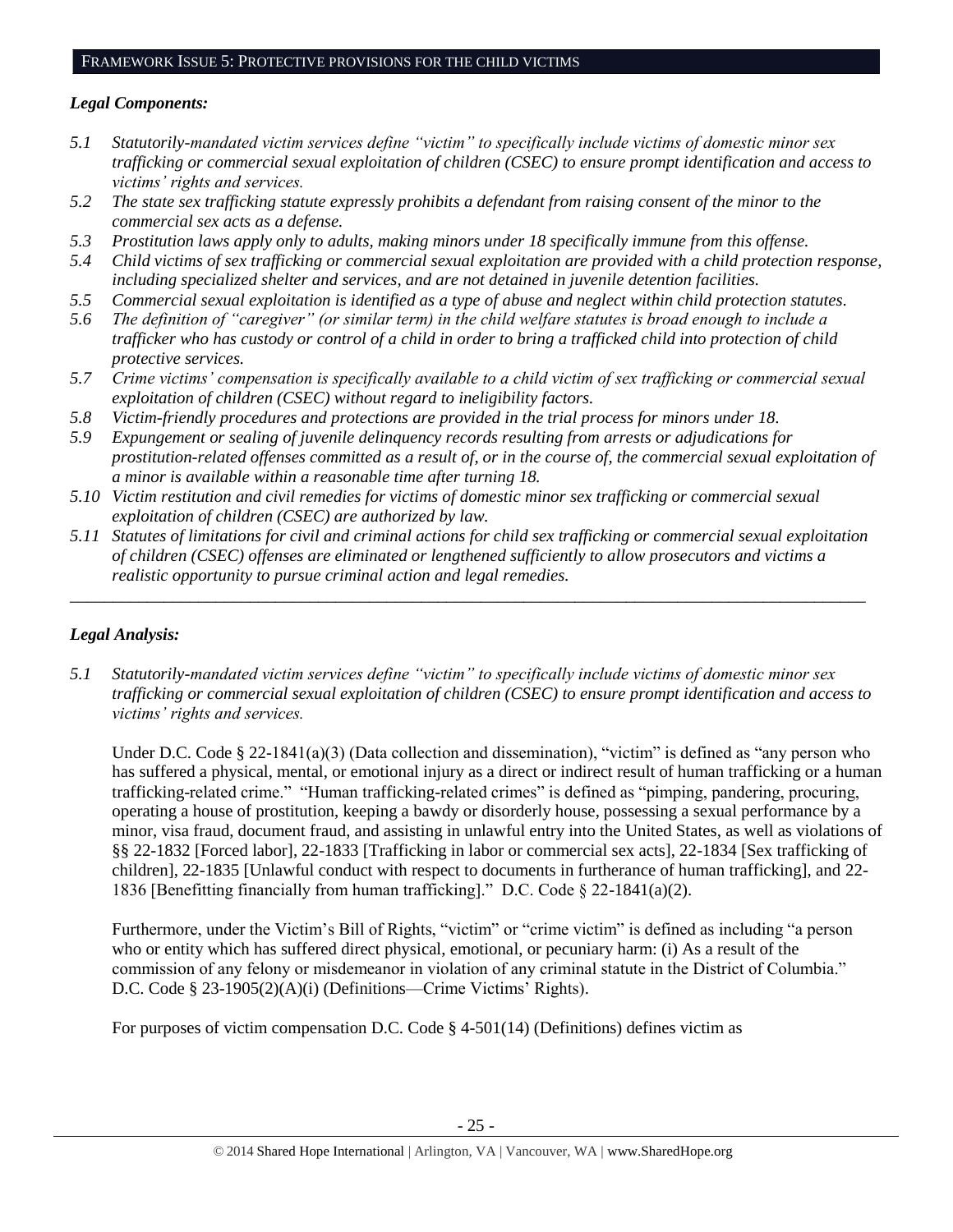a person who suffers personal injury or death in the District of Columbia . . . or a person who is a resident of the District of Columbia and who suffers personal injury or death outside the District of Columbia in a state that does not have a crime victims compensation program that is eligible for funding under the Victims of Crime Act of 1984 (98 Stat. 2170; 42 U.S.C. § 10601 et seq.), as a direct result of:

(A) A crime;

(B) Assisting lawfully to apprehend a person reasonably suspected of committing or attempting to commit a crime;

(C) Assisting a person against whom a crime has been committed or attempted, if the assistance was rendered in a reasonable manner;

(D) Attempting to prevent the commission of a crime . . . .

D.C. Code § 4-502(a), excludes from this definition a victim if they "knowingly or willingly participated in the commission of the crime which forms the basis for the claim; provided, that a claimant who was a minor and a victim of sex trafficking of children, may be awarded compensation . . . ." Thus domestic minor trafficking victims and CSEC victims are explicitly included as victims for purposes of crime victim compensation.

On the other hand, victims of trafficking offenses committed by other minors are considered victims in proceedings related to "delinquency, neglect, or need of supervision" for crimes committed by minors. D.C. Code  $§$  16-2301(41)(A) defines "victim" as:

any person, organization, partnership, business, corporation, agency or governmental entity: (i) against whom a crime, delinquent act, or an attempted crime or delinquent act has been committed; (ii) who suffers any physical or mental injury as a result of a crime, delinquent act, or an attempted crime or delinquent act;

(iii) who may have been exposed to the HIV/AIDS virus as a result of a crime, delinquent act, or an attempted crime or delinquent act; or

(iv) who suffers any loss of property, including pecuniary loss, as a result of a crime, delinquent act, or an attempted crime or delinquent act.

However, for the purposes of these "delinquency, neglect, or need of supervision" statutes, the definition of "victim" excludes "any person who committed or aided or abetted in the commission of the crime, delinquent act, or attempted crime or delinquent act." D.C. Code § 16-2301(41)(B) (Definitions—Proceedings Regarding Delinquency, Neglect, or Need of Supervision). As a result, some domestic minor sex trafficking victims may forfeit victim status (for purposes of § 16-2301(41)(A)) if they are seen to aid their own victimization through violating prostitution statutes.

# *5.2 The state sex trafficking statute expressly prohibits a defendant from raising consent of the minor to the commercial sex acts as a defense.*

D.C. Code § 22-1834 (Sex trafficking of children), § 22-1833 (Trafficking in labor or commercial sex acts), § 22-2704 (Abducting or enticing child from his or her home for purposes of prostitution), and § 22-2705 (Pandering; inducing or compelling an individual to engage in prostitution) do not refer to a defense based on the minor's consent to the commercial sex act. However, the code does not specifically prohibit a defendant from raising such a defense.

In contrast, D.C. Code § 22-3011 (Defenses to child sexual abuse and sexual abuse of a minor) specifically prohibits a consent defense (and a mistake of age defense) "to a prosecution under §§ 22-3008 to 22-3010.01 [First and second degree child sexual abuse, first and second degree sexual abuse of a minor, first and second degree sexual abuse of a secondary education student, enticing a child or minor, and misdemeanor sexual abuse of a child or minor], prosecuted alone or in conjunction with charges under § 22-3018 [Attempts to commit sexual offenses] or § 22-403 [Assault with intent to commit any other offense]." D.C. Code § 22-3011(a).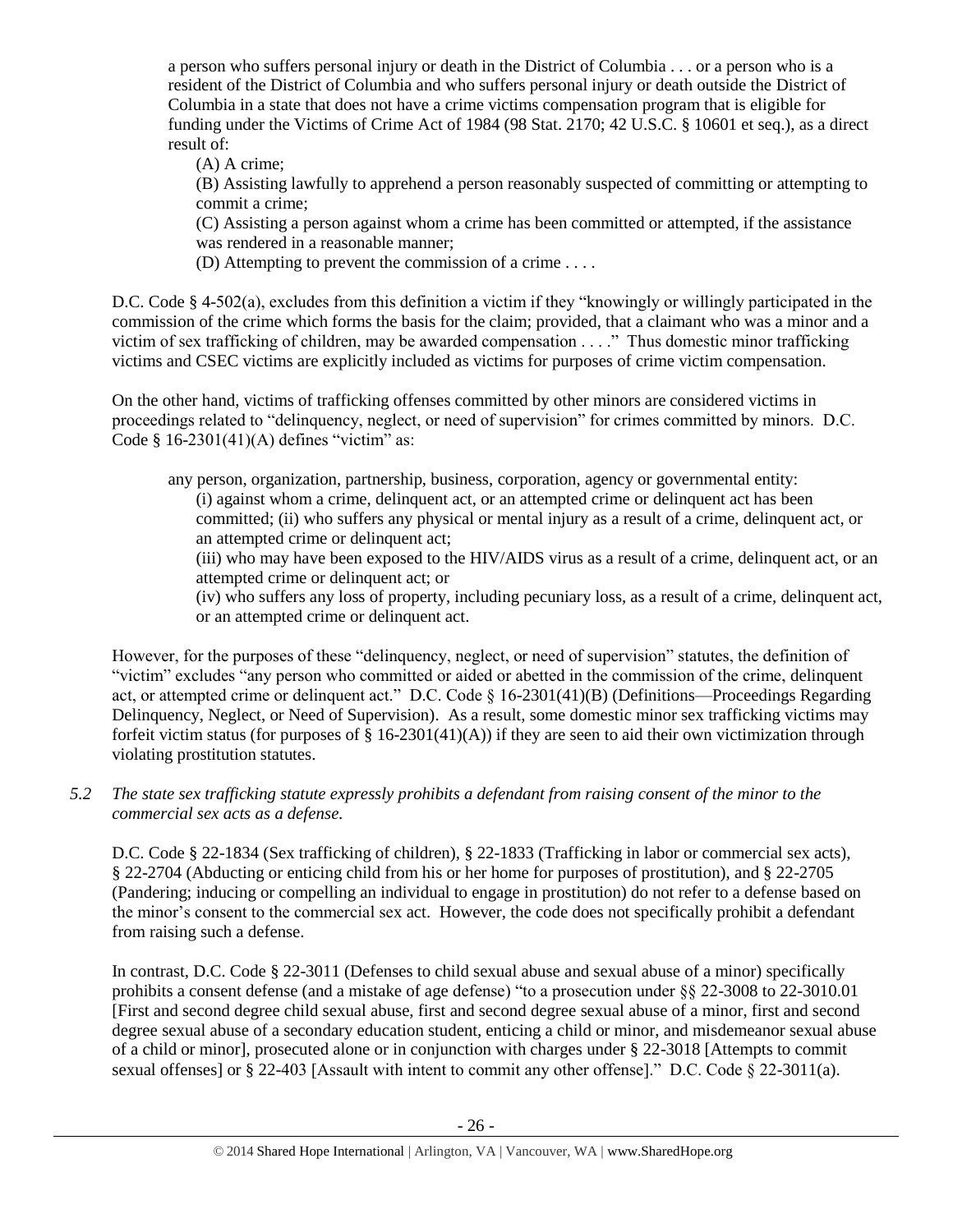- 5.2.1 Recommendation: Enact a provision specifically prohibiting a defense to any commercial sexual crime against a minor under 18 based on consent of the child to the sex act.
- *5.3 Prostitution laws apply only to adults, making minors under 18 specifically immune from this offense.*

Prostitution laws do not make minors immune from prosecution for violations of D.C. Code § 22-2701 (Engaging in prostitution or soliciting for prostitution). D.C. Code  $\S$  22-2701(a) makes it "unlawful for any person to engage in prostitution" and does not provide any exceptions to prosecution. If convicted, for a first offense, a minor could be fined up to \$500, imprisonment up to 90 days, or both. D.C. Code §§ 22-  $2701(b)(1)(A)$ ,  $22-3571.01(b)(3)^{34}$ . A second conviction could result in a fine up to \$1,000, imprisonment up to 180 days, or both. D.C. Code §§ 22-2701(b)(1)(B), 22-3571.01(b)(4). For subsequent convictions, a person can be imprisoned up to 2 years, fined up to \$12,500, or both. D.C. Code  $\S$  22-2701(b)(2), 22-3571.01(b)(6).

- 5.3.1 Recommendation: Amend D.C. Code § 22-2701(Engaging in prostitution or soliciting for prostitution) to make the law inapplicable to minors.
- *5.4 Child victims of sex trafficking or commercial sexual exploitation are provided with a child protection response, including specialized shelter and services, and are not detained in juvenile detention facilities.*

The human trafficking laws and the CSEC laws do not refer to a specific protective response for child victims of these crimes. However, the domestic minor sex trafficking victim could enter the child protective system through various avenues.

# **Child identified as abused/neglected**

A commercially sexually exploited child could fall within multiple categories allowing for intervention, including "delinquent child," "child in need of supervision," or "neglected child." Pursuant to D.C. Code § 16-  $2301(9)$ (A), a "neglected child" is defined as a minor:

(i) who has been abandoned or abused by his or her parent, guardian, or custodian, or whose parent, guardian, or custodian has failed to make reasonable efforts to prevent the infliction of abuse upon the child. For the purposes of this sub-subparagraph, the term "reasonable efforts" includes filing a petition for civil protection from intrafamily violence pursuant to § 16-1003 [Petition for civil protection]; (ii) who is without proper parental care or control, subsistence, education as required by law, or other care or control necessary for his or her physical, mental, or emotional health, and the deprivation is not due to the lack of financial means of his or her parent, guardian, or custodian;

. . .

. . . .

(v) who is in imminent danger of being abused and another child living in the same household or under the care of the same parent, guardian, or custodian has been abused;

(vi) who has received negligent treatment or maltreatment from his or her parent, guardian, or custodian;

# I. Initial Custody

a. Authority for initial custody

D.C. Code § 16-2309 outlines the ways a child can be taken into custody:

 $\overline{\phantom{a}}$ <sup>34</sup> *See supra* note [3.](#page-1-0)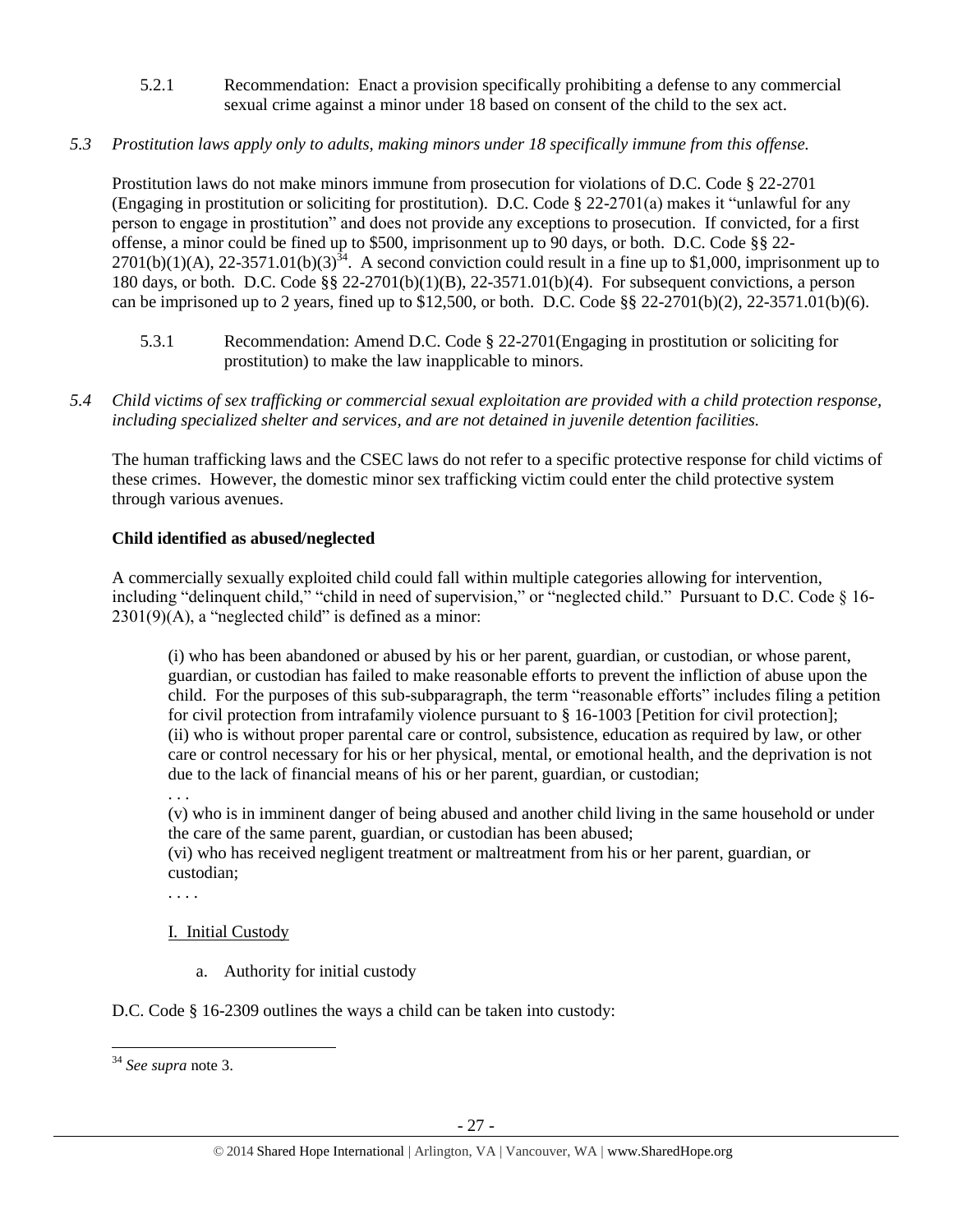(a) A child may be taken into custody –

(1) pursuant to order of the Division under section 16-2306 [Service of summons and petition] or 16-2311 [Release or delivery to Family Division];

. . .

(3) by any employee of the Agency authorized to do so, or a law enforcement officer, when he or she has reasonable grounds to believe that the child is in immediate danger from his or her surroundings and that the removal of the child from his or her surroundings is necessary; (4) by any employee of the Agency authorized to do so, or a law enforcement officer, after he or she has consulted with the Director of the Agency, or his or her designee, pursuant to § 4-1301.07(b) [Removal of children]<sup>35</sup> when the employee or the officer has reasonable grounds to believe that the child is suffering from illness or injury or otherwise is endangered and that the child's removal from his or her surroundings is necessary;

(5) by a law enforcement officer when he has reasonable grounds to believe that the child has run away from his parent, guardian, or other custodian;

. . .

(8) by the Director of Social Services, pursuant to section 16-2337 [Additional Powers of the Director of Social Services]

. . . .

Additionally the Police Department or the Child and Family Services Agency may receive a report from medical personnel that may form reasonable grounds for removal of the child. D.C. Code § 4-1321.02(a) (Persons required to make reports; procedure) states, "Notwithstanding § 14-307 [Physicians and mental health professionals], any person specified in subsection  $(b)^{36}$  of this section who knows or has reasonable cause to suspect that a child known to him or her in his or her professional or official capacity has been or is in immediate danger of being a mentally or physically abused or neglected child, as defined in § 16-2301(9), shall immediately report or have a report made of such knowledge or suspicion to either the Metropolitan Police Department of the District of Columbia or the Child and Family Services Agency." Subsection (e) states in part, "Notwithstanding § 14-307, any person specified in subsection (b) of this section who knows or has

 $36$  D.C. Code § 4-1321.02 (b) states,

 $\overline{a}$ 

Persons required to report such abuse or neglect shall include Child and Family Services Agency employees, agents, and contractors, and every physician, psychologist, medical examiner, dentist, chiropractor, registered nurse, licensed practical nurse, person involved in the care and treatment of patients, law-enforcement officer, humane officer of any agency charged with the enforcement of animal cruelty laws, school official, teacher, athletic coach, Department of Parks and Recreation employee, public housing resident manager, social service worker, day care worker, human trafficking counselor as defined in § 14-311(2), and domestic violence counselor as defined in § 14-310(a)(2), and mental health professional as defined in § 7-1201.01(11). Such persons are not required to report when employed by a lawyer who is providing representation in a criminal, civil, including family law, or delinquency matter and the basis for the suspicion arises solely in the course of that representation. Whenever a person is required to report in his or her capacity as a member of the staff of a hospital, school, social agency or similar institution, he or she shall immediately notify the person in charge of the institution or his or her designated agent who shall then be required to make the report. The fact that such a notification has been made does not relieve the person who was originally required to report from his or her duty under subsection (a) of this section of having a report made promptly to the Metropolitan Police Department of the District of Columbia or the Child and Family Services Agency.

 $35$  D.C. Code § 4-1301.07(b) states that, "[i]n all cases for which the police are responsible for the initial investigation but which do not involve an immediate danger to a child, the police shall seek from the Agency and the Agency shall provide assistance in the determination of whether the child can be protected by the provision of services or resources or whether removal is necessary. Whenever possible the Agency shall dispatch a worker to the scene to provide assistance in this determination."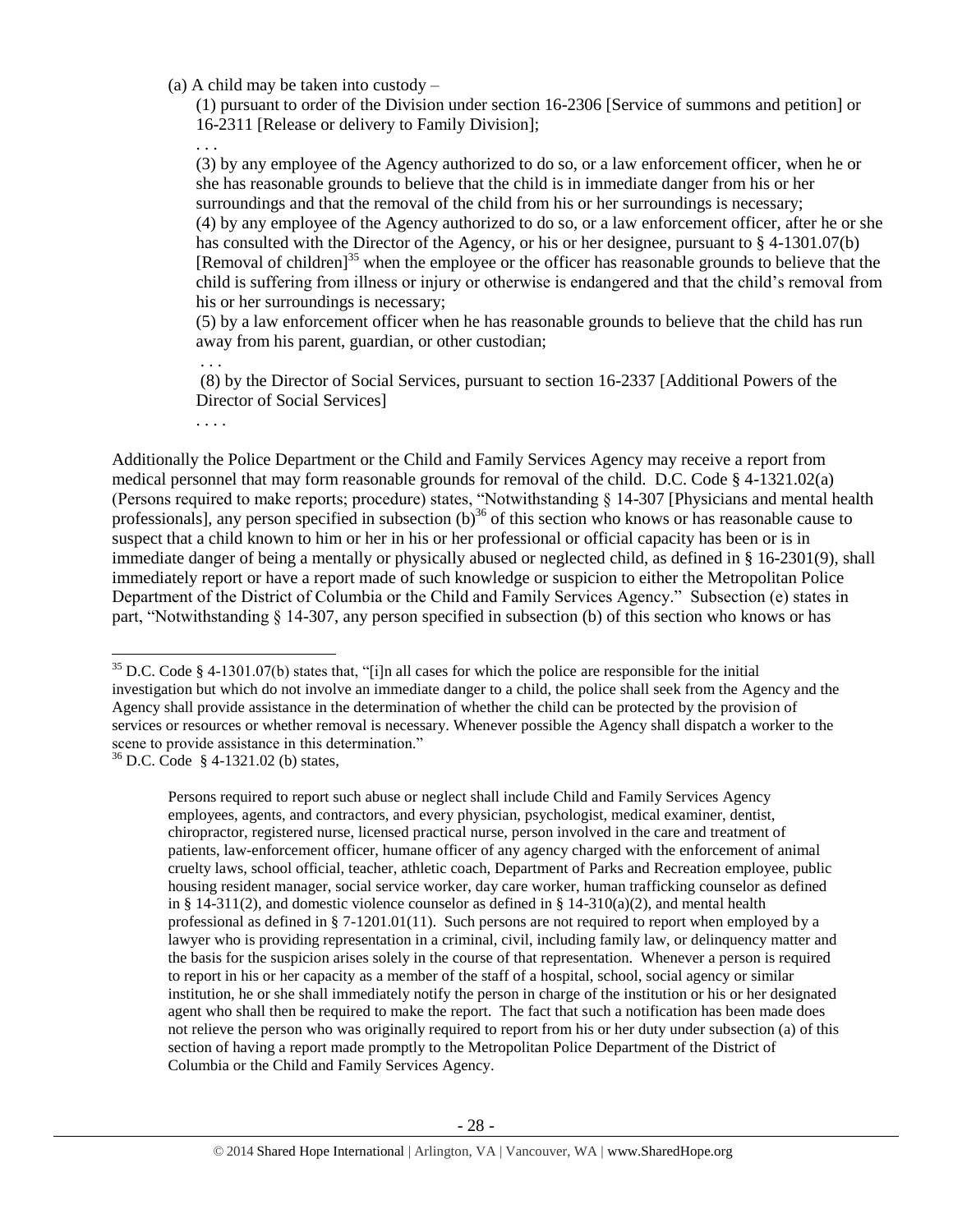reasonable cause to suspect that a child known to him or her in his or her professional or official capacity has been, or is in immediate danger of being, the victim of 'sexual abuse' or 'attempted sexual abuse' prohibited by § 22-3001 et seq.; or that the child was assisted, supported, caused, encouraged, commanded, enabled, induced, facilitated, or permitted to become a prostitute, as that term is defined in § 22-2701.01(3) [Definitions]; . . . shall immediately report or have a report made of such knowledge, information, or suspicion to the Metropolitan Police Department or the Child and Family Services Agency."

b. Placement: Where are the victims placed upon initial custody (immediate placement)?

Pursuant to D.C. Code § 16-2310 (Criteria for detaining children), with all reasonable speed, whoever took the child into custody must:

(1) release the child to his parent, guardian, or custodian upon a promise to bring the child before the Division when requested by the Division. . .;

(3) bring the child to a medical facility if the child appears to require prompt treatment or to require prompt diagnosis for medical or evidentiary purposes and may order the child retained at the hospital subject to a further order of the Metropolitan Police Department of the District of Columbia, the Director of the Agency, or the Superior Court of the District of Columbia; or

. . . .

. . .

# II. Process following initial custody

In the District of Columbia, the process following the initial custody is dictated by internal process within the Juvenile Justice System and not a statutory scheme.<sup>37</sup>

# III. Placement process pending adjudication/investigation

Under D.C. Code § 16-2313 (Place of detention or shelter),

A child who is alleged to be neglected and who is in custody may be placed at any time prior to disposition, only in --

(1) a foster home;

(2) a group home, youth shelter, or other appropriate home for nondelinquent children; or (3) another facility for shelter care designated by the Division, including an appropriate facility operated by the District of Columbia.

# IV. Adjudication or referral to alternate process:

Pursuant to D.C. Code § 16-2316 (Conduct of hearings; evidence), "[t]he Division shall, without a jury, hear and adjudicate cases involving delinquency, need of supervision, or neglect."

The timing of adjudication hearings is dictated by D.C. Code § 16-2310 (Criteria for detaining children). If a child is detained in a secure setting pending the hearing it must commence. . . . "not later than 30 days from the date at which the Family Court ordered the child to be detained. . . ." D.C. Code § 16-2313(e)(1)(A). However, if a child is detained in shelter care, the hearing must be held . . . ."not later than 45 days from the date at which the Family Court ordered the child to be placed in shelter care." D.C. Code  $\S$  16-2313(e)(1)(C).

 $\overline{a}$  $37$  The Juvenile Justice System website has a chart, which describes this internal system. http://dyrs.dc.gov/page/juvenile-arrest-process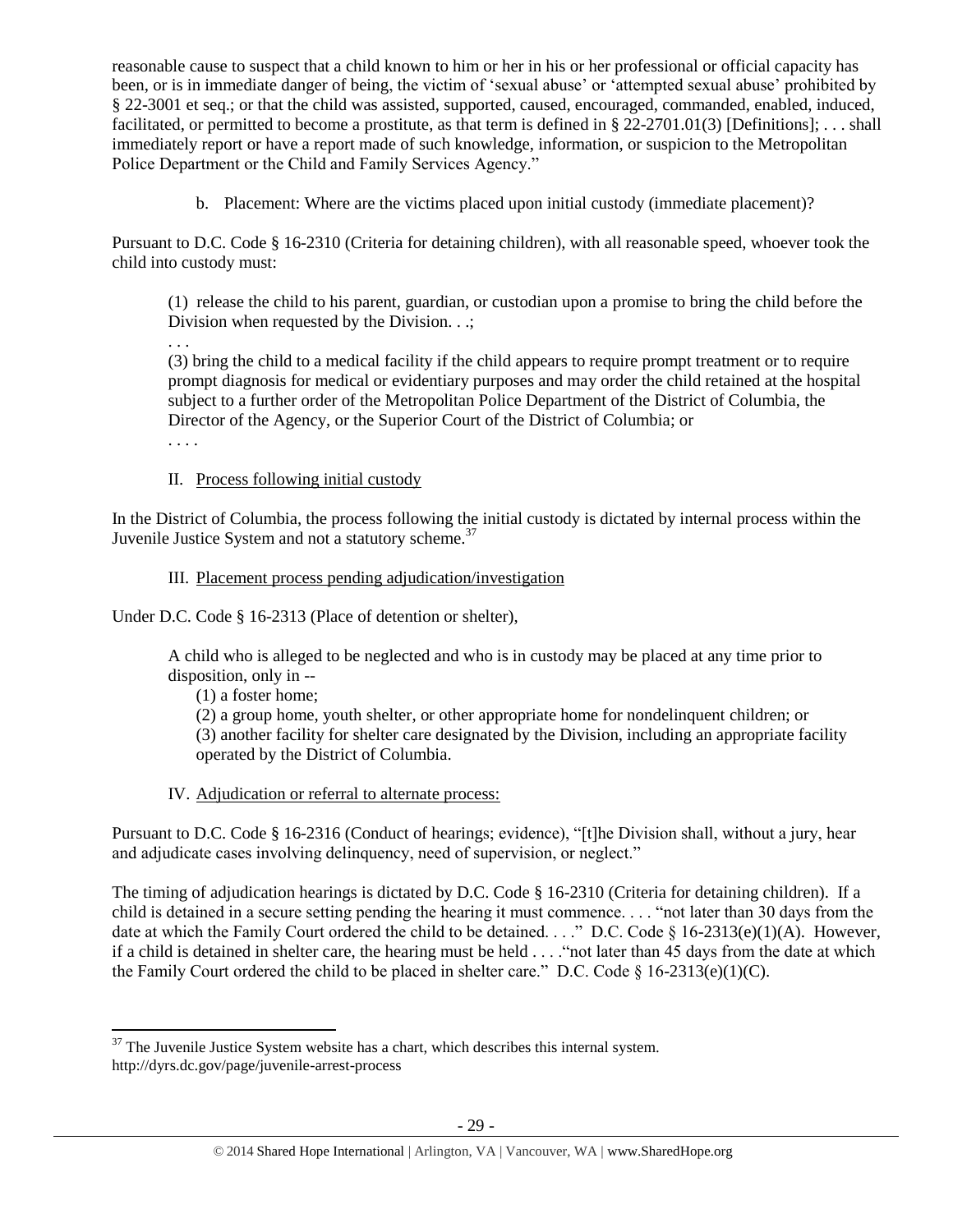# V. Outcomes

When a dispositional hearing is held, and after a child is found to be neglected, delinquent, or in need of supervision, the court will determine the actions taken in relation to the child pursuant to D.C. Code § 16-2320 (Disposition of child who is neglected, delinquent, or in need of supervision) and considering the "best interest of the child." If the court finds that the child is neglected, the court may decide whether it is in the best interest of the child to, among other things, remain in the custody of the child's parents or other relatives, enter protective supervision, or transfer custody to an agency responsible for the care of neglected children or a child placement agency. D.C. Code § 16-2320(a).

# **Child identified as in need of supervision**

A commercially sexually exploited child could fall within multiple categories allowing for intervention, including "delinquent child," "child in need of supervision," or "neglected child." A "child in need of supervision" is defined as a child who is "(A)(i) subject to compulsory school attendance and [is] habitually truant from school without justification; (ii) has committed an offense committable only by children; or (iii) is habitually disobedient of the reasonable and lawful commands of his parent, guardian, or other custodian and is ungovernable; and (B) is in need of care or rehabilitation." D.C. Code  $\S$  16-2301(8).

- I. Initial Custody
	- a. Authority for initial custody

# D.C. Code § 16-2309 outlines the ways a child can be taken into custody:

(a) A child may be taken into custody –

(1) pursuant to order of the Division under section 16-2306 [Service of summons and petition] or 16-2311 [Release or delivery to Family Division];

. . .

(5) by a law enforcement officer when he has reasonable grounds to believe that the child has run away from his parent, guardian, or other custodian;

. . .

(7) by a law enforcement officer when the officer has reasonable grounds to believe that the child, who is not in school on a day when school is in session, is of compulsory school age as required by section 1(a) of An Act To provide for compulsory school attendance, for the taking of a school census in the District of Columbia, and for other purposes, approved February 4, 1925 (43 Stat. 806; § 38-202);

(8) by the Director of Social Services, pursuant to section 16-2337 [Additional Powers of the Director of Social Services]

(9) by a law enforcement officer when the officer has reasonable grounds to believe that the child has violated a court order;

- . . . .
- b. Placement: Where are the victims placed upon initial custody (immediate placement)?

Pursuant to D.C. Code § 16-2310 (Criteria for detaining children), with all reasonable speed, whoever took the child into custody must:

(1) release the child to his parent, guardian, or custodian upon a promise to bring the child before the Division when requested by the Division. . .;

(2) bring a child alleged in need of supervision or delinquent before the Director of Social Services; or

(3) bring the child to a medical facility if the child appears to require prompt treatment or to require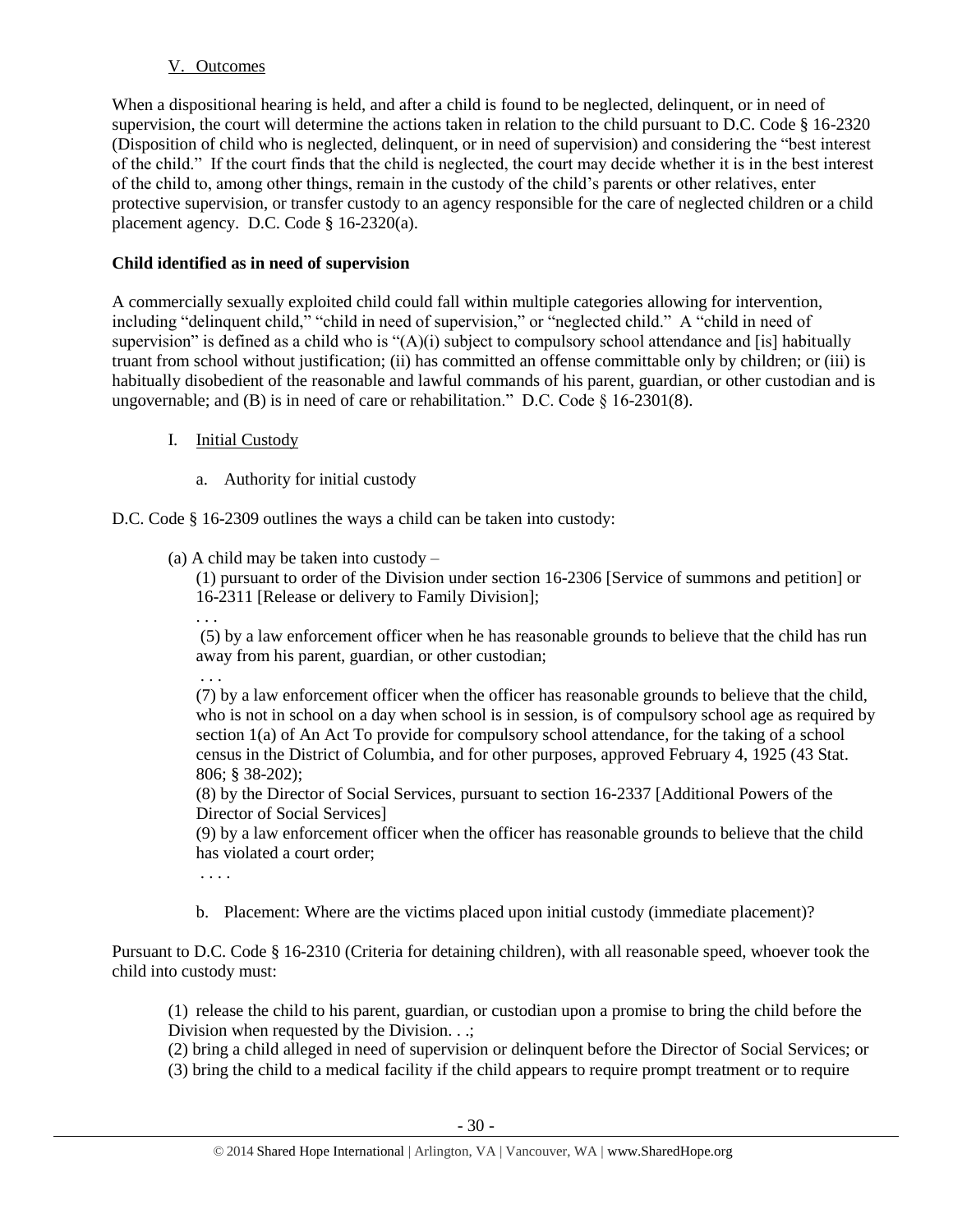prompt diagnosis for medical or evidentiary purposes and may order the child retained at the hospital subject to a further order of the Metropolitan Police Department of the District of Columbia, the Director of the Agency, or the Superior Court of the District of Columbia; . . . .

# II. Process following initial custody

In the District of Columbia, the process following the initial custody is dictated by internal process within the Juvenile Justice System and not a statutory scheme.<sup>38</sup>

#### III. Placement process pending adjudication/investigation

Under D.C. Code § 16-2310(a) (Criteria for detaining children), a child cannot be placed into detention before a "factfinding hearing or a dispositional hearing unless he is alleged to be delinquent or in need of supervision and unless it appears from available information that detention is required—(1) to protect the person or property of others or of the child, or (2) to secure the child's presence at the next court hearing." D.C. Code  $\S$  16- $2310(a)$ . At the detention or shelter care hearing, the court uses the circumstances listed in § 16-2310(b) (Criteria for detaining children) to evaluate whether the child should receive detention or shelter care. D.C. Code § 16-2312(d)(1). Under D.C. Code § 16-2310(b), "A child shall not be placed in shelter care prior to a factfinding hearing or a dispositional hearing unless it appears from available information that shelter care is required—(1) to protect the person of the child, or (2) because the child has no parent, guardian, custodian, or other person or agency able to provide supervision and care for him, and the child appears unable to care for himself and that (3) no alternative resources or arrangements are available to the family that would adequately safeguard the child without requiring removal." D.C. Code § 16-2310(b).

Pursuant to D.C. Code § 16-2313(b) (Place of detention or shelter), "[a] child who is alleged to be in need of supervision . . . and who is in custody may be detained at any time prior to disposition only in—(1) a foster home; (2) a group home, youth shelter, or other appropriate home for allegedly delinquent children; or (3) a detention home for allegedly delinquent children or children alleged to be in need of supervision, designated by the Division, including an appropriate facility operated by the District of Columbia." However, "Unless the Division shall by order so authorize, no child may be detained in a facility described in paragraph (3) if it would result in his commingling with children who have been adjudicated delinquent and committed by order of the Division." D.C. Code § 16-2313(b).

# IV. Adjudication or referral to alternate process

Pursuant to D.C. Code § 16-2316 (Conduct of hearings; evidence), "[t]he Division shall, without a jury, hear and adjudicate cases involving delinquency, need of supervision, or neglect."

The timing of adjudication hearings is dictated by D.C. Code § 16-2310 (Criteria for detaining children). If a child is detained in a secure setting pending the hearing it must commence. . . . "not later than 30 days from the date at which the Family Court ordered the child to be detained. . . ." D.C. Code § 16-2313(e)(1)(A). However, if a child is detained in shelter care, the hearing must be held. . . ."not later than 45 days from the date at which the Family Court ordered the child to be placed in shelter care." D.C. Code  $\S$  16-2313(e)(1)(C).

# V. Outcomes

 $\overline{a}$  $38$  The Juvenile Justice System website has a chart, which describes this internal system. http://dyrs.dc.gov/page/juvenile-arrest-process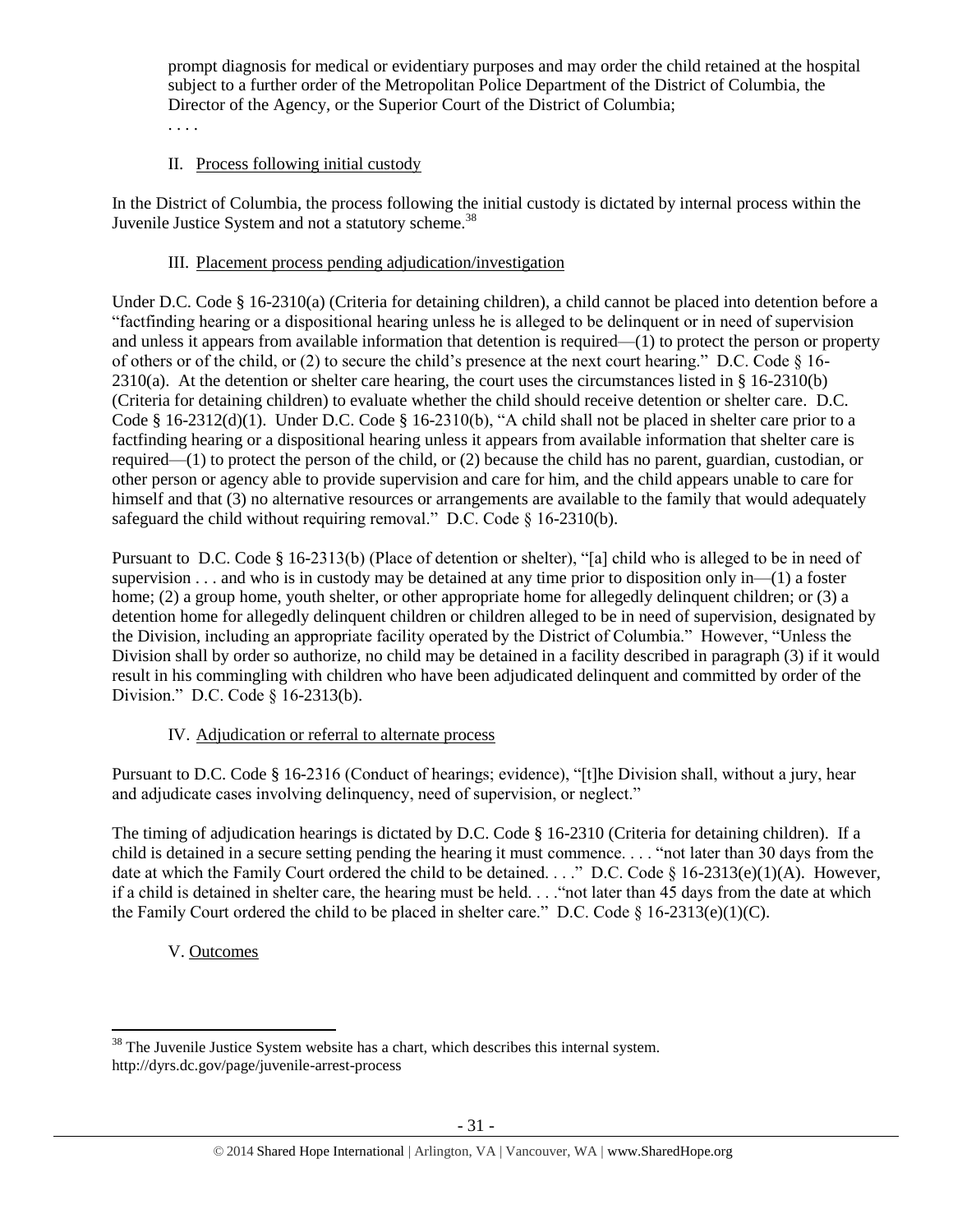When a dispositional hearing is held, and after a child is found to be neglected, delinquent, or in need of supervision, the court will determine the actions taken in relation to the child pursuant to D.C. Code § 16-2320 (Disposition of child who is neglected, delinquent, or in need of supervision) and considering the "best interest of the child." If at the dispositional hearing, the court finds the child is in need of supervision, but not a delinquent, the child may not be placed in an institution for delinquent children. D.C. Code § 16-2320(d). As a child in need of supervision, the child may be permitted to remain in the custody of the child's parents or other relatives, enter protective supervision, a child placement agency, or have legal custody transferred "to a public agency for the care of delinquent children." D.C. Code  $\S$ § 16-2320(a)–(c).

# **Child identified as delinquent**

A commercially sexually exploited child could fall within multiple categories allowing for intervention, including "delinquent child," "child in need of supervision," or "neglected child." A "delinquent child" is one "who has committed a delinquent act and is in need of care or rehabilitation." D.C. Code § 16-2301(6). A delinquent act includes "an act designated as an offense under the law of the District of Columbia, or of a State if the act occurred in a State, or under Federal law." D.C. Code § 16-2301(7).<sup>39</sup> Therefore, a minor could be deemed a delinquent for committing a violation of D.C. Code § 22-2701 (Engaging in prostitution or soliciting for prostitution).

# I. Initial Custody

- a. Authority for initial custody
- D.C. Code § 16-2309 outlines the ways a child can be taken into custody:
	- (a) A child may be taken into custody –

(1) pursuant to order of the Division under section 16-2306 [Service of summons and petition] or 16-2311 [Release or delivery to Family Division];

(2) by a law enforcement officer when he has reasonable grounds to believe that the child has committed a delinquent act;

. . .

. . .

(5) by a law enforcement officer when he has reasonable grounds to believe that the child has run away from his parent, guardian, or other custodian;

(7) by a law enforcement officer when the officer has reasonable grounds to believe that the child, who is not in school on a day when school is in session, is of compulsory school age as required by section 1(a) of An Act To provide for compulsory school attendance, for the taking of a school census in the District of Columbia, and for other purposes, approved February 4, 1925 (43 Stat. 806; § 38-202);

(8) by the Director of Social Services, pursuant to section 16-2337 [Additional Powers of the Director of Social Services]

(9) by a law enforcement officer when the officer has reasonable grounds to believe that the child has violated a court order; or

. . . .

b. Placement: Where are the victims placed upon initial custody (immediate placement)?

 $\overline{a}$ <sup>39</sup> Pursuant to the definition, "Traffic offenses shall not be deemed delinquent acts unless committed by an individual who is under the age of sixteen." D.C. Code § 16-2301(7).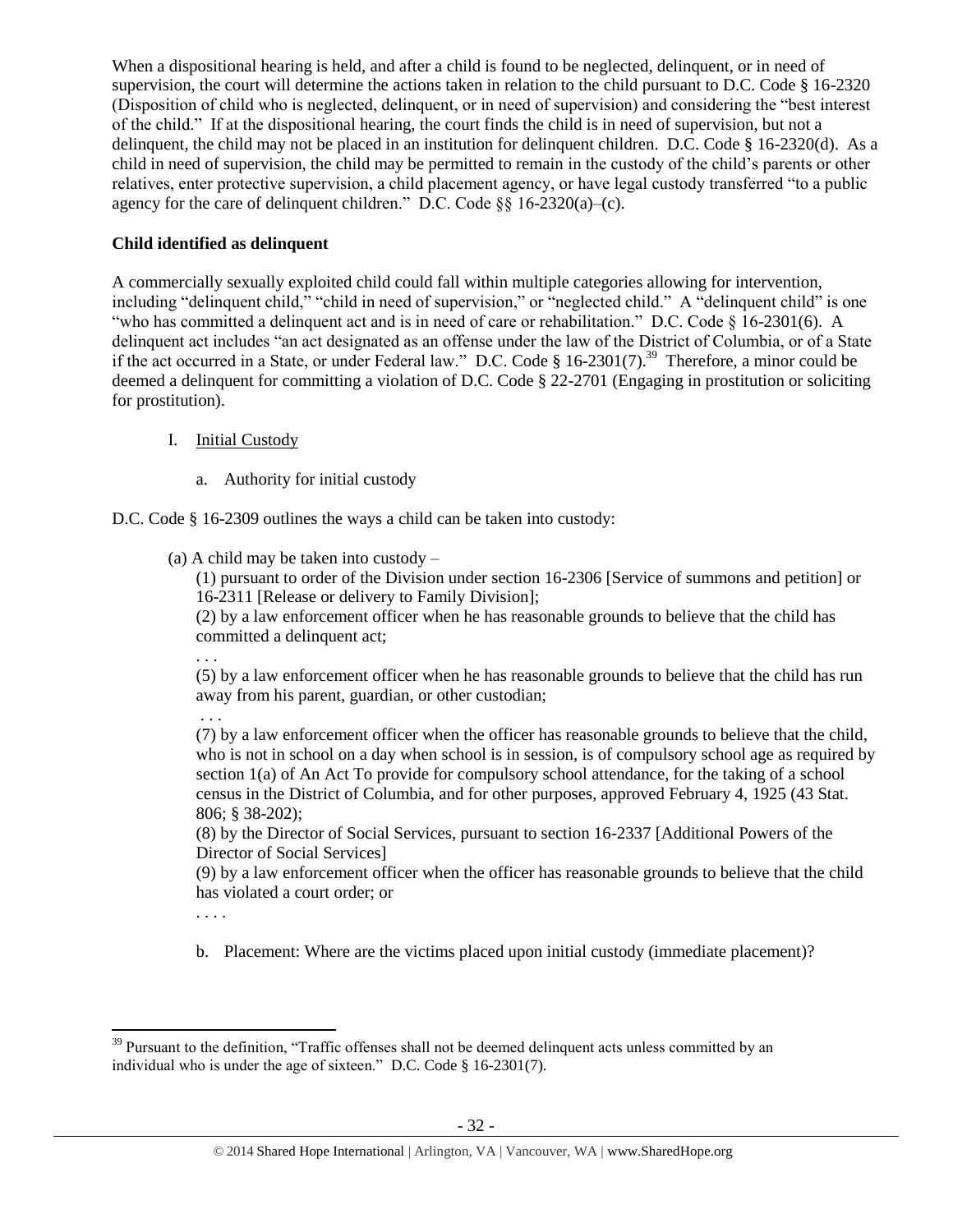Pursuant to D.C. Code § 16-2310 (Criteria for detaining children), with all reasonable speed, whoever took the child into custody must:

(1) release the child to his parent, guardian, or custodian upon a promise to bring the child before the Division when requested by the Division. . .;

(2) bring a child alleged in need of supervision or delinquent before the Director of Social Services; or (3) bring the child to a medical facility if the child appears to require prompt treatment or to require prompt diagnosis for medical or evidentiary purposes and may order the child retained at the hospital subject to a further order of the Metropolitan Police Department of the District of Columbia, the Director of the Agency, or the Superior Court of the District of Columbia;

. . . .

#### II. Process following initial custody

In the District of Columbia, the process following the initial custody is dictated by internal process within the Juvenile Justice System and not a statutory scheme.<sup>40</sup>

# III. Placement process pending adjudication/investigation

Under D.C. Code § 16-2310(a) (Criteria for detaining children), a child cannot be placed into detention before a "factfinding hearing or a dispositional hearing unless he is alleged to be delinquent and unless it appears from available information that detention is required—(1) to protect the person or property of others or of the child, or (2) to secure the child's presence at the next court hearing." D.C. Code § 16-2310(a). At the detention or shelter care hearing, the court uses the circumstances listed in  $\S$  16-2310(b) (Criteria for detaining children) to evaluate whether the child should receive detention or shelter care. D.C. Code § 16-2312(d)(1). Under D.C. Code § 16-2310(b), "A child shall not be placed in shelter care prior to a factfinding hearing or a dispositional hearing unless it appears from available information that shelter care is required—(1) to protect the person of the child, or (2) because the child has no parent, guardian, custodian, or other person or agency able to provide supervision and care for him, and the child appears unable to care for himself and that (3) no alternative resources or arrangements are available to the family that would adequately safeguard the child without requiring removal." D.C. Code § 16-2310(b).

Pursuant to D.C. Code § 16-2313(b) (Place of detention or shelter), "[a] child who is alleged to be . . . alleged to be delinquent and who is in custody may be detained at any time prior to disposition only in—(1) a foster home; (2) a group home, youth shelter, or other appropriate home for allegedly delinquent children; or (3) a detention home for allegedly delinquent children or children alleged to be in need of supervision, designated by the Division, including an appropriate facility operated by the District of Columbia." However, "Unless the Division shall by order so authorize, no child may be detained in a facility described in paragraph (3) if it would result in his commingling with children who have been adjudicated delinquent and committed by order of the Division." D.C. Code § 16-2313(b). However, in a few instances some minors could be held in an adult detention facility. Pursuant to D.C. Code § 16-2313,

. . . . (d) Except as provided in subsection (e), no child under eighteen years of age may be detained in a jail or other facility for the detention of adults, unless transferred as provided in section 16-2307 [Transfer for criminal prosecution]. The appropriate official of a jail or other facility for the detention of adults shall inform the Superior Court immediately when a child under the age of eighteen years is received there (other than by transfer) and shall

 $\overline{a}$  $40$  The Juvenile Justice System website has a chart, which describes this internal system. http://dyrs.dc.gov/page/juvenile-arrest-process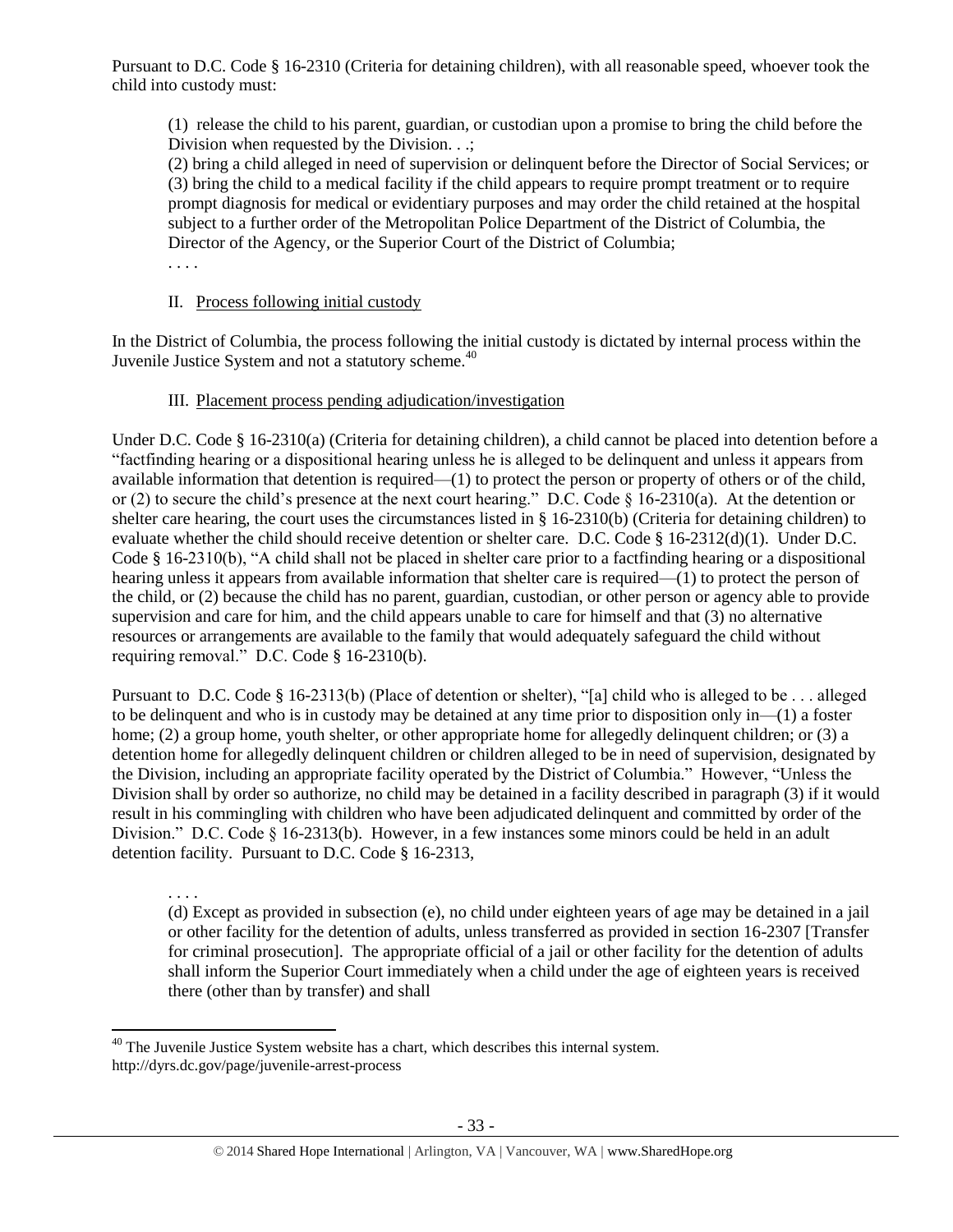(1) deliver him to the Director of Social Services upon request, or

(2) transfer him to a detention facility described in subsection (b)(3).

(e) A child sixteen years of age or older who is alleged to be delinquent and who is in detention, whose conduct constitutes a menace to other children, and who cannot be controlled, may on order of the Division be transferred to a place of detention for adults, but shall be kept separate from adults. . . . .

#### IV. Adjudication or referral to alternate process

Pursuant to D.C. Code § 16-2316 (Conduct of hearings; evidence), "[t]he Division shall, without a jury, hear and adjudicate cases involving delinquency, need of supervision, or neglect."

The timing of adjudication hearings is dictated by D.C. Code § 16-2310 (Criteria for detaining children). If a child is detained in a secure setting pending the hearing it must commence. . . . "not later than 30 days from the date at which the Family Court ordered the child to be detained. . . ." D.C. Code § 16-2313(e)(1)(A). However, if a child is detained in shelter care, the hearing must be held. . . ."not later than 45 days from the date at which the Family Court ordered the child to be placed in shelter care." D.C. Code  $\S 16-2313(e)(1)(C)$ .

Diversion or alternate process may be possible if certain criteria are met. Pursuant to D.C. Code § 16-2305.02 (Preliminary probation conferences; adjustment process), if the Department of Social Services determines a finding of delinquency for a child is not in the best of interest of the child or the public, ". . . .the Director of Social Services shall so recommend to the Office of the Corporation Counsel, and the Corporation Counsel shall make a determination of the suitability of the case for adjustment, which may include diversion." D.C. Code § 16-2305.02(b). To make the determination, the court is to consider:

- (1) The age of the child;
- (2) Whether the conduct allegedly involved:

(A) An act or acts causing or threatening to cause death, substantial pain, or serious physical injury to another;

(B) The use or knowing possession of a dangerous instrument or deadly weapon;

(C) The use or threatened use of violence to compel a person to engage in sexual intercourse, deviant sexual intercourse, or sexual contact;

(D) The use or threatened use of violence to obtain property;

(E) The use or threatened use of deadly physical force with the intent to restrain the liberty of another;

(F) The intentional starting of a fire or the causing of an explosion which resulted in damage to a building;

(G) A serious risk to the welfare and safety of the community; or

- (H) An act which seriously endangered the safety of the child or another person;
- (3) Whether there is a substantial likelihood that the child will not appear at scheduled conferences with the Social Services Division or with an agency to which he or she may be referred;
- (4) Whether there is a substantial likelihood that the child will not participate in the diversion programs or services developed and recommended by the Social Services Division or cooperate during the adjustment process;
- (5) Whether there is a substantial likelihood that in order to adjust the case successfully, the child would require services that could not be administered effectively in less than 6 months;
- (6) Whether there is a substantial likelihood that the child will, during the adjustment process:
	- (A) Commit an act which, if committed by an adult, would be a crime; or

(B) Engage in conduct that endangers the physical or emotional health of the child or a member of the child's family or household; or

(C) Harass the complainant, victim, or person seeking to have a delinquency petition filed, or a member of that person's family or household, where demonstrated by prior conduct or threats;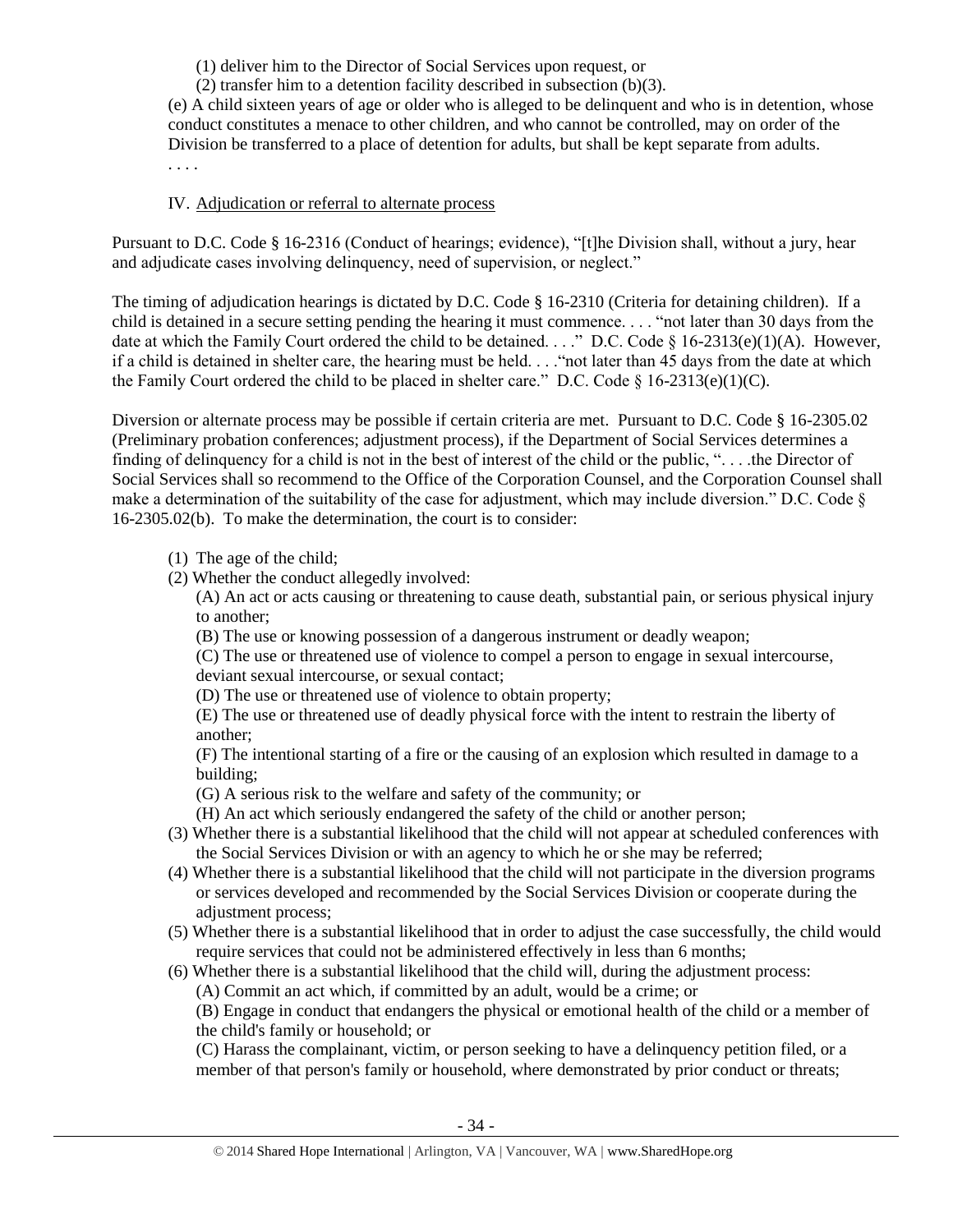- (7) Whether there is pending another proceeding to determine whether the child is a child in need of supervision or a delinquent;
- (8) Whether there have been prior adjustments or adjournments in contemplation of dismissal in other delinquency proceedings;
- (9) Whether there has been a prior adjudication of the child as a delinquent child or child in need of supervision;
- (10) Whether there is a substantial likelihood that the adjustment process would not be successful unless the child is temporarily removed from his or her home and that such removal could not be accomplished without invoking the court process;
- (11) Whether a proceeding has been or will be instituted against another person for acting jointly with the child; and
- (12) Whether the juvenile case would otherwise have been petitioned by the Office of the Corporation Counsel.

The adjustment process may include drug testing, parenting classes, and counseling and has an initial period of up to 6 months, and may be extended for an additional 6 months. D.C. Code §§ 16-2305.02(d)(1)&(4).

Pursuant to D.C. Code § 16-2314 (Consent decree), a consent decree may be entered prior to the hearing but after the filing of a petition, in which the adjudication will be suspended and the child will be supervised without the possibility of commitment. The supervision may have conditions attached and lasts for up to 6 months. D.C. Code §§ 16-2314(a)&(b).

# V. Outcomes

When a dispositional hearing is held, and after a child is found to be neglected, delinquent, or in need of supervision, the court will determine the actions taken in relation to the child pursuant to D.C. Code § 16-2320 (Disposition of child who is neglected, delinquent, or in need of supervision) and considering the "best interest of the child." When found to be delinquent, the child may be permitted to, among other things, remain in the custody of the child's parents or other relatives, enter protective supervision, a child placement agency, or have legal custody transferred "to a public agency for the care of delinquent children." D.C. Code §§ 16-2320(a)–(c).

Additionally, pursuant to D.C. Code § 16-2307, the case may be transferred for criminal prosecution if requested by the Attorney General and, among other things, the minor is between 16 and 18 and is already "under commitment to an agency or institution as a delinguent child." D.C. Code § 16-2307(a)(2).

5.4.1 Recommendation: Enact a law directing that any minor involved in prostitution under D.C. Code § 22-2701 (Engaging in prostitution or soliciting for prostitution) or who is a victim of trafficking of persons for commercial sexual exploitation under D.C. Code § 22-1834 (Sex trafficking of children) be routed to a mandatory protective process, including specialized services and housing, instead of the criminal justice system.

# *5.5 Commercial sexual exploitation or sex trafficking is identified as a type of abuse and neglect within child protection statutes.*

The term "abused" for the purpose of abused child, means "(i) infliction of physical or mental injury upon a child; (ii) sexual abuse or exploitation of a child; or (iii) negligent treatment or maltreatment of a child." D.C. Code § 16-2301(23)(A) (Definitions) [Proceedings regarding delinquency, neglect, or need of supervision]. Sexual exploitation occurs when "a parent, guardian, or other custodian allows a child to engage in prostitution as defined in  $\dots$  [now D.C. Code § 22-2701.01(3) (Definitions)], or means a parent, guardian, or other custodian engages a child or allows a child to engage in obscene or pornographic photography, filming, or other forms of illustrating or promoting sexual conduct as defined in ... (... D.C. Code § 22-3101(5) [Definitions--Sexual performances using minors])." D.C. Code § 16-2301(25). Therefore, by the inclusion of both D.C.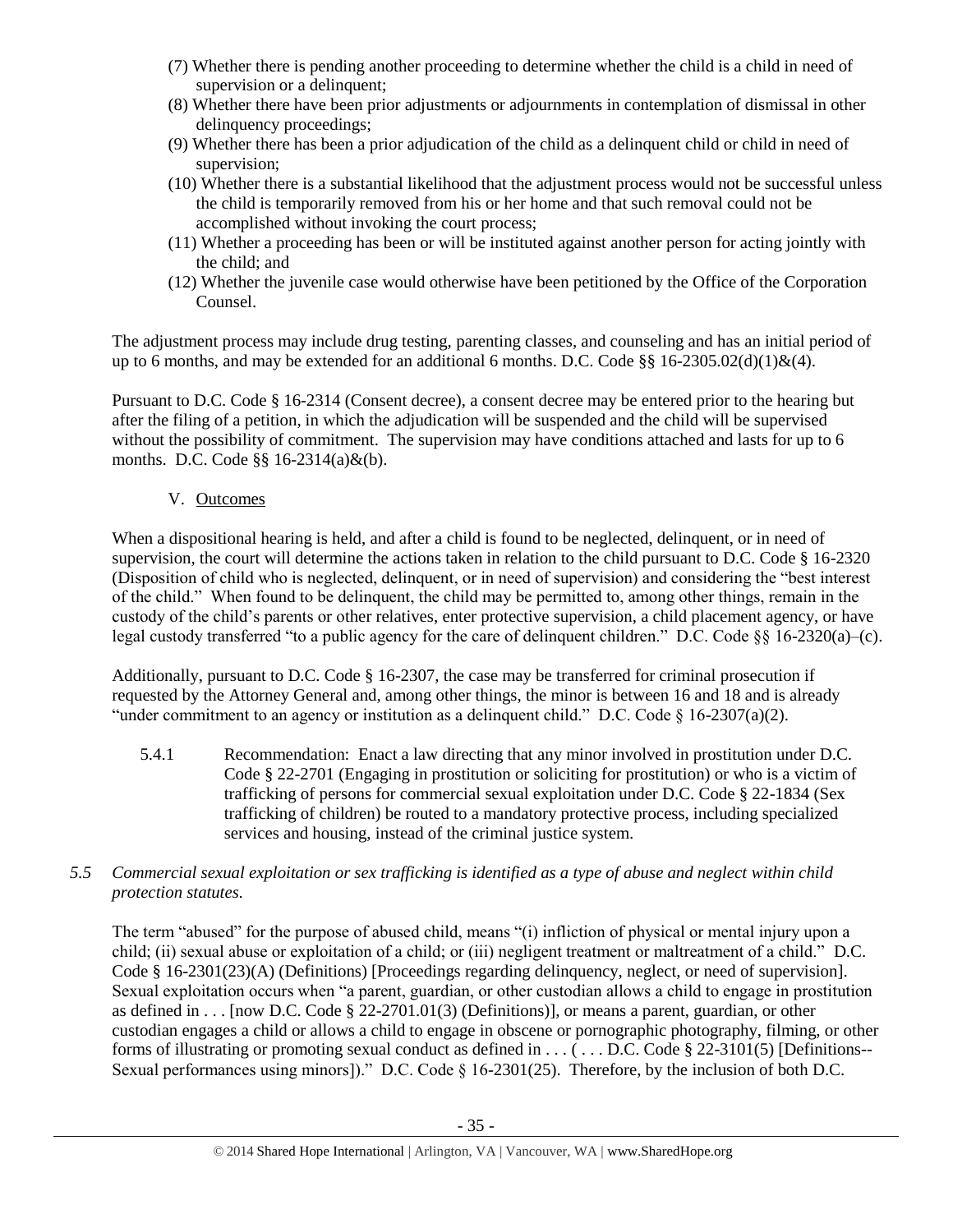Code § 22-2701.01(3) (Definitions) [Prostitution; pandering] and D.C. Code § 22-3101(5) (Definitions) [Sexual performances using minors], domestic minor sex trafficking victims are included within the definition of an abused child.

Additionally, under D.C. Code § 16-2301(9)(A) (Definitions) [Proceedings regarding delinquency, neglect, or need of supervision], "neglected child" is defined as a child

(i) who has been abandoned or abused by his or her parent, guardian, or custodian, or whose parent, guardian, or custodian has failed to make reasonable efforts to prevent the infliction of abuse upon the child. For the purposes of this sub-subparagraph, the term "reasonable efforts" includes filing a petition for civil protection from intrafamily violence pursuant to § 16-1003;

(ii) who is without proper parental care or control, subsistence, education as required by law, or other care or control necessary for his or her physical, mental, or emotional health, and the deprivation is not due to the lack of financial means of his or her parent, guardian, or custodian;

. . . (v) who is in imminent danger of being abused and another child living in the same household or under the care of the same parent, guardian, or custodian has been abused;

(vi) who has received negligent treatment or maltreatment from his or her parent, guardian, or custodian;

. . . .

*5.6 The definition of "caregiver" (or similar term) in the child welfare statutes is broad enough to include a trafficker who has custody or control of a child in order to bring a trafficked child into the protection of child protective services.*

"Custodian" is defined as "a person or agency, other than a parent or legal guardian: (A) to whom the legal custody of a child has been granted by the order of a court; (B) who is acting in loco parentis;  $^{41}$ or (C) who is a day care provider or an employee of a residential facility, in the case of the placement of an abused or neglected child." D.C. Code § 16-2301(12).

- 5.6.1 Recommendation: Amend the definition of "custodian" in D.C. Code § 16-2301(12) to include persons in control of a child in order to reach a trafficker and allow CPS to remove the child.
- *5.7 Crime victims' compensation is specifically available to a child victim of sex trafficking or commercial sexual exploitation of children (CSEC) without regard to ineligibility factors.*

D.C. Code § 4-501 (Definitions), provides the definitions for the chapter on "compensation of victims of violent crime." That section defines "victim" for the purposes of crime victims' compensation to include "a person who suffers personal injury or death in the District of Columbia . . . as a direct result of: (A) A crime; (B) Assisting lawfully to apprehend a person reasonably suspected of committing or attempting to commit a crime; (C) Assisting a person against whom a crime has been committed or attempted, if the assistance was rendered in a reasonable manner; (D) Attempting to prevent the commission of a crime . . . ." D.C. Code § 4-501(14). D.C. Code § 4-501(6) defines both "crime of violence" and "crime" in part as "the offense of, or the attempt to commit the offense of . . . sexual abuse, kidnapping, . . . cruelty to children, . . . benefitting financially from human trafficking, using a minor in a sexual performance, promoting a sexual performance by a minor,

 $\overline{\phantom{a}}$ <sup>41</sup> The term "in loco parentis" is not statutorily defined. However, various cases provide definitions for in loco parentis. The District of Columbia Court of Appeals has stated, "'The term "*in loco parentis*," according to its generally accepted common law meaning, refers to a person who has put himself in the situation of a lawful parent by assuming the obligations incident to the parental relation without going through the formalities necessary to legal adoption. It embodies the two ideas of assuming the parental status and discharging the parental duties." Fuller v. Fuller, 247 A.2d 767, 770 (D.C. 1968) (quoting Niewiadomski v. United States, 159 F.2d 683, 686 (6th Cir. 1947)).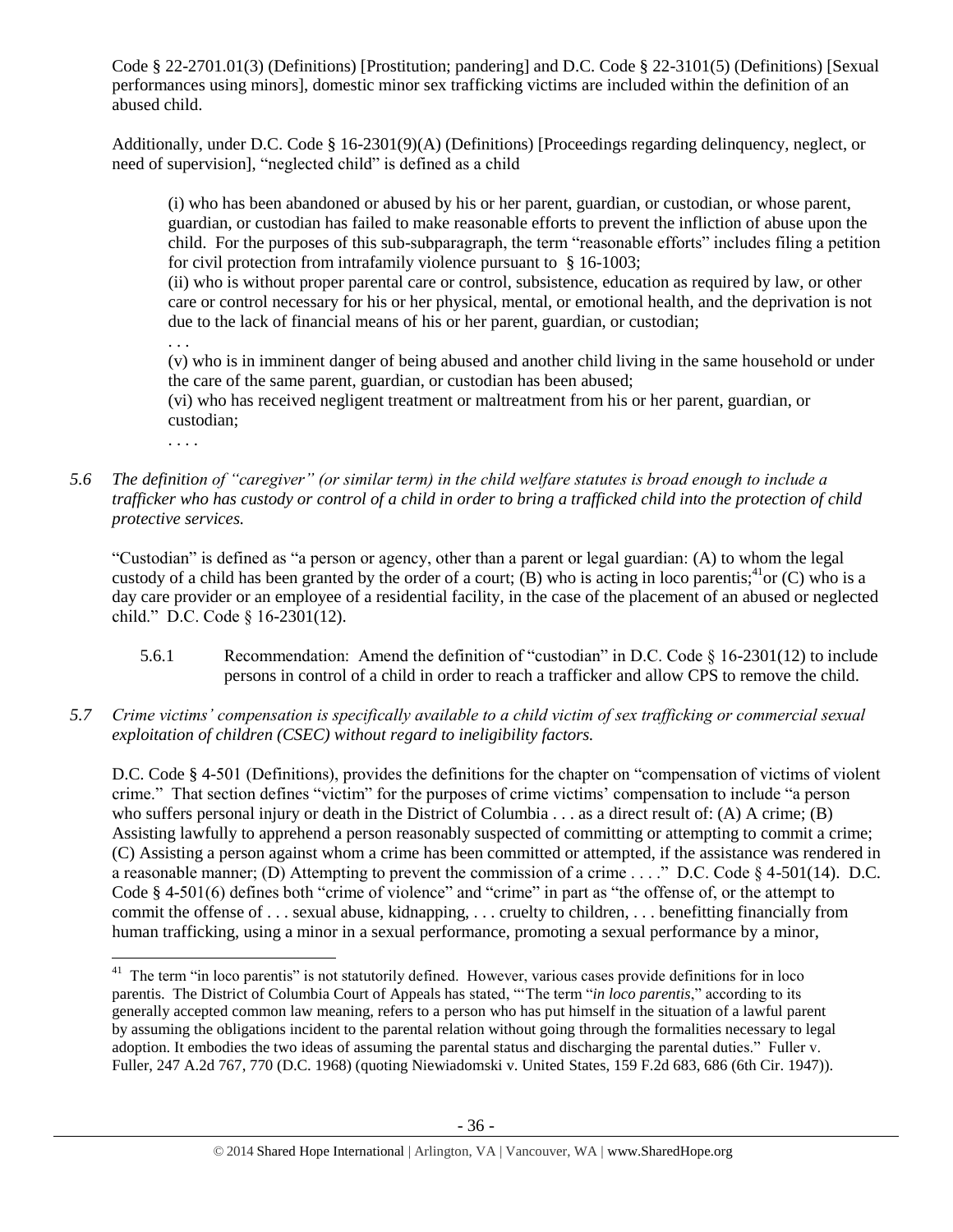attending or possessing a sexual performance by a minor, trafficking in labor or commercial sex acts, sex trafficking of children, a felony violation of an act codified in Chapter 27 of Title 22 of the District of Columbia Code, where a person was compelled to engage in prostitution or was a minor . . . . These terms include an offense where the perpetrator and victim are members of the same family or household, an offense whether prosecuted under the District of Columbia Code or the United States Code . . . . A crime occurs whether or not any person is identified, arrested, prosecuted, or convicted. Unless an application for rehearing, appeal, or petition for certiorari is pending or a new trial or hearing has been ordered, the conviction of a person whose acts gave rise to the claim is conclusive evidence that a crime was committed."

However, several eligibility requirements might inhibit a domestic minor sex trafficking victim's ability to receive funds through this program. First, a claim must be filed "within 1 year after the crime occurred or 1 year after learning of the Program with an adequate showing that the delay in learning of the Program was reasonable." D.C. Code  $\S 4-506(a)(2)$ . Additionally, the crime must be reported to law enforcement "within 7 days of its occurrence," and "[i]f the crime cannot be reasonably reported within that time period, the crime must be reported within 7 days from the time a report can reasonably be made." D.C. Code  $\S$  4-506(a)(3). Many victims of domestic minor sex trafficking are slow to come forward and thus may become ineligible for crime victims' compensation due to this requirement. It is possible that "[t]he time limit requirements of this section may be waived for good cause shown, including compelling health or safety concerns." D.C. Code § 4-506(d). Through this subsection, it may be determined that a domestic minor sex trafficking victim did have good cause for delay, but no clarification exists to guarantee this protection for victims.

Domestic minor sex trafficking victims are specifically protected from disqualification and reductions in awards under D.C. Code § 4-508(a)(1) (Disqualification and reductions), which states "The Court shall not award compensation if the: (1) Claimant knowingly or willingly participated in the commission of the crime which forms the basis for the claim; provided, that a claimant who was a minor and a victim of sex trafficking of children, may be awarded compensation." Therefore, if the victims meet the other eligibility requirements, their participation in activities such as prostitution will not inhibit their ability to recover funds.

# *5.8 Victim-friendly procedures and protections are provided in the trial process for minors under 18.*

Domestic minor sex trafficking victims are protected from the introduction of certain evidence at trial. Pursuant to D.C. Code § 22-1839 (Reputation or opinion evidence),

In a criminal case in which a person is accused of trafficking in commercial sex, as prohibited by § 22-1833, sex trafficking of children, as prohibited by § 22-1834, or benefitting financially from human trafficking, as prohibited by § 22-1836, reputation or opinion evidence of the past sexual behavior of the alleged victim is not admissible. Evidence of an alleged victim's past sexual behavior other than reputation or opinion evidence also is not admissible, unless such evidence other than reputation or opinion evidence is admitted in accordance with § 22-3022(b), and is constitutionally required to be admitted.

The D.C. Code does not codify additional protections for domestic minor sex trafficking victims or child victims in general, such as the ability to testify via closed circuit television. However, under D.C. Code § 23-1903(d) (Crime victim privacy and security),

In a proceeding in which a child is called to give testimony, on motion by the attorney for the government or the victim's legal or court-appointed representative, or on its own motion, the court may designate the case as being of special public importance. In cases so designated, the court shall expedite the proceeding and ensure that it takes precedence over any other. The court shall ensure a speedy trial in order to minimize the length of time the child must be involved with the criminal justice system. When deciding whether to grant a continuance, the court shall take into consideration the age of the child and the potential adverse impact the delay may have on the child's well-being. The court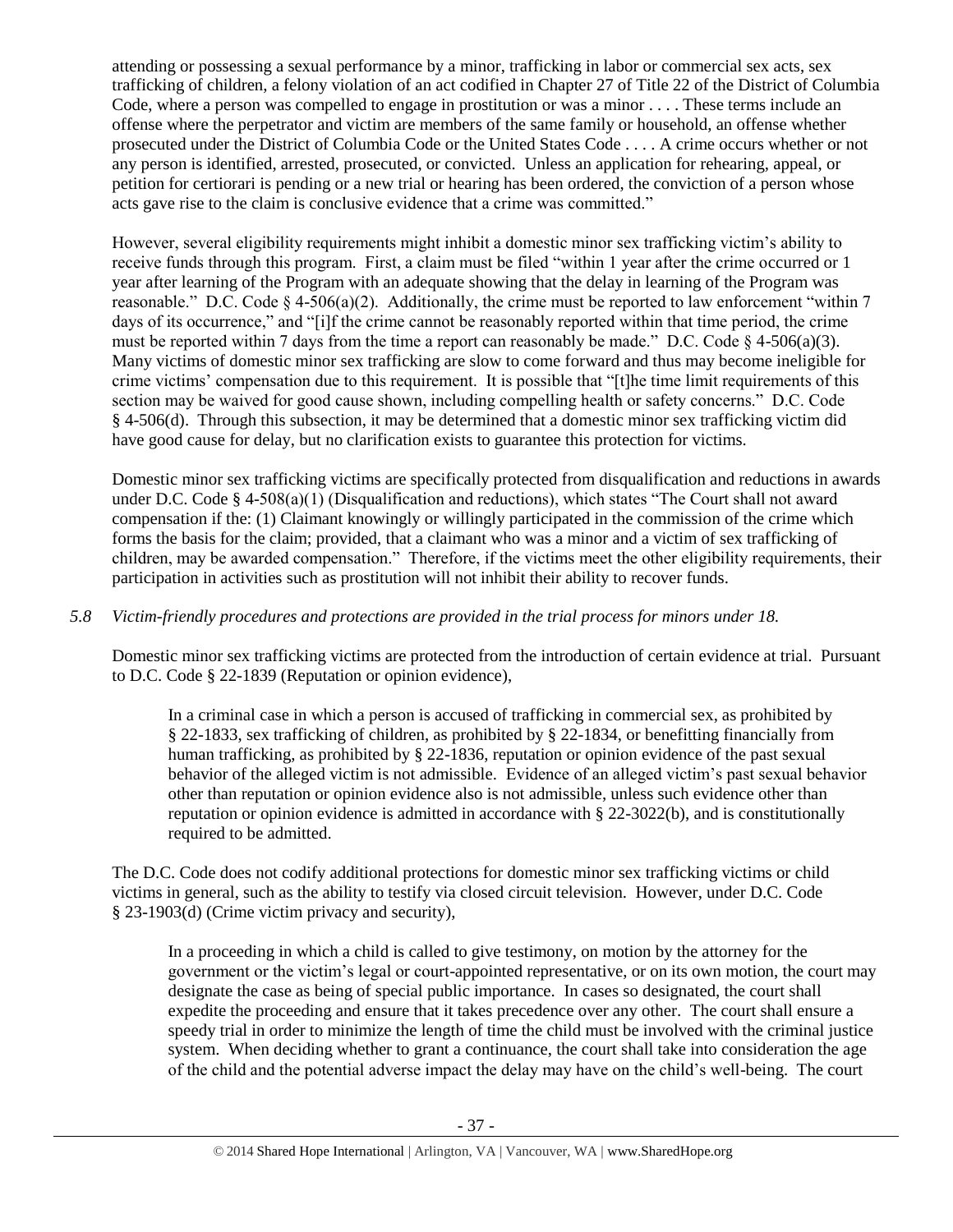shall make written findings of fact and conclusions of law when granting a continuance in cases involving a child witness.

*5.9 Expungement or sealing of juvenile delinquency records resulting from arrests or adjudications for prostitutionrelated offenses committed as a result of, or in the course of, the commercial sexual exploitation of a minor is available within a reasonable time after turning 18.*

Juvenile criminal records may be sealed in D.C. after "two years have elapsed since the final discharge of the person from legal custody or supervision, or since the entry of any other Division order not involving custody or supervision; and (2) [the juvenile] has not been subsequently convicted of a crime, or adjudicated delinquent or in need of supervision prior to the filing of the motion, and no proceeding is pending seeking such conviction or adjudication." D.C. Code §  $16-2335(a)(1)(B)$ , (2).

*5.10 Victim restitution and civil remedies for victims of domestic minor sex trafficking or commercial sexual exploitation of children (CSEC) are authorized by law.* 

Under D.C. Code § 22-1840, civil remedies are expressly allowed. D.C. Code § 22-1840(a) states,

An individual who is a victim of an offense prohibited by [§ 22-1832](http://www.lexis.com/research/buttonTFLink?_m=07a112f99e7b8fc566d4fcb4c9fa62a8&_xfercite=%3ccite%20cc%3d%22USA%22%3e%3c%21%5bCDATA%5bD.C.%20Code%20%a7%2022-1840%5d%5d%3e%3c%2fcite%3e&_butType=4&_butStat=0&_butNum=2&_butInline=1&_butinfo=DCCODE%2022-1832&_fmtstr=FULL&docnum=1&_startdoc=1&wchp=dGLzVzz-zSkAA&_md5=d09117c980fc6ae3a7b6bc3a56660f67) [Forced labor], [§ 22-1833](http://www.lexis.com/research/buttonTFLink?_m=07a112f99e7b8fc566d4fcb4c9fa62a8&_xfercite=%3ccite%20cc%3d%22USA%22%3e%3c%21%5bCDATA%5bD.C.%20Code%20%a7%2022-1840%5d%5d%3e%3c%2fcite%3e&_butType=4&_butStat=0&_butNum=3&_butInline=1&_butinfo=DCCODE%2022-1833&_fmtstr=FULL&docnum=1&_startdoc=1&wchp=dGLzVzz-zSkAA&_md5=b996211e6beb44df20c43519df6654e6) [Trafficking in labor or commercial sex acts], [§ 22-1834](http://www.lexis.com/research/buttonTFLink?_m=07a112f99e7b8fc566d4fcb4c9fa62a8&_xfercite=%3ccite%20cc%3d%22USA%22%3e%3c%21%5bCDATA%5bD.C.%20Code%20%a7%2022-1840%5d%5d%3e%3c%2fcite%3e&_butType=4&_butStat=0&_butNum=4&_butInline=1&_butinfo=DCCODE%2022-1834&_fmtstr=FULL&docnum=1&_startdoc=1&wchp=dGLzVzz-zSkAA&_md5=a5557eeba140e1bcab6b6dc9c7f4621d) [Sex trafficking of children], [§ 22-1835](http://www.lexis.com/research/buttonTFLink?_m=07a112f99e7b8fc566d4fcb4c9fa62a8&_xfercite=%3ccite%20cc%3d%22USA%22%3e%3c%21%5bCDATA%5bD.C.%20Code%20%a7%2022-1840%5d%5d%3e%3c%2fcite%3e&_butType=4&_butStat=0&_butNum=5&_butInline=1&_butinfo=DCCODE%2022-1835&_fmtstr=FULL&docnum=1&_startdoc=1&wchp=dGLzVzz-zSkAA&_md5=90f235c81fba6d5127da38fd762ebe2a) [Unlawful conduct with respect to documents in furtherance of human trafficking], or [§ 22-1836](http://www.lexis.com/research/buttonTFLink?_m=07a112f99e7b8fc566d4fcb4c9fa62a8&_xfercite=%3ccite%20cc%3d%22USA%22%3e%3c%21%5bCDATA%5bD.C.%20Code%20%a7%2022-1840%5d%5d%3e%3c%2fcite%3e&_butType=4&_butStat=0&_butNum=6&_butInline=1&_butinfo=DCCODE%2022-1836&_fmtstr=FULL&docnum=1&_startdoc=1&wchp=dGLzVzz-zSkAA&_md5=e9ef8b950cc329647e4a5bc7da987e65) [Benefitting financially from human trafficking] may bring a civil action in the Superior Court of the District of Columbia. The court may award actual damages, compensatory damages, punitive damages, injunctive relief, and any other appropriate relief. A prevailing plaintiff shall also be awarded attorney's fees and costs. Treble damages shall be awarded on proof of actual damages where a defendant's acts were willful and malicious.

A domestic minor sex trafficking victim could receive restitution under D.C. Code § 16-711 (Restitution or reparation), which allows the court to award restitution to victims of any offense. D.C. Code § 16-711 states,

(a) In criminal cases in the Superior Court, the court may, in addition to any other sentence imposed as a condition of probation or as a sentence itself, require a person convicted of any offense to make reasonable restitution or reparation.

(b) When restitution or reparation is ordered, the court shall take into consideration the number of victims, the actual damage of each victim, the resources of the defendant, the defendant's ability to earn, any obligation of the defendant to support dependents, and other matters as pertain to the defendant's ability to make restitution or reparation.

(c) The court shall fix the manner of performing restitution or reparation.

. . . .

*5.11 Statutes of limitations for civil and criminal actions for child sex trafficking or commercial sexual exploitation of children (CSEC) offenses are eliminated or lengthened sufficiently to allow prosecutors and victims a realistic opportunity to pursue criminal action and legal remedies.*

For the purposes of civil actions, "[a]ny statute of limitation imposed for the filing of a civil suit under this section shall not begin to run until the plaintiff knew, or reasonably should have known, of any act constituting a violation of § 22-1832 [Forced labor], § 22-1833 [Trafficking in labor or commercial sex acts], § 22-1834 [Sex trafficking of children], § 22-1835 [Unlawful conduct with respect to documents in furtherance of human trafficking], or § 22-1836 [Benefitting financially from human trafficking], or until a minor plaintiff has reached the age of majority, whichever is later." D.C. Code § 22-1840(b). Additionally D.C. Code § 22-1840 (Civil action) provides protection and states that "[a] defendant is estopped to assert a defense of the statute of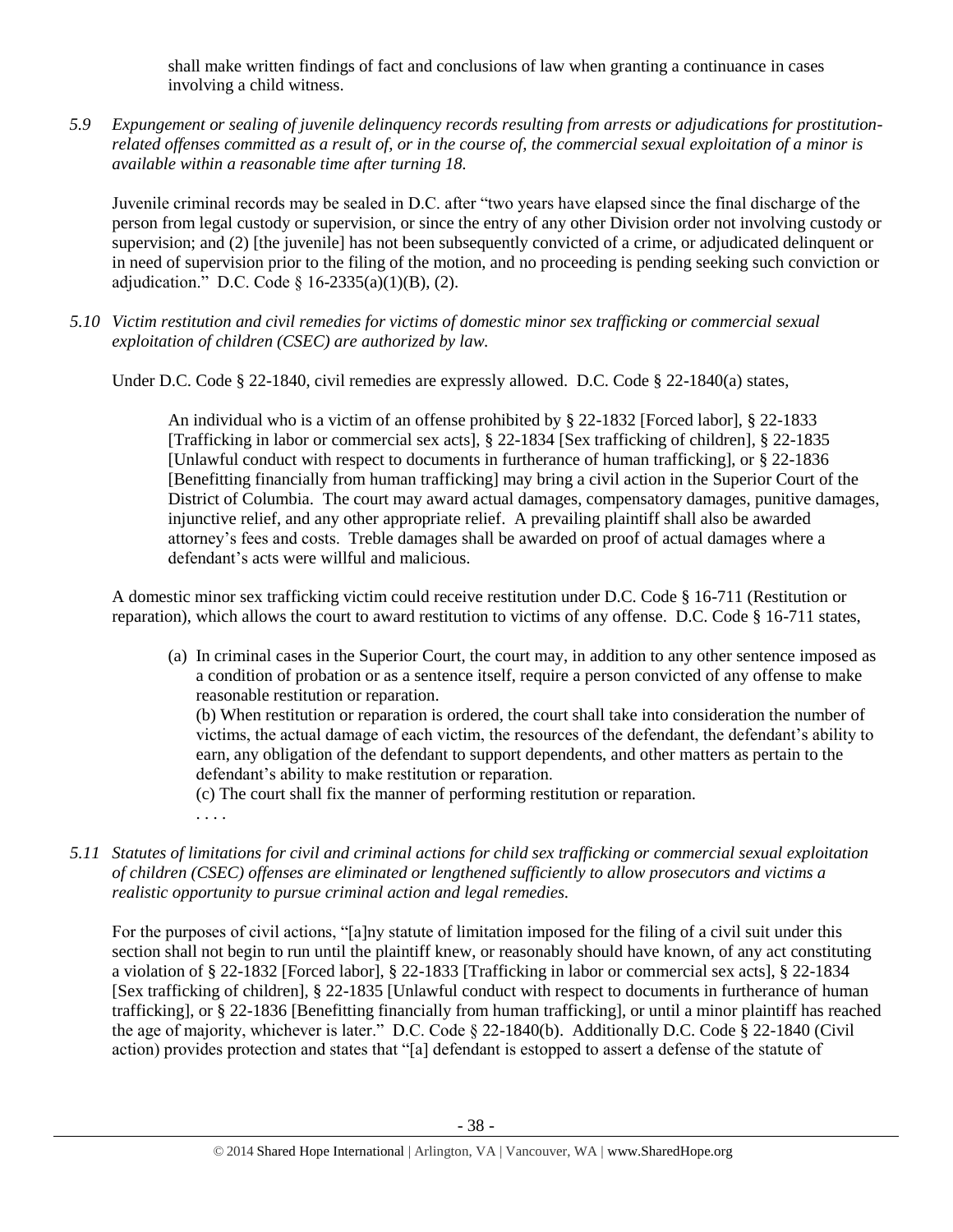limitations when the expiration of the statute is due to conduct by the defendant inducing the plaintiff to delay the filing of the action." D.C. Code  $\S$  22-1840(d).

Criminal actions related to domestic minor sex trafficking have a 10-year statute of limitations. D.C. Code § 23-113(a)(3)(H), (J), (K), (L), (M). Furthermore, this statute of limitations does not begin to run until the minor has reached 21. D.C. Code § 23-113(d)(2)(D), (H), (I), (J). D.C. Code § 23-113(a)(3) states, in part,

A prosecution for the following crimes and any offense that is properly joinable with any of the following crimes is barred if not commenced within ten (10) years after it is committed:

. . . (H) using a minor in a sexual performance or promoting a sexual performance by a minor (§ 22- 3102);

(J) Trafficking in labor or commercial sex and sex trafficking of children as prohibited by sections 103 and 104 [§§ 22-1833 and 22-1834], respectively, of the Prohibition Against Human Trafficking Amendment Act of 2010, passed on 2nd reading on June 1, 2010 (Enrolled version of Bill 18- 70)("Human Trafficking Act");

(K) Section 813 of An Act To establish a code of law for the District of Columbia, approved March 3, 1901 (31 Stat. 1322; D.C. Code § 22-2704 [Abducting or enticing child from his or her home for purposes of prostitution; harboring such child]);

(L) Section 1 of An Act In relation to pandering, to define and prohibit the same and to provide for the punishment thereof, approved June 25, 1910 (36 Stat. 833; D.C. Code § 22-2705 [Pandering; inducing or compelling an individual to engage in prostitution]); and

(M) Sections 2 and 4 of An Act In relation to pandering, to define and prohibit the same and to provide for the punishment thereof, approved June 25, 1910 (36 Stat. 833; D.C. Code §§ 22-2706 [Compelling an individual to live life of prostitution against his or her will] and 22-2708 [Causing spouse to live in prostitution]).

Additionally, under D.C. Code § 23-113(d)(2),

. . .

The period of limitation shall not begin to run until the victim reaches 21 years of age for the following offenses:

(A) first degree child sexual abuse (§ 22-3008);

(B) second degree child sexual abuse (§ 22-3009);

(C) enticing a child for the purpose of committing felony sexual abuse (§ 22-3010);

(D) using a minor in a sexual performance or promoting a sexual performance by a minor (§ 22- 3102);

(E) incest (§ 22-1901);

(F) Sections 208a and 208b of the Anti-Sexual Abuse Act of 1994, effective April 24, 2007 (D.C. Law 16-306; D.C. Code § 22-3009.01 and § 22-3009.02);

(G) Section 813 of An Act To establish a code of law for the District of Columbia, approved March 3, 1901 (31 Stat. 1322; D.C. Code § 22-2704);

(H) Section 1 of An Act In relation to pandering, to define and prohibit the same and to provide for the punishment thereof, approved June 25, 1910 (36 Stat. 833; D.C. Code  $\S$  22-2705);

(I) Section 2 of An Act In relation to pandering, to define and prohibit the same and to provide for the punishment thereof, approved June 25, 1910 (36 Stat. 833; D.C. Code § 22-2706), where the victim is a minor; and

(J) Forced labor, trafficking in labor or commercial sex, sex trafficking of children, and benefitting financially from human trafficking as prohibited by the Human Trafficking Act [§ 22-1831 et seq.], where the victim is a minor.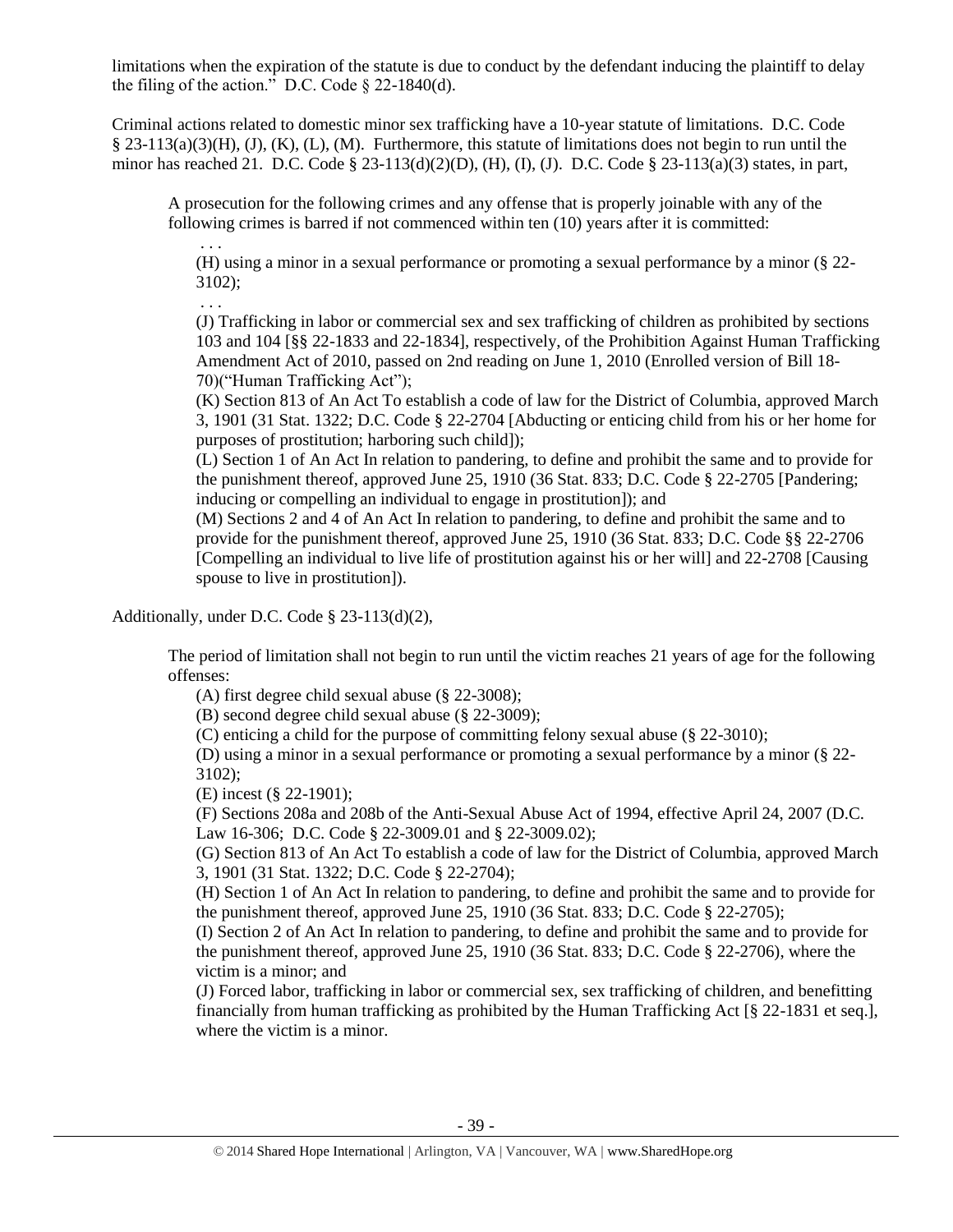Similarly, under D.C. Code § 23-113(d)(5) the statute of limitations is tolled until the victim is no longer in the trafficking situation. D.C. Code § 23-113(d)(5) states, "The period of limitation shall not begin to run for forced labor, trafficking in labor or commercial sex, sex trafficking of children, and benefitting financially from human trafficking until the victim is no longer subject to the means used to obtain or maintain his or her labor or services or commercial sex acts."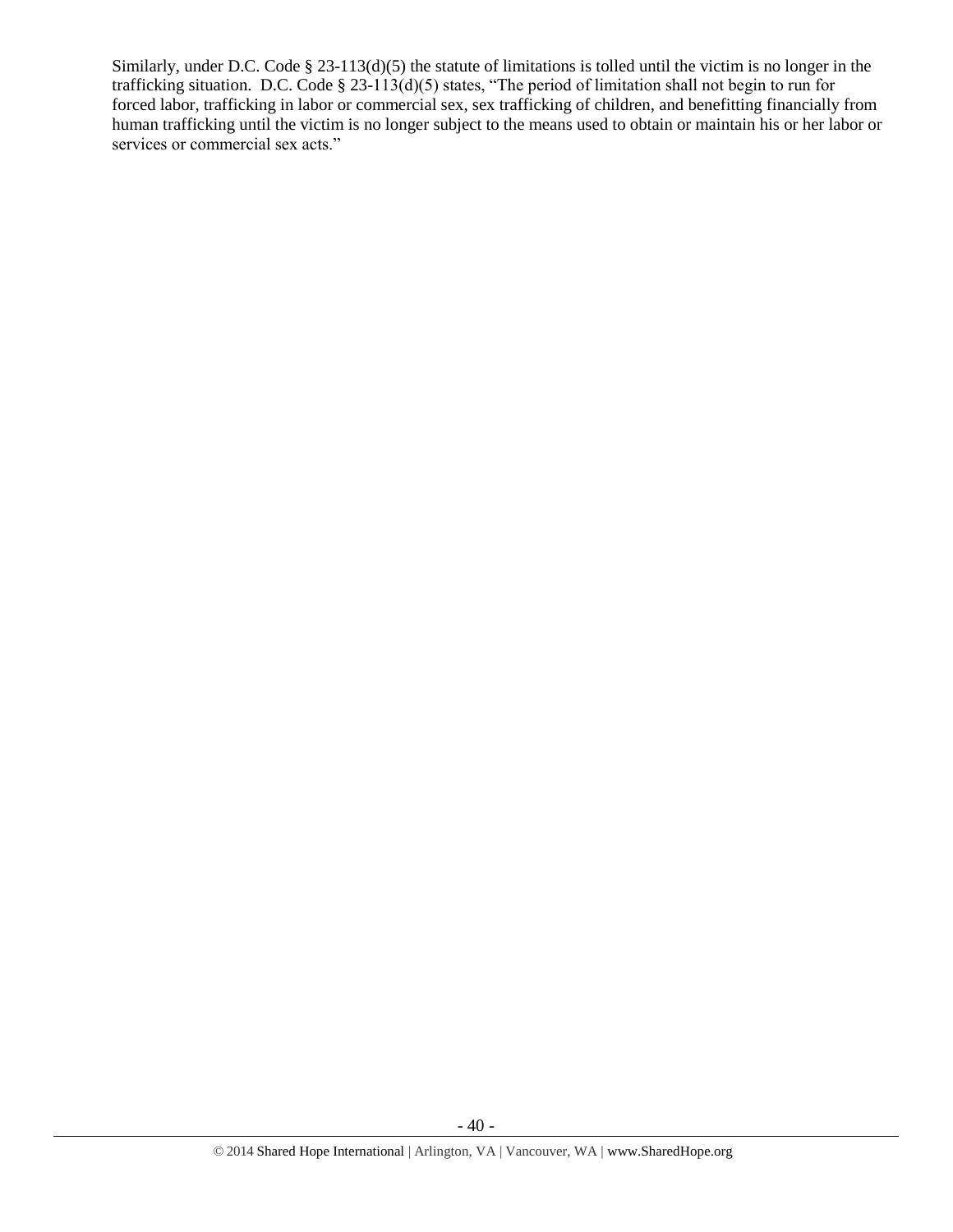#### FRAMEWORK ISSUE 6: CRIMINAL JUSTICE TOOLS FOR INVESTIGATION AND PROSECUTIONS

#### *Legal Components:*

- *6.1 Training on human trafficking and domestic minor sex trafficking for law enforcement is statutorily mandated or authorized.*
- *6.2 Single party consent to audiotaping is permitted in law enforcement investigations.*
- *6.3 Wiretapping is an available tool to investigate domestic minor sex trafficking.*
- *6.4 Using a law enforcement decoy posing as a minor to investigate buying or selling of commercial sex acts is not a defense to soliciting, purchasing, or selling sex with a minor.*
- *6.5 Using the Internet to investigate buyers and traffickers is a permissible investigative technique.*
- *6.6 Law enforcement and child welfare agencies are mandated to promptly report missing and recovered children. \_\_\_\_\_\_\_\_\_\_\_\_\_\_\_\_\_\_\_\_\_\_\_\_\_\_\_\_\_\_\_\_\_\_\_\_\_\_\_\_\_\_\_\_\_\_\_\_\_\_\_\_\_\_\_\_\_\_\_\_\_\_\_\_\_\_\_\_\_\_\_\_\_\_\_\_\_\_\_\_\_\_\_\_\_\_\_\_\_\_\_\_\_\_*

#### *Legal Analysis:*

*6.1 Training on human trafficking and domestic minor sex trafficking for law enforcement is statutorily mandated or authorized.*

Training on domestic minor sex trafficking is not mandated or authorized under D.C. law. However, training on domestic violence issues is mandated for law enforcement officers under D.C. Code § 16-1034. D.C. Code § 16-1034(a) requires training on

(1) The nature, dimension, and causes of intrafamily offenses;

(2) The legal rights and remedies available to a victim or perpetrator of an intrafamily offense;

(3) The services and facilities available to a victim or perpetrator of an intrafamily offense;

(4)The legal duties imposed on a police officer to enforce the provisions of this subchapter and to offer protection and assistance to a victim of an intrafamily offense; and

(5) Techniques for handling an intrafamily offense that minimize the likelihood of injury to the officer and promote the safety of the victim.

- 6.1.1 Recommendation: Mandate or authorize the development of human trafficking curriculum for law enforcement officers or training on domestic minor sex trafficking situations, similar to or in combination with D.C. requirements for training on domestic violence under D.C. Code § 16-1034.
- *6.2 Single party consent to audiotaping is permitted in law enforcement investigations.*

Single party consent for audiotaping in law enforcement investigations is permitted under D.C. law. Under D.C. Code § 23-542 (Interception, disclosure, and use of wire or oral communications prohibited), it is generally illegal for one to intercept wire communications. However, exceptions exist under D.C. Code § 23-542(b), which states, in part,

It shall not be unlawful under this section for—

. . . (2) a person acting under color of law to intercept a wire or oral communication, where such person is a party to the communication, or where one of the parties to the communication has given prior consent to such interception; or

(3) a person not acting under color of law to intercept a wire or oral communication, where such person is a party to the communication, or where one of the parties to the communication has given prior consent to such interception, unless such communication is intercepted for the purpose of committing any criminal or tortious act in violation of the Constitution or laws of the United States, any State, or the District of Columbia, or for the purpose of committing any other injurious act.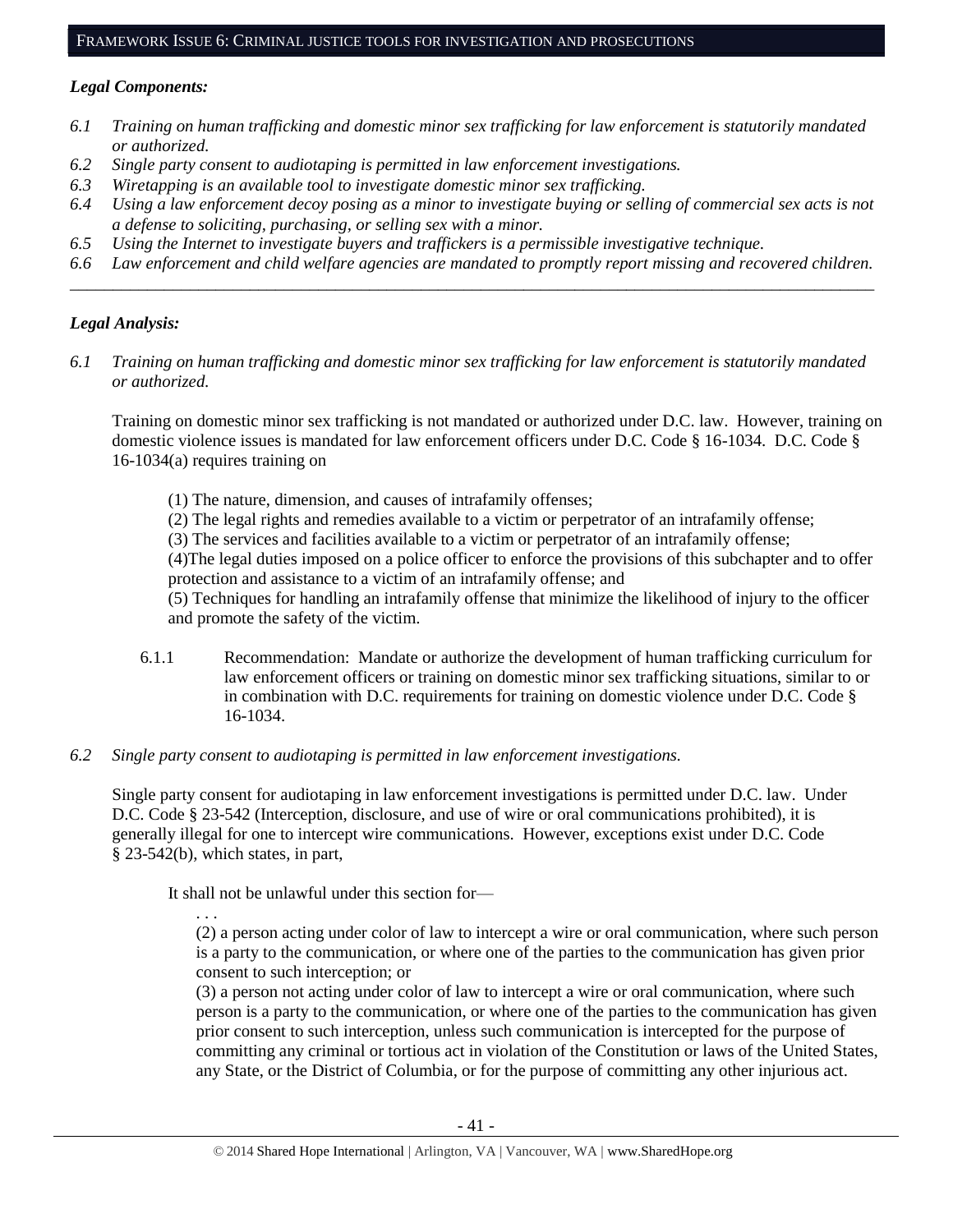## *6.3 Wiretapping is an available tool to investigate domestic minor sex trafficking.*

Human trafficking is not included in the enumerated offenses permitting wiretapping as an investigative tool.

- 6.3.1 Recommendation: Amend D.C. Code § 23-546(c) to allow wiretapping in investigations for the offenses of D.C. Code § 22-1834 (Sex trafficking of children), and § 22-1836 (Benefitting financially from human trafficking).
- *6.4 Using a law enforcement decoy posing as a minor to investigate buying or selling of commercial sex acts is not a defense to soliciting, purchasing, or selling sex with a minor.*

D.C. Code § 22-3010.02 (Arranging for a sexual contact with a real or fictitious child) allows for the prosecution of those who arrange for sexual contact with a real or fictitious child. The statute states in subsection (a),

It is unlawful for a person to arrange to engage in a sexual act or sexual contact with an individual (whether real or fictitious) who is or who is represented to be a child at least 4 years younger than the person, or to arrange for another person to engage in a sexual act or sexual contact with an individual (whether real or fictitious) who is or who is represented to be a child of at least 4 years younger than the person. For the purposes of this section, arranging to engage in a sexual act or sexual contact with an individual who is fictitious shall be unlawful only if the arrangement is done by or with a law enforcement officer.

Additionally, D.C. Code § 22-3010 (Enticing a child or minor) may allow for decoys in subsection (b), which states, "Whoever, being at least 4 years older than the purported age of a person who represents himself or herself to be a child, attempts (1) to seduce, entice, allure, convince, or persuade any person who represents himself or herself to be a child to engage in a sexual act or contact, or (2) to entice, allure, convince, or persuade any person who represents himself or herself to be a child to go to any place for the purpose of engaging in a sexual act or contact shall be imprisoned for not more than 5 years . . . ." Additionally, a fine not exceeding \$12,500 can be imposed as well as a 5 year imprisonment term. D.C. Code §§ 22-3010, 22-3571.01(b)(6)<sup>42</sup>.

*6.5 Using the Internet to investigate buyers and traffickers is a permissible investigative technique.*

No D.C. statute specifically addresses the use of the Internet to investigate buyers and traffickers. D.C. Code § 22-3010.02 (Arranging for a sexual contact with a real or fictitious child) could be utilized potentially although it does not expressly relate to Internet use to arrange for sexual contact. $43$ 

- 6.5.1 Recommendation: Amend trafficking in children and CSEC offenses to allow law enforcement to use the Internet to investigate these offenses, or enact a separate law authorizing use of the Internet for investigations of these offenses.
- *6.6 Law enforcement and child welfare agencies are mandated to promptly report missing and recovered children.*

D.C. does not statutorily mandate the reporting of missing children and rescued domestic minor sex trafficking victims. However under General Order 304.3 (Missing Person Reports), the Metropolitan Police Department

l

<sup>42</sup> *See supra* note [3.](#page-1-0)

<sup>&</sup>lt;sup>43</sup> D.C. Code § 22-3010.02, enacted in 2011, currently has no precedent case law to demonstrate applicability to situations involving the Internet.